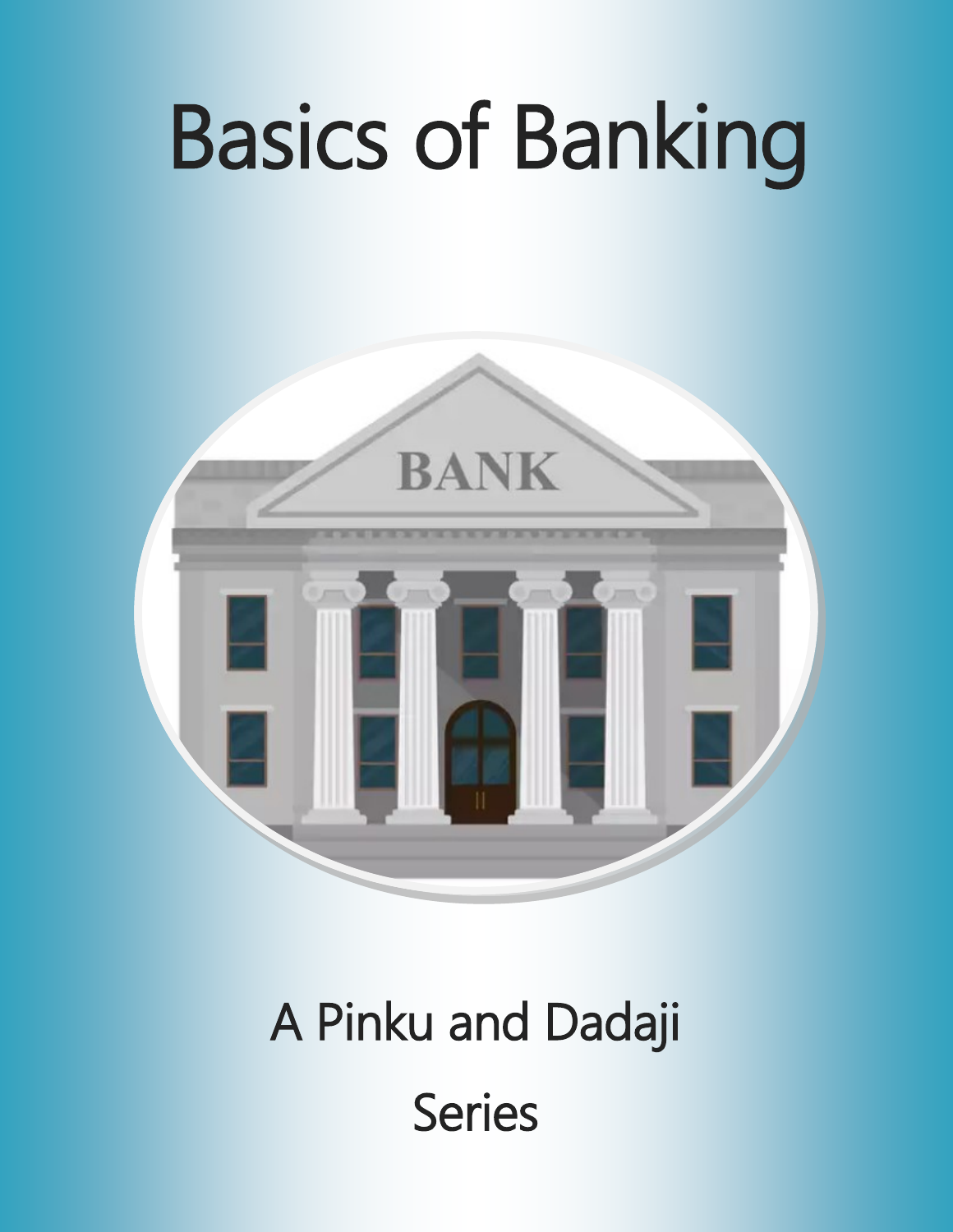### *Banks are life blood of any nation*

Pinku and Dadaji were good friends.

Today is Pinku's Birthday.

Dadaji: Pinku…my boy…wishing you many happy returns of the day

Pinku: Thank you Dadaji… On my birthday occasion what did you bring for me Dadaji?

Dadaji: Here it is… It's a Kiddie Bank.

Pinku: Kiddie Bank hmm… what is a kiddie bank Dadaji?

Dadaji: "Well" you get your pocket money right… Do you spend all the money that you get in a day?

Pinku: No Dadaji… I give back the remaining money to my mom after I spend some.

Dadaji: Why not save this remaining money in this "Kiddie Bank". When your Kiddie Bank is full you can spend as you want.

Pinku: That's a fantastic idea Dadaji… "I Love You"... Dadaji my father also saves his money in a Bank. Can you tell me what a Bank is?

Dadaji: My Son…A bank is a place where we either save money or borrow money. We save our money in deposits with the bank and borrow money from bank through Loans.

Pinku: Yes Dadaji I understood… Yesterday I

### Small Savings brings in Huge Wealth one day

forgot to carry pen to school and borrowed Mantu's pencil. So I loaned a pencil from Mantu… right Dadaji…

Dadaji: Correct Pinku…

Pinku: But he did not give his pen for free. He took my laddu's in the lunch time.

Dadaji: Ah!!! Intelligent boy… Mantu. Similar to Mantu, Banks also don't loan free of cost. As you had to give your laddu's for borrowing pen, similarly Banks charge interest for the loaned money.

Pinku: Interest… hmm… what is interest Dadaii?

Dadaji: Interest is the cost for the amount used by you. Generally banks charges interest on yearly basis also called per annum. Do you know there are two types of loans?

Pinku: And Dadaji what are they?

Dadaji: These are a) Secured Loans and b) Unsecured Loans.

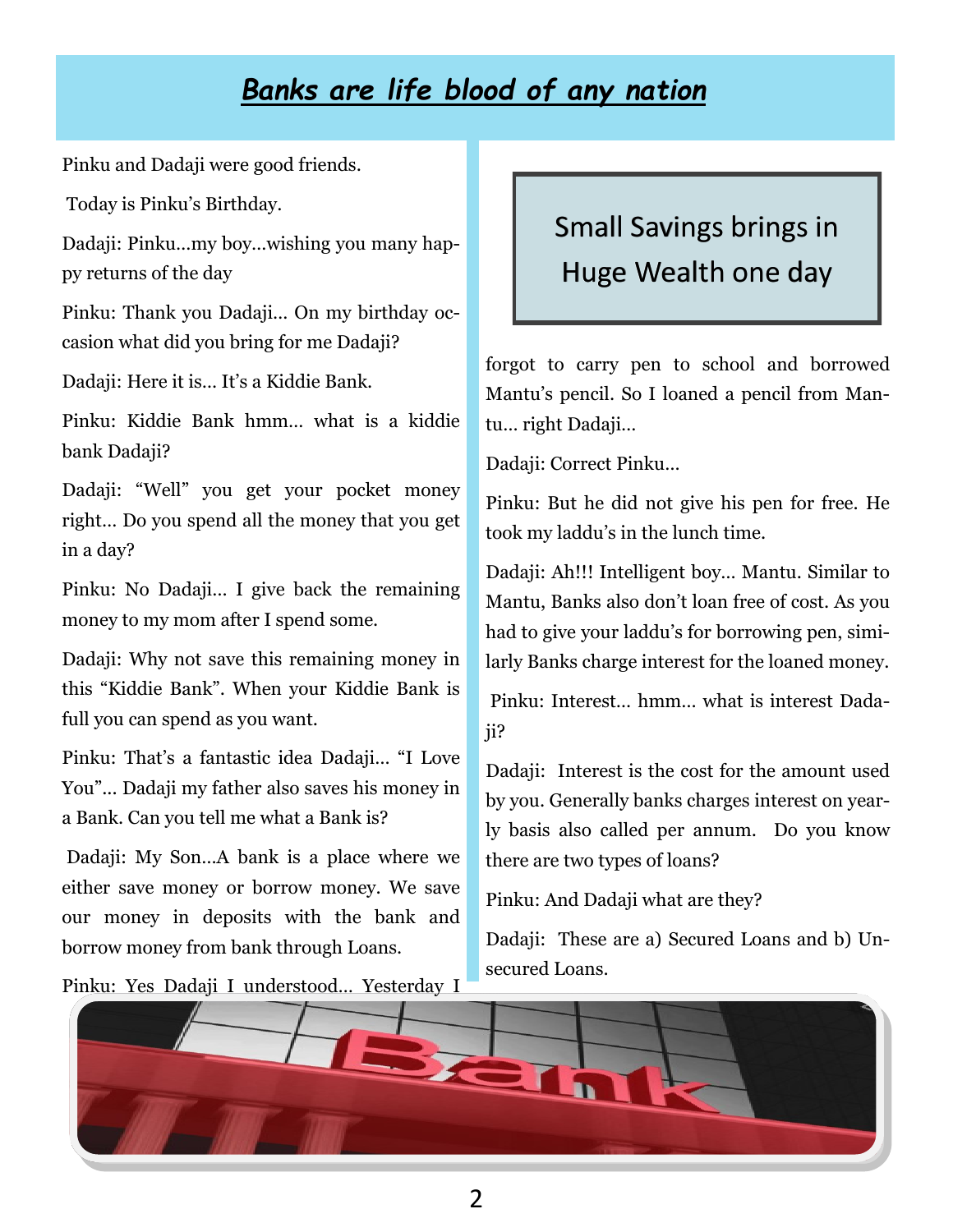#### *Save your money in banks, it's safe there*

You remember Pinku; your father last week purchased a house and last month a new car. He purchased the house and car through bank loan. Let's imagine if your father is unable to pay the loan, the bank has all the rights to seize the house and car. So, in simple, secured loans are usually the best way to obtain large amounts of money and these loans are protected by an asset (such as house/vehicle) or some sort of collateral/security. The bank will hold the deed or title of the house/car until the loan has been paid in full, including interest and all applicable fees.

#### Pinku: Ah..! I understood

Dadaji: On the other hand bank also provides unsecured Loan. These loans come with no property or assets to recover in case of default/ nonpayment, which is why the interest rates are considerably higher. So, when you apply for a loan that is unsecured, the Bank believes that you can repay the loan on the basis of your financial resources. You remember last summer our family went to Ooty. In order to spend during the trip your father took personal loan. Also, all those things like your sweater, toys and your clothes were purchased through credit card. So

### Bank comes from the word Bancu/Banco

a credit card or a personal loan is example of unsecured loans.

Pinku: Fantastic! Dadaji… So, a house loan or a car loan is a secured loan where bank can recover money in case of nonpayment of loan and Credit card or a personal loan is unsecured as it is given by the bank believing our financial status... hmm…

Pinku: Well Dadaji a basic question came in my mind. Why a Bank is called a Bank?

Dadaji: Its simple Pinku…Bank comes from an Italian word "Banco/Bancu" whose meaning is bench. Italian merchants in olden days (during Renaissance period) dealt with money between each other beside a bench. They used to place the money on that bench. Slowly the name Banco changed to Bank through the time.

Pinku: Hmm… Bench-Banco-Bank… Good to know that Dadaji…

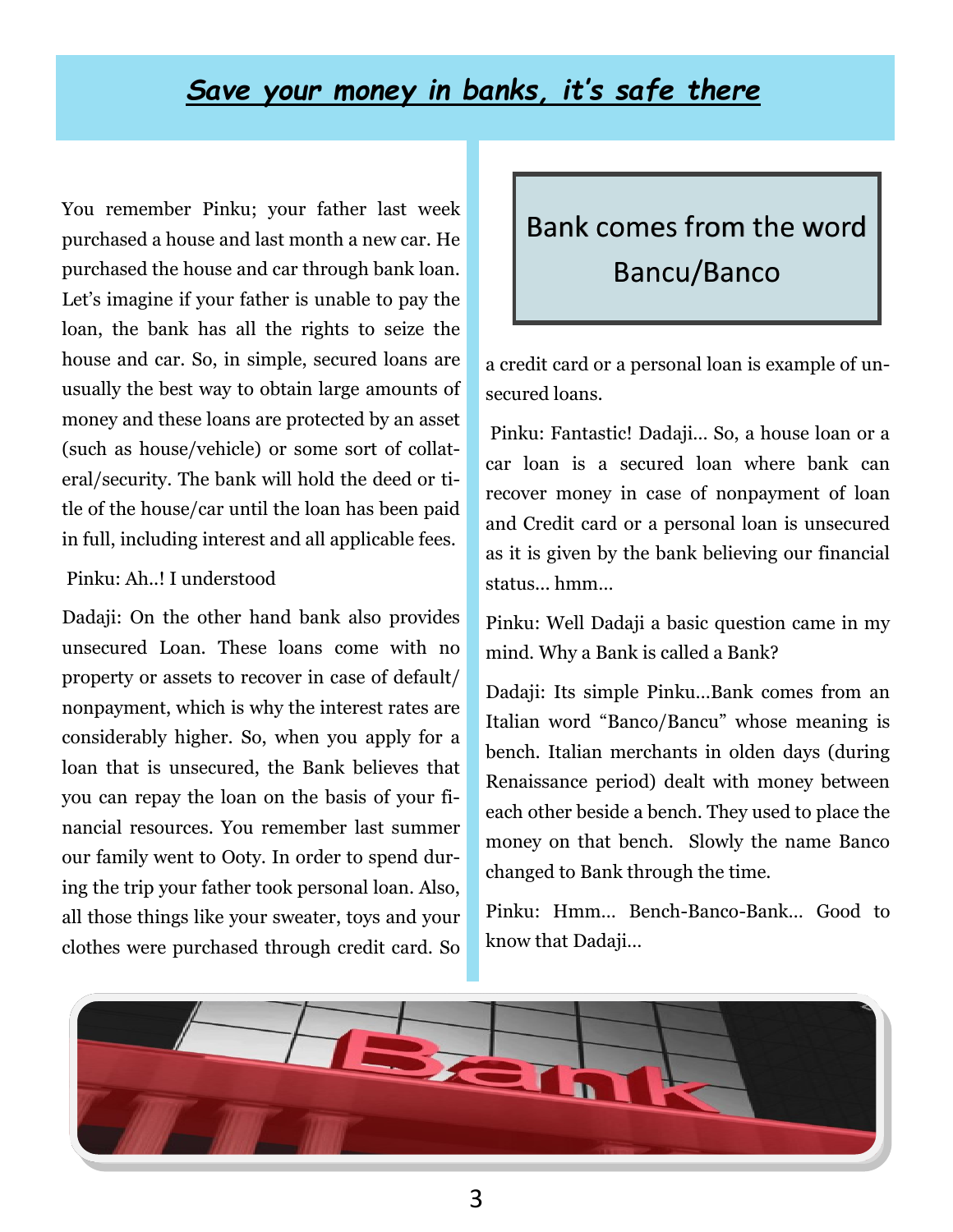#### *Banks are financial conveniences*

Pinku: Dadaji another basic question… how is a bank formed?

Dadaji: A banking license is a prerequisite for a financial institution that wants to provide banking services. RBI provides Banking license to become a bank in India. There is a relatively long and complicated procedure that goes into the application for obtaining license. This procedure will also depend on the type of bank license that you wish to apply for. Licensing is generally broken down into different categories, while each category has a different specialization, and a different time frame involved in the banking license application process. Due to the number of different sectors in which banks may be involved, there are also bank licensing packages available. The main bank license is the one that allows the bank to engage in all of the activities that one would expect a major bank to partake in, including retail banking, merchant acquiring, cash management, asset management and trading. Obtaining a bank license that allows you to engage in all of these activities will generally take the longest, and cost the most. Additionally, however, you can apply for one

### Bank License is the prerequisite of any bank

that has fewer or even only one specialization. But it's not easy to get the license there are still several applications lined up with RBI for issuance of bank license.

Pinku: Hmmm that's how it goes. Apply for license with RBI and upon approval you become a bank. Dadaji… While you were explaining Bank, you told something Deposit… What is a deposit?

Dadaji: Pinku… A deposit is our own money kept with bank. An account number is provided for each kind of deposits that we hold with the bank. This account allows money to be deposited and withdrawn by the account holder. Deposit accounts are of various kinds. Banks mainly have four types of deposit accounts namely Current Account, Saving Account (combined called as CASA account), Recurring Deposit, and Fixed Deposit.

#### Pinku: What is a Current Account Dadaji?

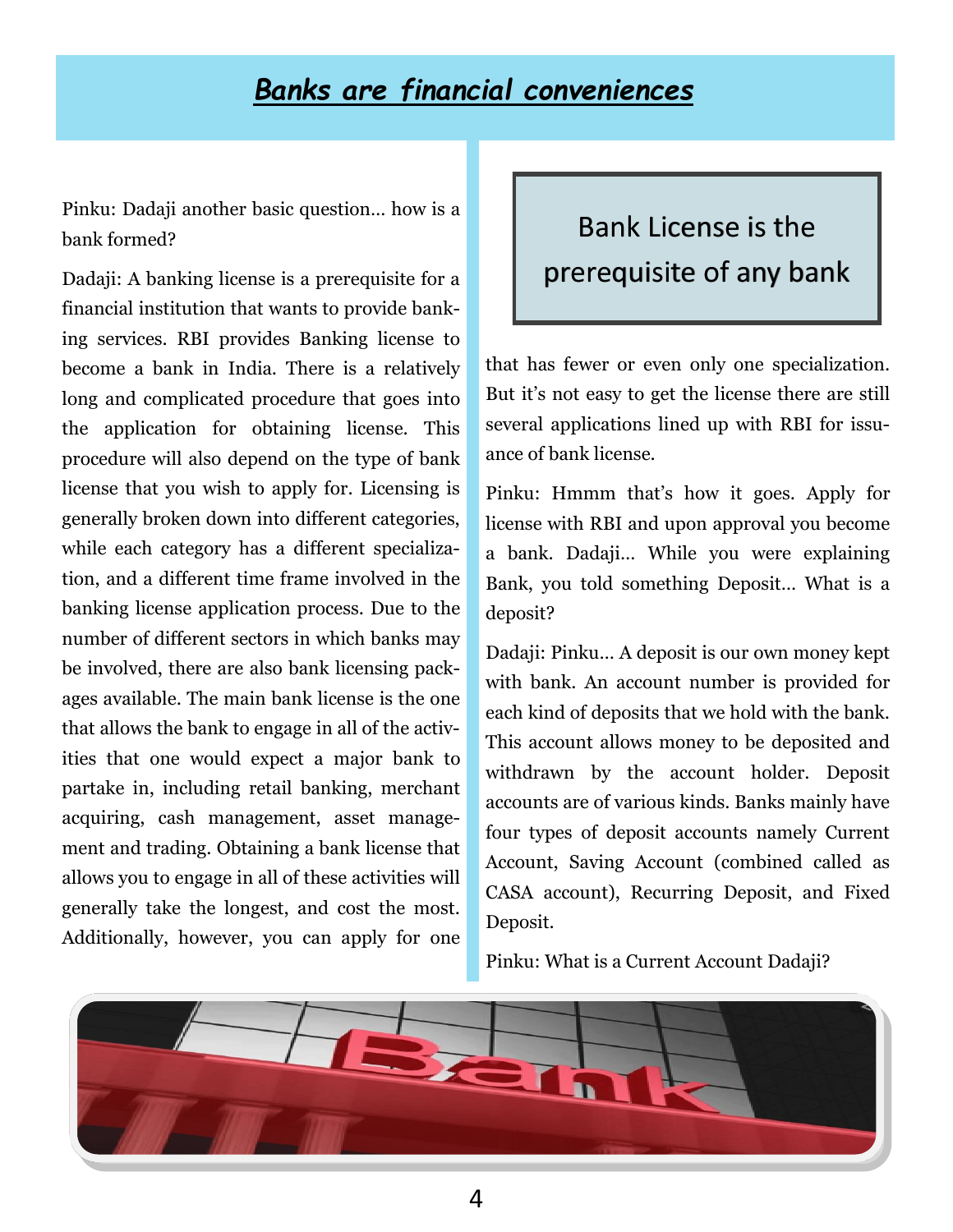#### *Current Account pay's no interest*

Dadaji: My Son…Current Account is meant for business people who want money instantaneously as and when required for the business. Hence, this account is never used for the purpose of savings. As the money is required by the businessmen instantly there are no limits for number of transactions or the amount of transactions in a day for the account holders. Cheque book facility is provided to the account holder. No interest is paid by banks on these accounts.

Pinku: Oh… so only business people open this account correct Dadaji…?

Dadaji: Not always, anyone can open a current account. However, current account is meant for only those who have daily transactions in bank. Hence, mainly business people open current accounts.

Pinku: What is a saving account Dadaji?

Dadaji: Saving accounts are meant for individuals like us who wants to save hard earned money. This account is flexible and comes with varieties of conveniences such as cheque book and Debit Card. Banks usually encourage this type

### CASA (Current Account/ Savings Account)

of account and also pay interest on money that has been deposited in these accounts.

That's not all Pinku… Both Current Account and Savings Account together are also called CASA accounts. CASA accounts are called "demand deposits" as you can withdraw the amount from these accounts as and when required by you or demanded by you with the bank. They are Demand liabilities for the bank. Meaning, the bank is liable to pay you as and when you require the amount from these accounts.

Pinku: I don't understand one thing Dadaji… Why an interest is paid for savings account and why not for current account?

Dadaji: My son… Bank is for our conveniences and they have designed these accounts based on each individual's convenience. Bank wants to pay interest as savings are believed to be kept in account for a longer period. However, the money in current account is used for short period.

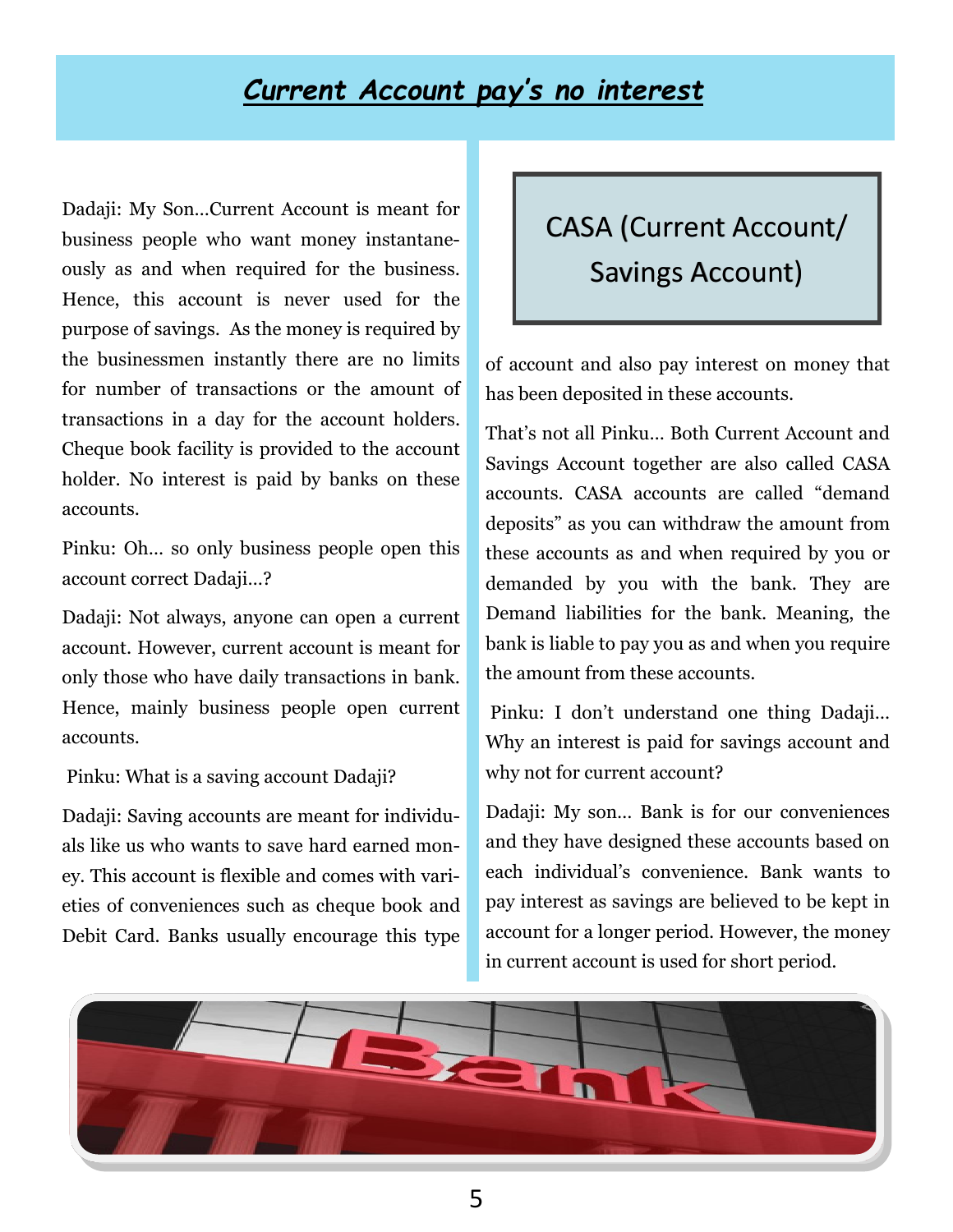#### *Banks pay you to save your own money*

Hence, obviously it does not make sense for the bank to pay interest.

Pinku: Yes Dadaji that does make sense. Then, what is a fixed deposit?

Dadaji: Fixed deposit popularly known as FD accounts are one time deposit taken by the bank from depositors for a length of time. Depositors have the choice of the length of time which is in the range of 7 days to 10 years. The interest amount and the tenure of the deposit are fixed at the time of depositing money. However, if required, the FD can be broken before maturity (prematurely). In such cases, banks will pay lesser interest rate than that was decided at the time of deposit.

Pinku: Why should I opt for an FD Dadaji when my savings account also pays me interest?

Dadaji: Ah! Wonderful question Pinku… I really appreciate your intelligence… The answer is very simple my son… FD gives you more interest than the interest given for the savings account.

What is a Recurring deposit Dadaji?

Dadaji : Pinku, Recurring deposit popularly

### Recurring Deposits are the best small amount savings method

known as RD account is a special kind of deposit suitable for people who do not have lump sum amount of savings, but are ready to save a small amount every month. RD's earn interest on the amount already deposited (through monthly installments) at the similar rates as are applicable for Fixed Deposits. Recurring Deposit accounts usually mature in the range from 6 months to 120 months.

That's not all Pinku, FD's and RD's are also called as Time Deposits as you can withdraw from these accounts only after the maturity or total time period agreed by you with the bank. Though you can withdraw prematurely, the rate of interest you get is less than what you would get if you would have got the amount at maturity of FD or RD.

Pinku: Are there any other kinds of accounts banks might provide?

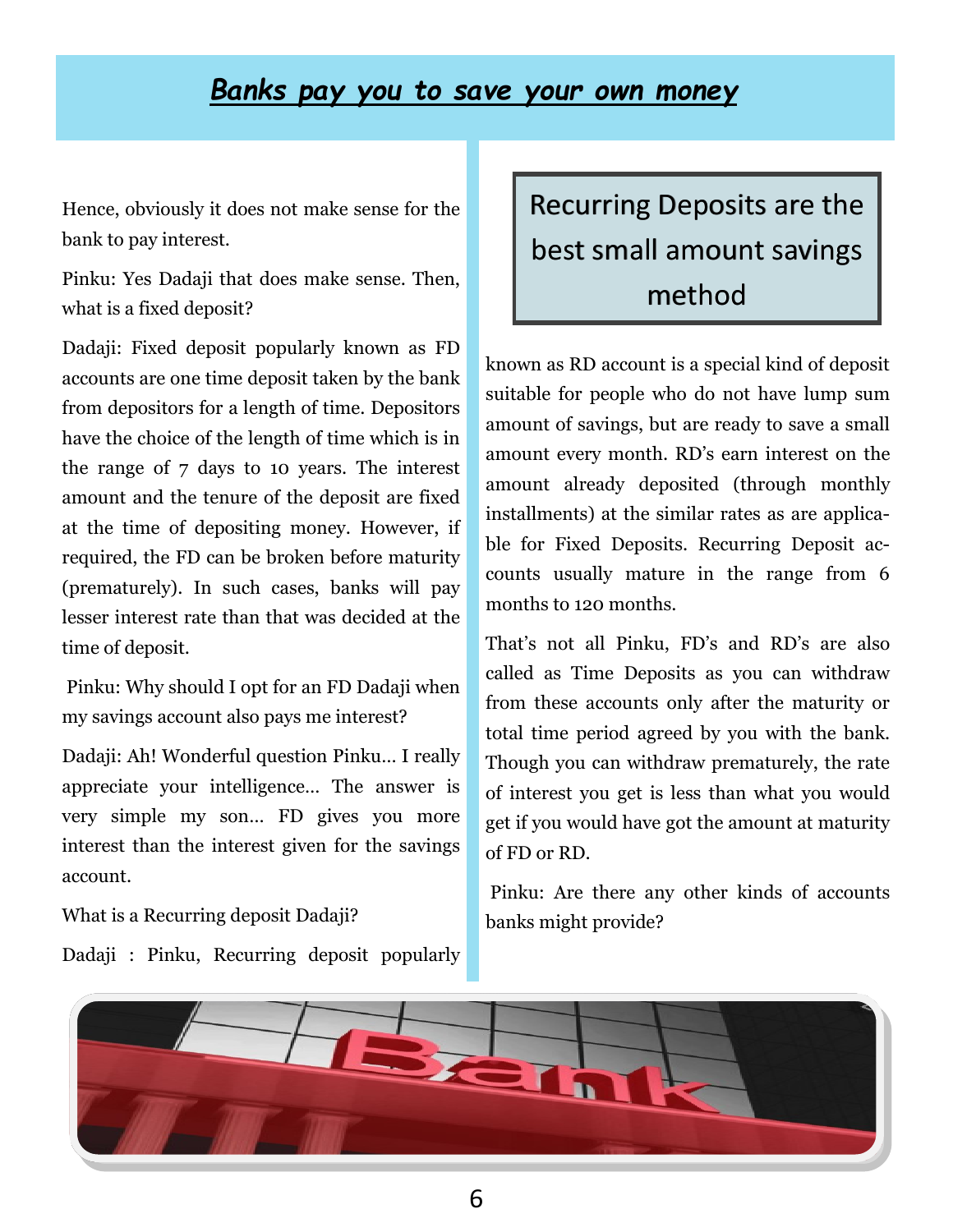#### *Accounts can be managed from anywhere*

Dadaji: Yes my son… Banks in India provides various other accounts for NRI's and PIO's. Rupee accounts available are NRO (Non Resident Ordinary) and NRE (Non Resident External) accounts. Foreign currency accounts are available in the form of FCNR (Foreign Currency Non Resident) account. Additionally, Demat Accounts are provided for convenience in trading and PPF (public provident fund) account for long terms savings.

Pinku: Who is an NRI Dadaji?

Dadaji: My Son, a Non Resident Indian (NRI) (as per India's Foreign Exchange Management Act 1999 FEMA), is an Indian citizen or Foreign National of Indian Origin living outside India; if his stay in India is less than 182 days during the preceding financial year for employment or business (Lawyer/Doctor/Software engineer).

Pinku: Aha! I got it that's the reason mother calls Bantu Chachu (Uncle) NRI as he resides in New York. Then who is a PIO Dadaji?

Dadaji: PIO means a person of Indian origin. That means that person is not a citizen of India and is deemed to be of Indian origin (except

### NRI/NRO/FCNR are accounts for Non-Residents

Pakistan or Bangladesh) if:

- $\Rightarrow$  He at any time held an Indian passport; or
- $\Rightarrow$  He or either of his parents or any of his grandparents was a citizen of India by virtue of the Constitution of India or Citizenship Act, 1955; or
- $\Rightarrow$  A spouse (not being a citizen of Pakistan or Bangladesh) of an Indian citizen or of a Person of Indian Origin.

Pinku: I got it Dadaji… So a PIO is not Indian national but some other national (except Pakistan or Bangladesh) who has some roots/ connections in India.

Dadaji: That's right Pinku.

Pinku: Very interesting Dadaji… now let me know what NRO account is?

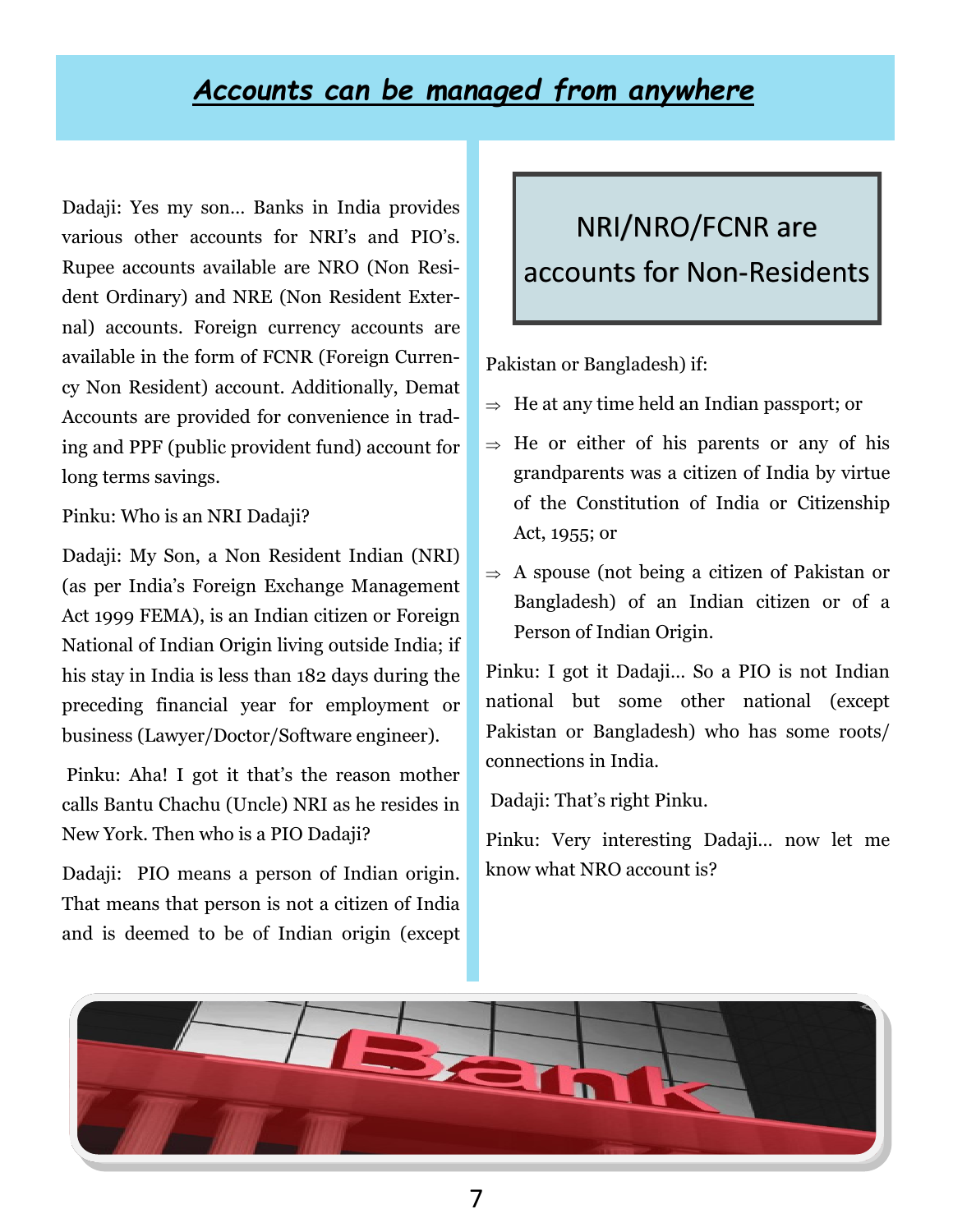#### *Banks can send your monies anywhere*

Dadaji: My Son… An NRO account is a savings and fixed (/term) deposit account held in India that helps NRIs manage income earned in India such as rent, dividends, or pension flowing in on regular basis and have to make local payments regularly. Foreign currency deposited into the NRO account is converted into Indian Rupees. Any repatriation (money transfer to other countries) done through this account should be reported to RBI. RBI has made some restrictions on NRO accounts. You can remit only up to USD 1 million in a financial year (April to March). In addition, you will need a chartered accountant to complete the paperwork for you.

Pinku: I don't understand that figures Dadaji but one thing I understood is NRO account is useful for those who wants to manage their India earning being there abroad.

Dadaji: Yo!..Yo!… Correct Pinku… Now let me explain you what is NRE Account?

An NRE account is a savings or Fixed (/term) deposit account held in India that allows the account holder to repatriate funds that come from outside earnings and transfer earnings to India conveniently. Money transferred to an NRE ac-

#### NRE Account is in INR

count from any foreign currency is converted to INR. It permits an NRI to hold and maintain foreign currency earnings in INR. The account holder may repatriate all the funds along with the interest earned at any point of time without having to pay tax on the interest amount. You can transfer funds from NRE to NRO account. However, the reverse is not allowed.

Pinku: I got it all. So NRE account is for sending money from abroad to save money in our local currency i.e., Indian Rupee (/INR). If required for any expenses abroad the same can be transferred back and without tax cut… WoW!

Dadaji: Hmm… so your banking brain is starting to think Pinku… Good to note that. Let me now explain you some of the features of the two accounts?

NRE accounts are tax exempted. Therefore, income taxes, wealth taxes, and gift taxes do not apply in India.

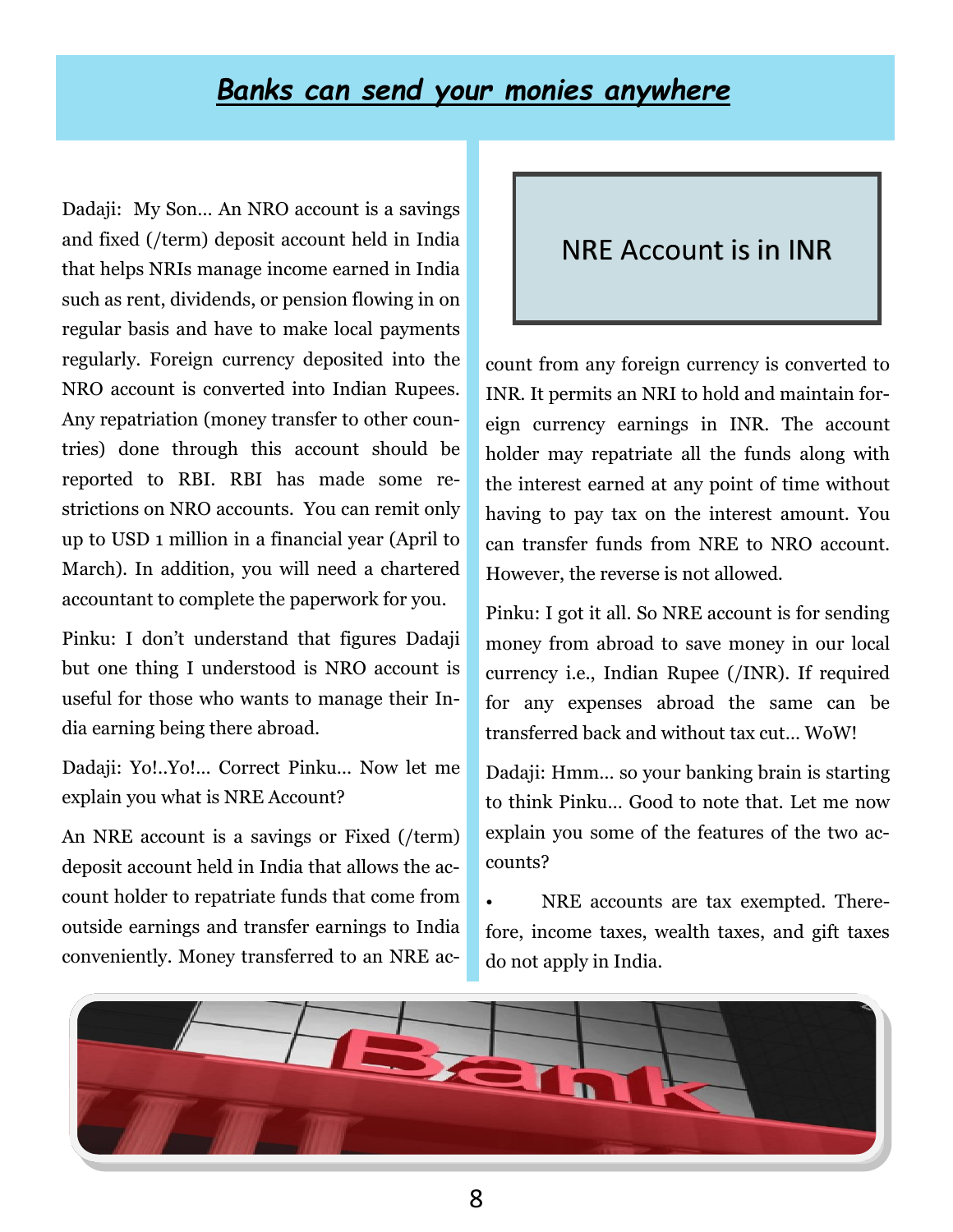#### *Being abroad, you can maintain rupee a/c*

Interest earned from these accounts is also exempt from taxes. But as per Indian Income tax laws, NRO accounts are taxable; income taxes, wealth taxes, and gift taxes do apply. Interest earned on an NRO account as also subject to taxation. You can deposit funds from a foreign country (in foreign currency) in both NRE and NRO accounts, but funds originating from India (in Indian rupees) can only be deposited in an NRO account and cannot be deposited in an NRE account.

• Withdrawals from both NRE and NRO accounts can only be made in INR. An NRE account allows you to transfer funds to another NRE account as well as to an NRO account. You can transfer funds from an NRO to another NRO account, but you cannot transfer funds from an NRO account to an NRE account.

• Two NRIs can open both "an NRE joint account or an NRO joint account". However, you cannot open an NRE joint account with a resident Indian. This facility is available only with an NRO joint account. NRO savings account, would get a domestic debit card which can be used for cash withdrawals in India and

### NRO Accounts are not freely repatriable

for use at merchant locations in India. International debit card is not issued for NRO accounts because funds in NRO account are not freely repatriable/transferrable.

Pinku: I cannot remember all that you said Dadaji… I can correlate stating that if I am going abroad, I will open NRO account with my mother (Joint account) for my mother to use money sent by me. And If I want money to be saved for myself or to have regular transaction with my Indian NRI friend, will open NRE self/ joint account as the situation may be…

Dadaji: Yes Pinku… But don't forget the basics both accounts are opened in Indian Rupee (/ INR). Now let me explain you how I can save my savings in foreign currencies. For that I will be requiring an FCNR Account.

Pinku: FCNR… What is an FCNR account Dadaji?

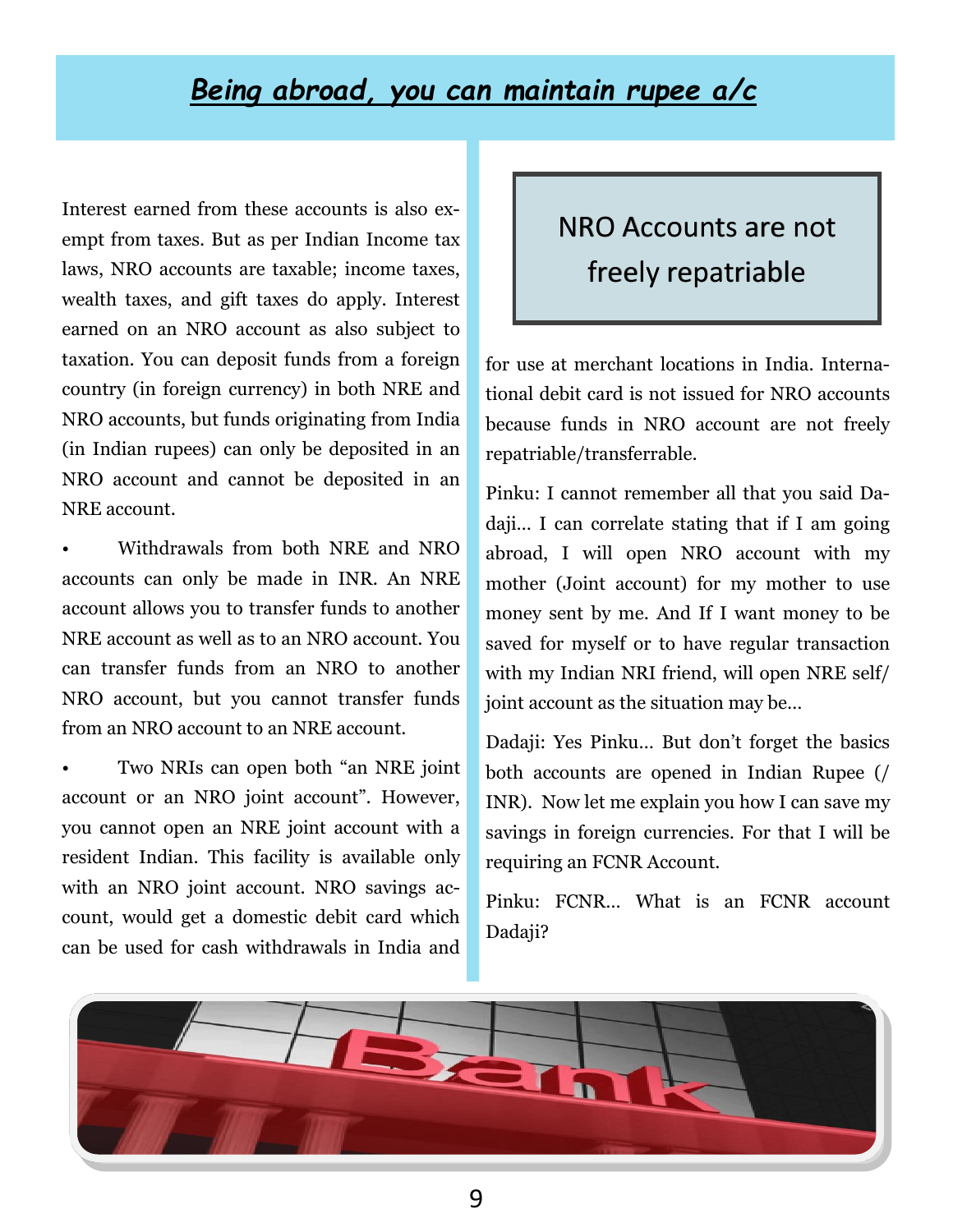#### *Provident Fund works on compounding*

NRI's (and PIO's) fear that by investing in India, they are exposed to Foreign Exchange Risk as they would have to convert their investment in Indian currency at the time of investment and then again into foreign currency at the time of withdrawal. The foreign exchange rates at the time of investment and at the time of repatriation may differ thereby exposing them to foreign exchange risk. To ensure that NRI's are not exposed to such forex risk, the Indian Govt. has allowed NRI's (and PIO's) to invest in India in foreign currency itself through FCNR account which stands for Foreign Currency Non Resident Bank Account wherein they can maintain fixed deposit in foreign currency. Major currencies such as US dollars, Great Britain Pound, Euro, AUD, CAD and Japanese Yen are covered.

Pinku: Fantastic Dadaji… Bankers are not only intelligent but help us solve our problems.

Dadaji: Yes Pinku… You are right… let me now explain you what a demat account is…

Demat account is offered to those customers who wants to trade in shares and securities online. Securities are held electronically in a DEMAT Account, thereby eliminating the need

### PPF scheme is for long term requirement

for physical paper certificates. Bank makes profit on Depositary charges on this account.

Pinku: Let's now understand what is PPF Dadaji..

Dadaji: My son, Public Provident Fund (PPF) scheme is a popular long term investment option backed by Government of India which offers safety with attractive interest rate and returns that are fully exempted from Tax. Investors can invest minimum Rs. 500 to maximum Rs. 150,000. Those who are risk averse can invest in PPF. PPF works on the logic and power of compound interest i.e., the principal amount + interest amount is reinvested every year till the maturity of the fund.

Pinku: I understood Dadaji… PPF investment is done looking at the future requirements such as higher education or marriage or sponsoring foreign education.

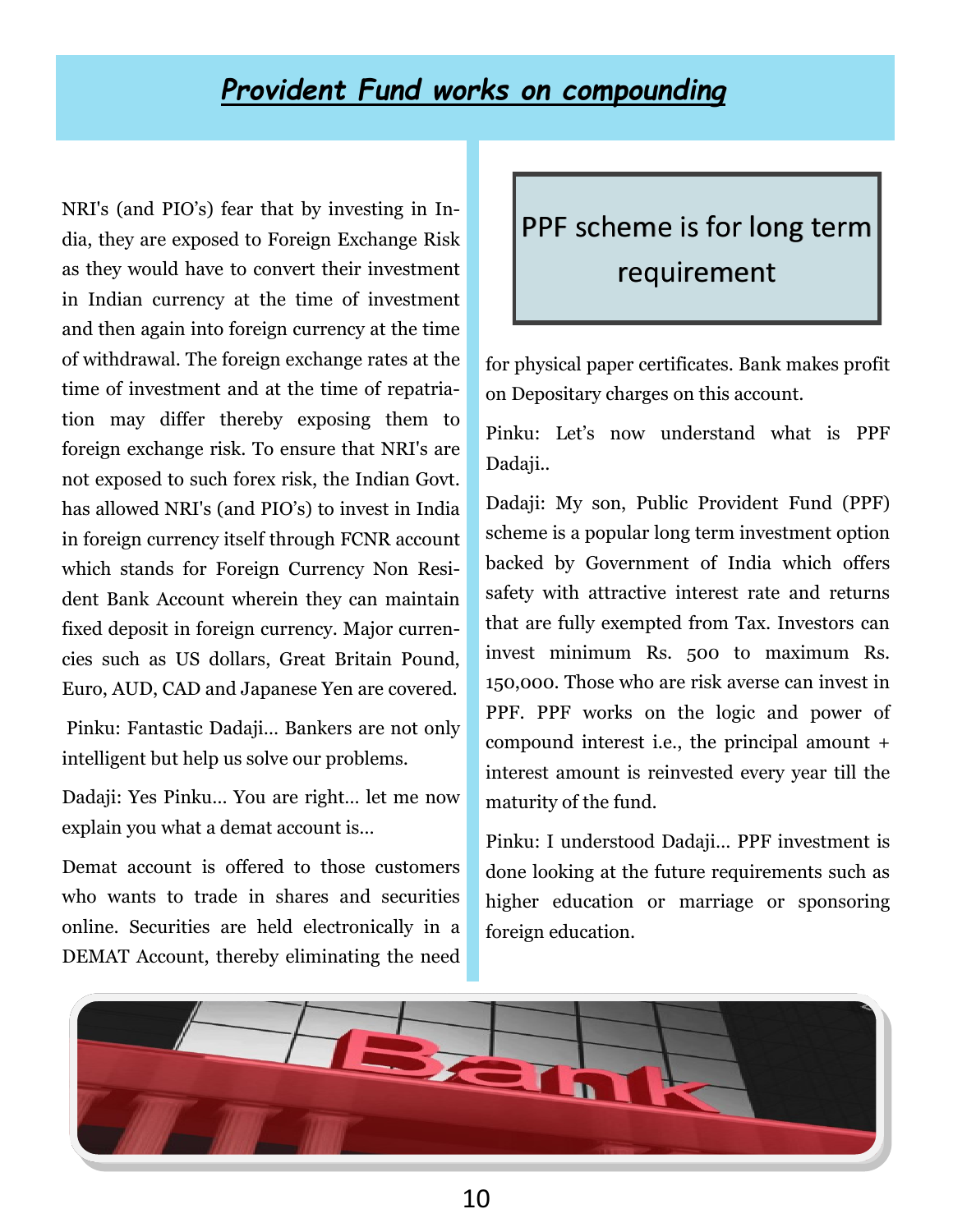#### *You can save valuables in a bank locker*

Pinku: My mother was saying to father yesterday to bring gold from bank locker from the bank. What is a bank locker Dadaji?

Dadaji: My Son… Bank Lockers have been the first choice to safeguard valuables such as gold, silver or other precious ornaments or documents or certificates so on and so forth for most Indians, and they continue to be the safest option. To hire a bank locker, you need to be above 18 years of age. Some bankers may also ask you to open a savings account with them. The lockers provided are of different sizes and we can choose the size of the locker based on our requirement. The deposit amount and the charges for hiring the locker vary from bank to bank. The banks have made the nomination or joint ownership of a locker compulsory while hiring a locker. The customer will receive a 'memorandum of letting', which is a document that states our locker details while hiring the locker.

Each locker has two keys: the customer keeps one key, while the other stays with the bank.

The locker can be opened only when both keys are used.

### In gold loan the gold itself is the collateral/security

Pinku: Hmm… I see but the other day father was telling to get gold loan from bank. What is that arrangement Dadaji…?

Dadaji: My son Gold Loan as the name suggests is the loan given against gold. Many nationalized banks, private banks and other financial companies offer this loan at attractive rates. Many go for this loan for short period to meet the requirement of their children's education, marriage and other financial problems in the family. And others think that instead of keeping the gold idle at home or locker, loan against gold is the best option.

Pinku: Does bank even sells gold Dadaji?

Dadaji: Yes… Gold has been traditionally the popular investment for Indians. In fact, India, even today is amongst the largest buyers of Gold in the world, followed closely by Silver.

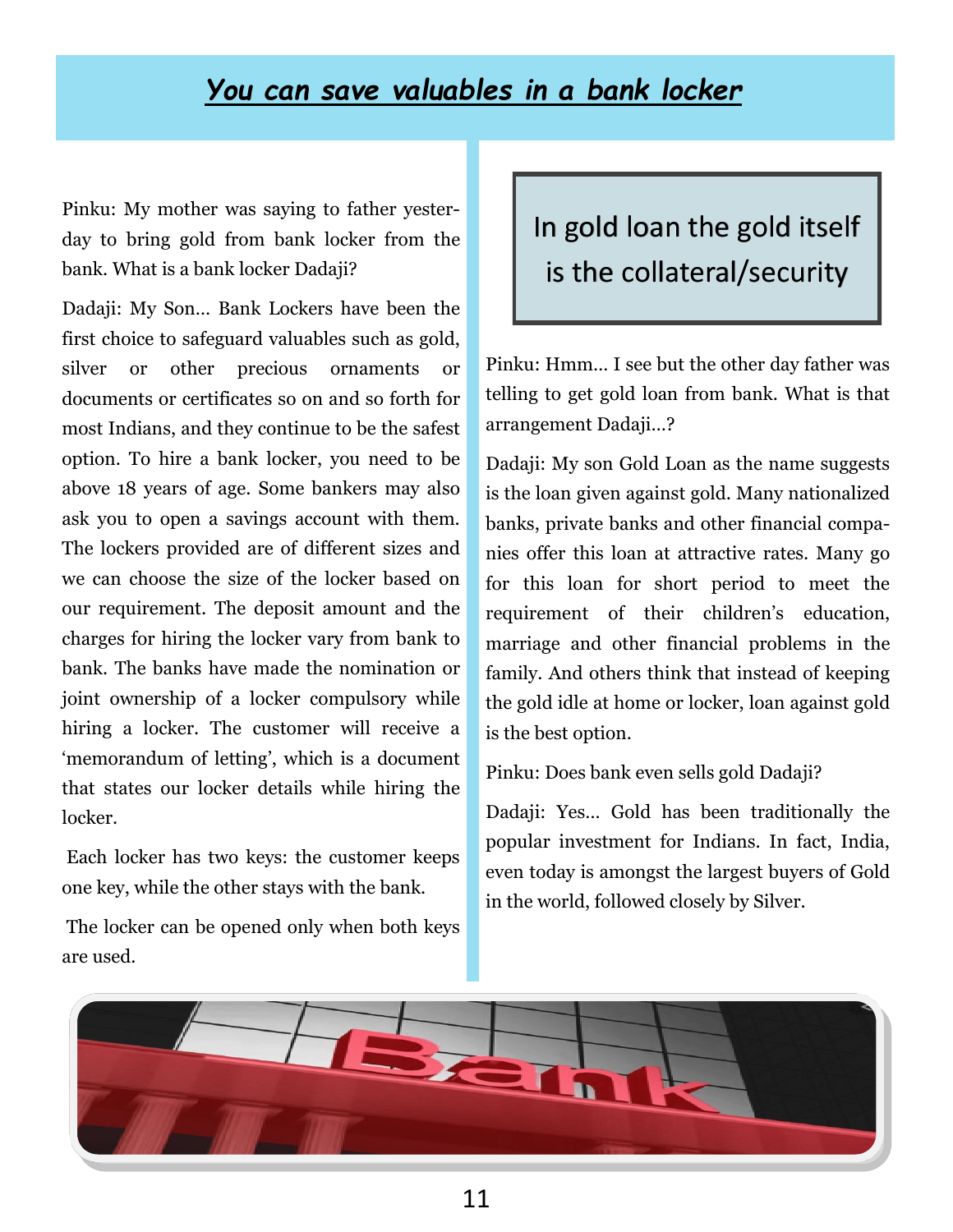#### *You can purchase gold/silver from banks*

In keeping with the traditional investment sentiment, Banks with its 'Pure Gold' and 'Pure Silver' offer attempts in fulfilling this need of our esteemed customers. Gold is available in various denominations from 0.5g till 100g and silver is available in 50g, 100g so on and so forth.

Pinku: Can "I" open an account in a Bank Dadaji?

Dadaji: Why not my son… all the minors can open accounts with bank. A savings /fixed / recurring bank deposit account can be opened by a minor of any age through his/her natural or legally appointed guardian such as your father who is your natural guardian Pinku. Banks are free to offer additional banking facilities like internet banking, ATM/ debit card, cheque book facility etc., subject to the safeguards that minor accounts are not allowed to be overdrawn.

Pinku: Can an illiterate open a banking account?

Dadaji: Illiterate can open accounts in bank. They must attend in person and affix their thumb impression on the account opening form in the presence of an approved witness, who is

### Illiterate can not only open account but also use ATM

known both to the bank and the applicant. Such illiterate depositor should lodge their recent photograph with the bank, duly attested by a person known to the bank. Thus, they need not have thumb impression attested by a witness every time they withdraw money from the account. It will suffice, if they affix thumb impression in the presence of an officer of the Bank. Illiterate also has option of withdrawing money through ATM. It's the duty of the Bank officials to teach the illiterate about operations related to banking and ATM.

Pinku: How to open account in a bank Dadaji?

Dadaji: It's very simple Pinku, you need to fill in account opening forms which will have your basic information such as your address details, your telephone numbers, Nominee details etc… and the annexure of all the proof of documents that you have submitted towards fulfillment of KYC.

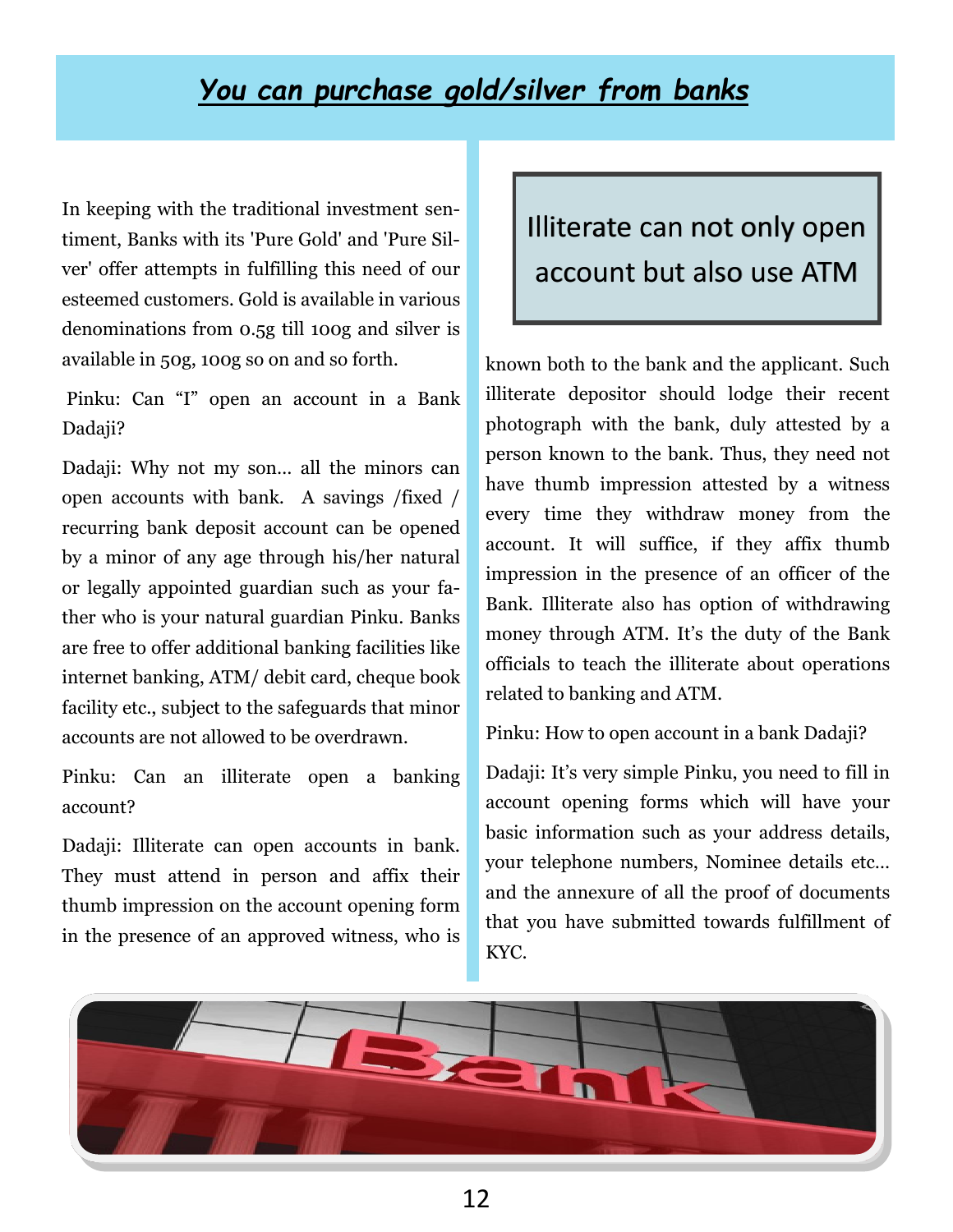#### *Banks manage ac's on risk based approach*

Pinku: What documents we need to submit to the bank Dadaji…

Dadaji: You need to produce Identity proof such as PAN Card or Adhar Card or Voter ID Card etc… and address proof such as current bill or gas bill or passport etc…

Pinku: And what is KYC Dadaji?

Dadaji: KYC Stands for "Know Your Customer". Know your customer (KYC) policy is an important step developed by banks to prevent identity theft, financial fraud, money laundering and terrorist financing. Your personal details are sought in the KYC form as what is your name, address, contact numbers, your mother's maiden name, your source of funds i.e., from where you get all your monies from, your occupation details i.e., where you work and all such other details. The objective of KYC is to enable banks to know and understand their customers better and not only help them manage their risks prudently but also sell banking products as per their needs.

Pinku: Dadaji…you have used several big… big… terms can you explain each of the above.

#### KYC prevents identity theft

Dadaji: Sure Pinku… they are not big terms, they are simple to understand. Let's understand each of them separately.

Identity theft mean someone else posing like you who has all your personal details such as your address, your e-mail address, your contact numbers, your occupation details. That person or imposter based on your personal information gains access to your account and start using your account for his benefits.

Pinku: It's cheating Dadaji… how can someone else use my money by imposing me… that's not correct Dadaji…

Dadaji: That's the reason you should never share your personal details, your pin for accessing your debit/credit cards to anyone even if someone calls to you and tells that they are from bank. Pinku remember one thing "Bankers will never ask for your passwords"… Now let's understand what Financial Fraud is?

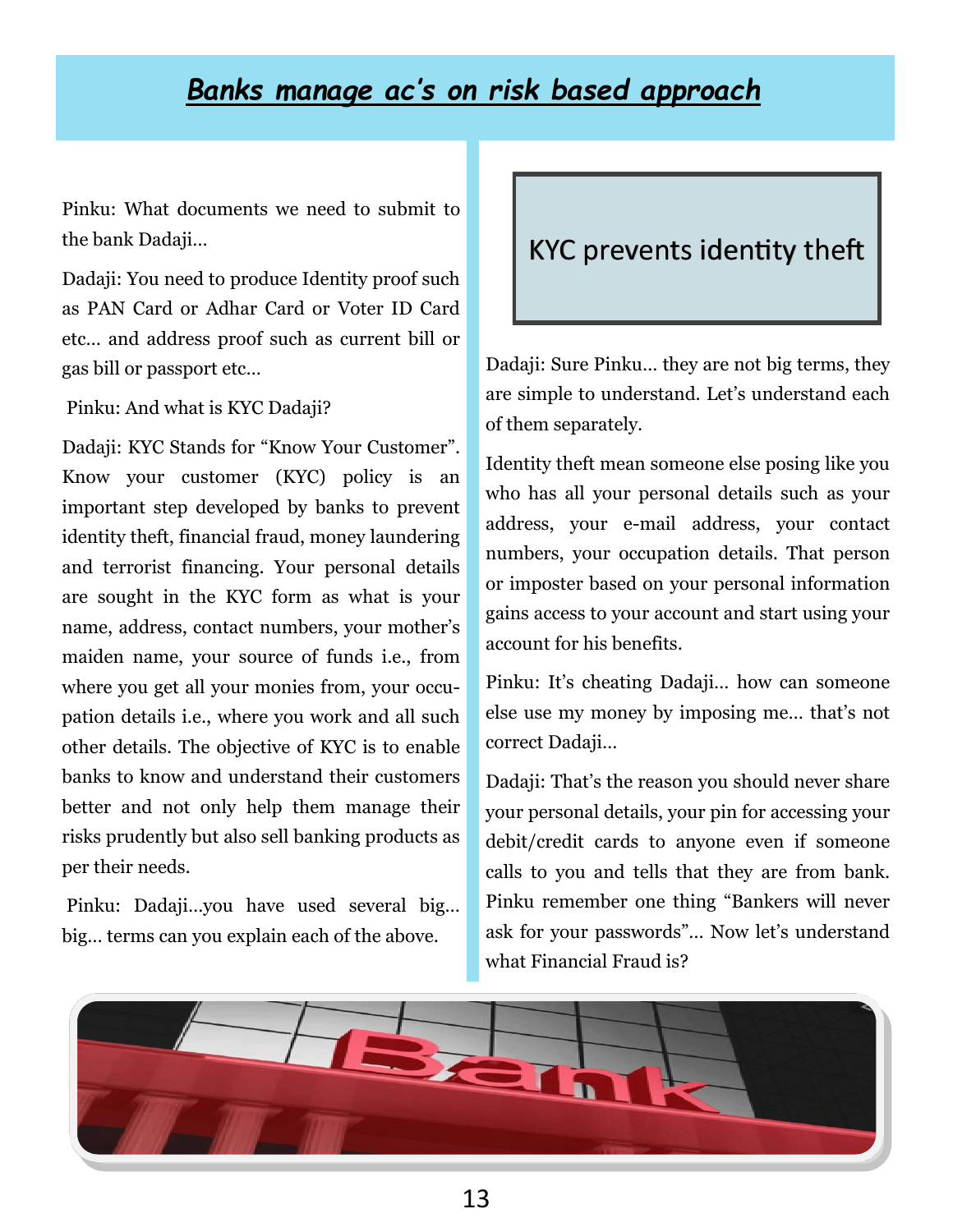#### *Transaction monitoring is to curb frauds*

Financial fraud can be broadly defined as an intentional act of deception (misleading) involving financial transactions for purpose of personal gain. The word intentional is very important here Pinku as you are doing a crime knowing very well that it is a crime. Many fraud cases involve complicated financial transactions and people who are well educated who are white collars such as business professionals with specialized knowledge help criminals doing fraud.

Pinku: People who are educated who have knowledge on banking or business or law helping criminals and they themselves involving in frauds and crime. How bad it is Dadaji…

Dadaji: Yes Pinku… all students like you and professionals like your father should not get involved in any kind of fraud let it be the most simplest form of fraud such as cheating in your exams or your father taking a bribe. Never… Never…Never… Let's now understand what is money laundering.

Money laundering refers to a financial transaction scheme that aims to conceal the identity, source, and destination of illicitly-obtained money. People obtain illicit or bad money

### Professionals should not help financial fraud

through various means such as taking bribe, involving in corruption, betting, insider trading (passing on the information that is known to you being in authority in a company to a third party for personal gain) and etc. In simple terms, money laundering is conversion of illicitly earned money (black money) to legitimate money (white money) by doing series of transactions with the Bank.

Pinku: That's very bad Dadaji…

Dadaji: Correct Pinku but people do it… now let's understand what terrorist financing is?

You remember the September 11, 2001 attacks where a series of four coordinated terrorist attacks by terrorist group al-Qaeda happened in USA. Where do you think this terrorist gets funds from? There are of course several means but majority of them get through our own financial streams and especially banks.

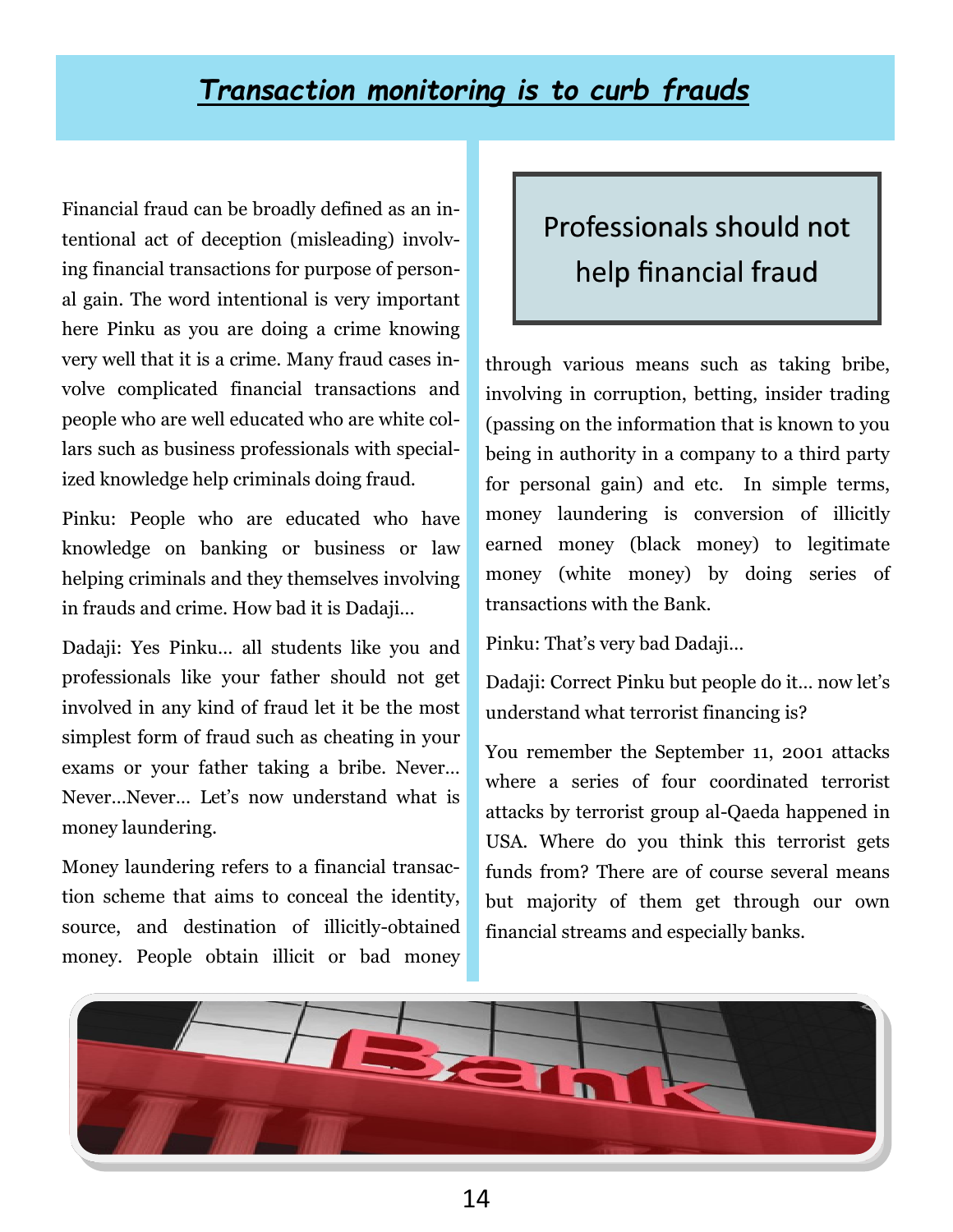### *FIU-IND is our financial intelligence*

Banks unknowingly can pass on the financing for terrorists. Hence, banks should know their customers very well and should do business with only those customers whom they trust. You can know your customer very well only through KYC. Hence, KYC is strong defense force for the banks.

Pinku: I got it Dadaji. So banks should not only deal with customers whom they know very well but also should monitor their transactions regularly.

Dadaji: Correct Pinku… In banking terms, monitoring transactions of customers is called "Transaction Monitoring". And where ever banks become suspicious of any transactions will inform Financial Intelligence Unit of India so that the criminals/ people encouraging the criminal/illicit activities can be curbed.

Pinku: That's a wonderful step Dadaji… but who are FIU's?

Dadaji: My Son… Financial Intelligence Unit – India (FIU-IND) was set by the Government of India vide O.M. dated 18th November 2004 as the central national agency responsible for

### FIU is watching every transaction of yours, fraudsters beware!

receiving, processing, analyzing and disseminating information relating to suspect financial transactions. FIU-IND is also responsible for coordinating and strengthening efforts of national and international intelligence, investigation and enforcement agencies in pursuing the global efforts against money laundering and related crimes. FIU-IND is an independent body reporting directly to the Economic Intelligence Council (EIC) headed by the Finance Minister.

Pinku: Oh! They are like CID's for our Country. Hmm…I heard that even Banks are fined for wrong doing is it correct?

Dadaji: Yes Pinku… Banks can be fined for any violation of rules from RBI. I remember this case happened in 2013.

The State Bank of India along with 21 stateowned and private banks, including a foreign one, were fined between Rs.50 lakh and Rs.3 crore (totalling Rs49.5 crore) by the RBI.

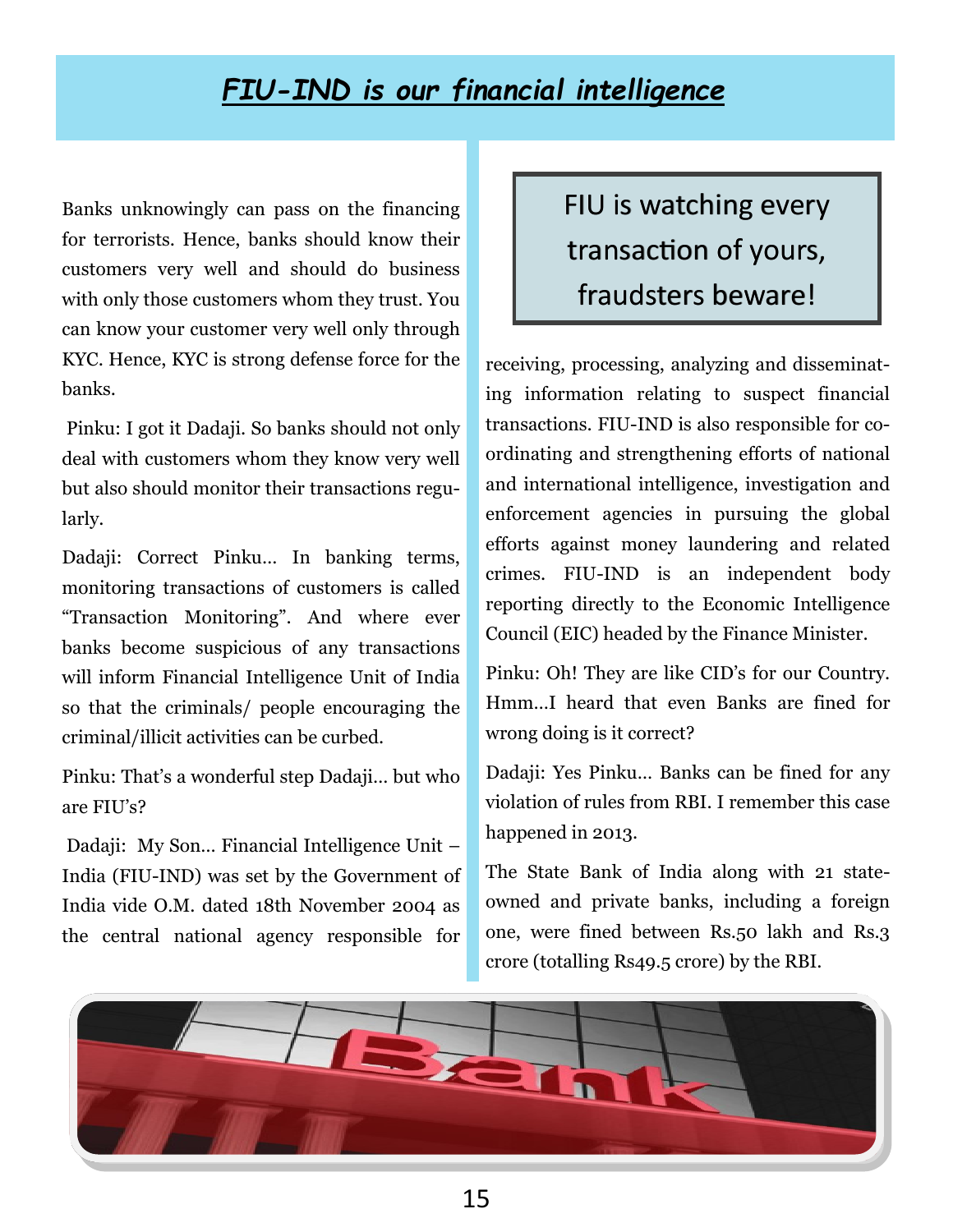#### *Banks avoid fines by being vigilant*

for violating customer identification and antimoney laundering norms. The central bank had started probing the banks following a sting operation by online magazine "Cobrapost" in March, which showed videos of bank officials helping customers convert black or untaxed money into white.

Apart from the 22 banks which were fined, the RBI issued cautionary letters to six foreign banks and one public-sector bank where it did not find any norm violations.

Pinku: Aha! That means if rules are not followed strictly, they can be penalized.

Dadaji: Correct Pinku… Banks should follow customer identification procedures and antimoney laundering laws strictly. The Prevention of Money Laundering Act, 2002 (PMLA) forms the core of the legal framework put in place by India to combat money laundering. PMLA and the Rules notified there under came into force with effect from July 1, 2005. Director, FIU-IND (Financial Intelligence Unit, India) and Director (Enforcement) have been conferred with exclusive and concurrent powers under relevant sections of the Act to implement the provisions

PMLA is an act for preventing Money Laundering

of the Act.

The PMLA and rules notified there under impose obligation on banking companies to verify identity of clients, maintain records and furnish information to FIU-IND as and when . PMLA defines money laundering offence and provides for the freezing, seizure and confiscation of the proceeds of crime.

Pinku: What are the types of banks Dadaji:

Dadaji: Hmm… Let's now learn different types of Bank Pinku:

Major types of banks are Retail Banks which concentrate on individuals like you and me, Commercial Banks concentrating on business and corporate and Investment Banks for customers interested in trading (both individual and corporate). Some large banks have combination of all the business.

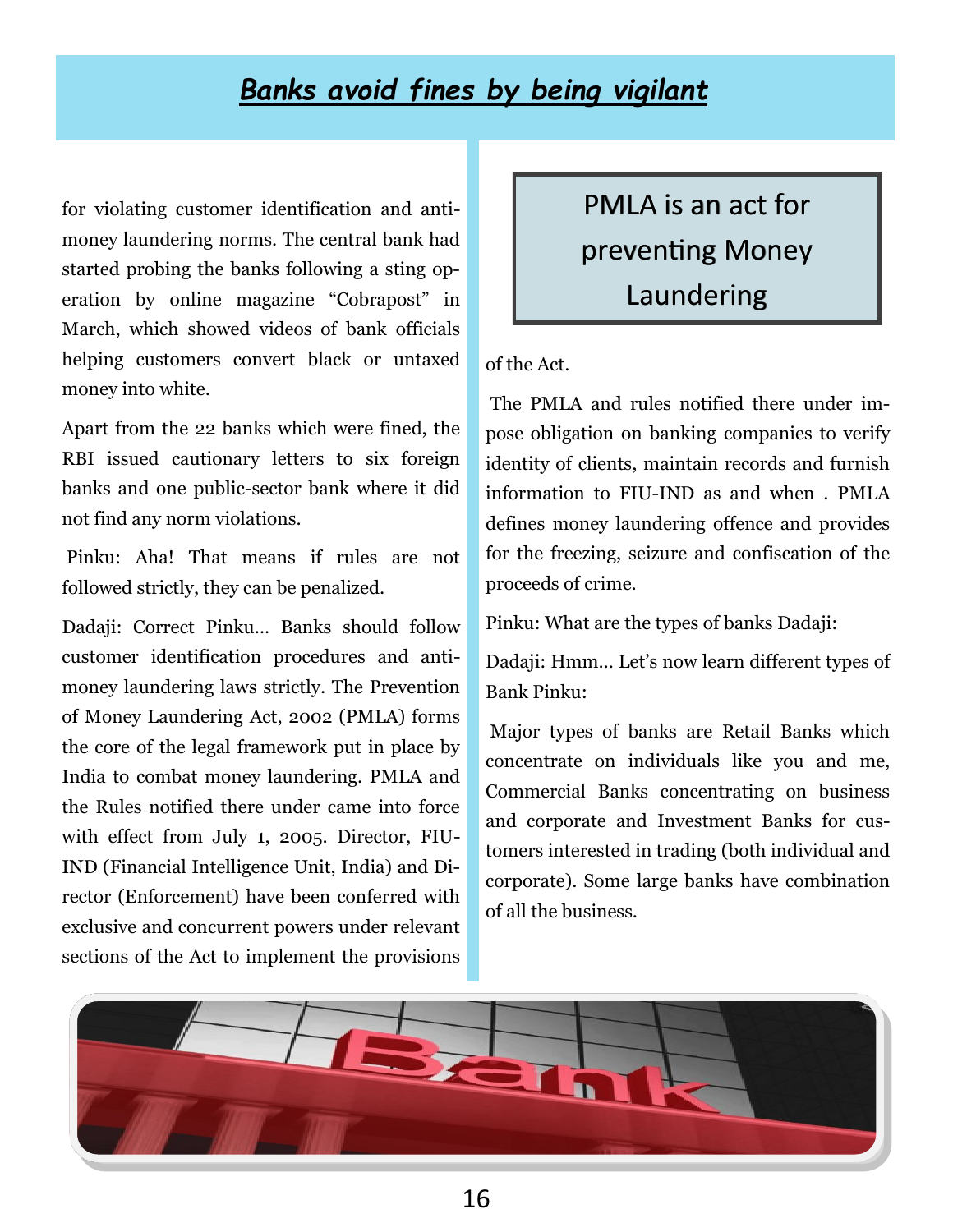### *All Banks are regulated by RBI*

In India, you have following types of banks:

1) Public-sector banks: Public Sector Banks (PSBs) are banks where a majority stake i.e. more than 50% of shares is held by Government of India. The shares of these banks are listed on stock exchanges.

2) Private Sector Bank: These are the banks where greater parts of shares are held by the private shareholders mainly promoters of the Bank and not by government.

3) Foreign banks: Are those banks which are not incorporated (/born) in India. There are two types of foreign banks namely foreign banks with branches in India and foreign banks with representative offices in India.

4) Regional Rural Banks (RRBs): Regional Rural Banks have been created with a view to serve primarily the rural areas of India with basic banking and financial services. However, RRB's have branches set up for urban operations and their area of operation may include urban areas too.

5) Cooperative banks: These banks are owned by their customers (who has same thinking/

### Public Sector banks are held more than 50% by Government

ideologies or want to serve their communities at large) and follow the cooperative principle of one person, one vote. All banking activities of the cooperative banks are regulated by a shared arrangement between RBI and NABARD and all management and registration activities are managed by RCS (Registrar, Cooperative Society). There are different types of cooperative banks in India namely Urban Cooperative Banks, State Cooperative Banks and Rural Cooperative Banks.

6) Development Banks: The main objective of the development bank is to develop the infrastructure of the country. Example of development banks are NABARD (National Bank for Agriculture & Rural Development), EXIM Bank (Export & Import Bank of India), NHB (National Housing Bank), SIDBI (Small Industries Development Bank of India)

Pinku: That was a great learning Dadaji…

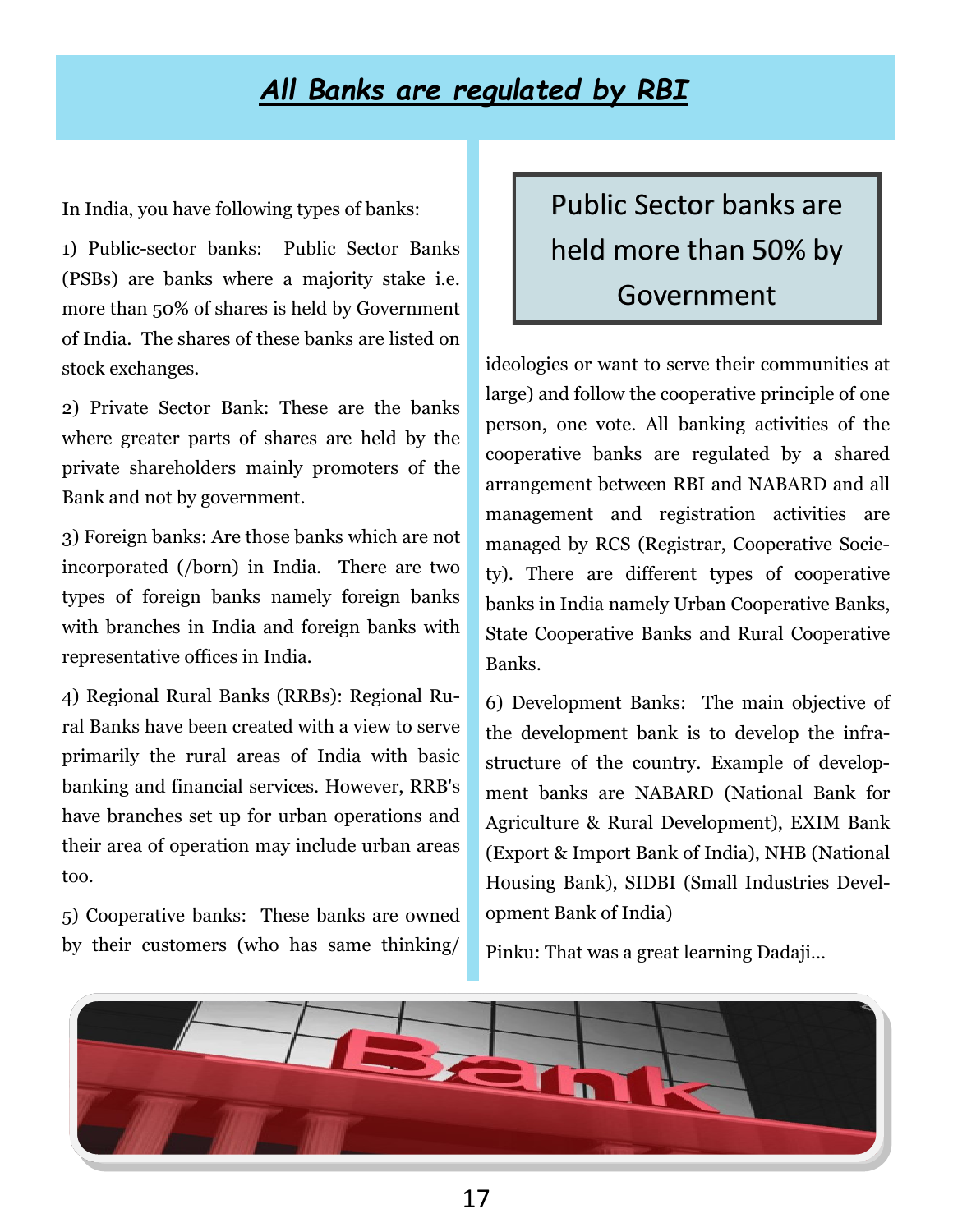### *Interests and fees are banks' income*

I heard something scheduled and non- scheduled banks as well what are those?

Dadaji: Here you go Pinku… A scheduled bank is eligible for loans from the Reserve Bank of India at bank rate. They are also given membership to clearing houses. As a definition, refers to a bank which is listed in the 2nd Schedule of the Reserve Bank of India Act, 1934. Even Cooperative banks are allowed to seek scheduled bank status if they satisfy certain criteria of RBI. The banks not under 2nd Schedule of the Reserve Bank of India Act, 1934 are non- scheduled banks.

Pinku: Great Dadaji… while explaining public sector banks you mentioned something called nationalized bank. What is nationalized Bank Dadaji?

Dadaji: Nationalization is the process of bringing privately owned banks directly under the control of government. Post-independence in 50's most of the commercial banks was in private sector then. These private banks could not help Government towards its Socio-Economic objectives. Thus, the government decided to nationalize 14 major commercial banks

Nationalization is the process of bringing private banks under govt. control

on 19th July, 1969. All commercial banks with a deposit base over Rs.50 Crores were nationalized.

Pinku: There are so many Banks in India…Is there someone who controls banks Dadaji?

Dadaji: Depending on countries, banks are regulated/controlled either directly by the Central government or Central Bank. In India all banks are controlled by the central bank of India which is RBI (Reserve Bank of India).

Pinku: Back to basics Dadaji…How does bank make money?

Dadaji: There are three main ways banks make money which are: by charging interest on money that they lend, by charging fees for services they provide and by trading/giving services related to financial instruments in the financial markets.

Pinku: Wow…! Dadaji so simple…

Dadaji: No my son not as simple as it appears.

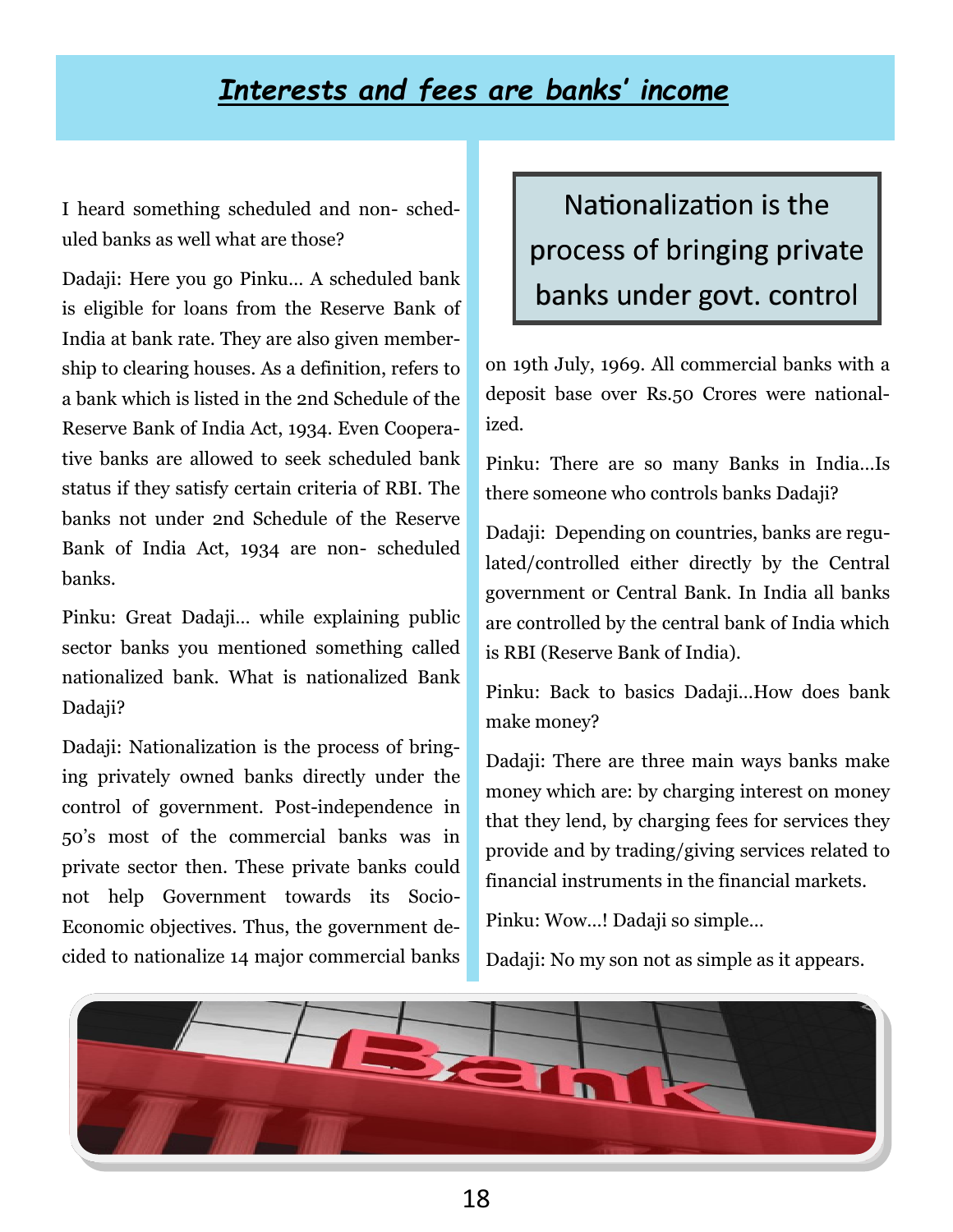#### *Cheques are safest mode of transactions*

Banks needs to trust customers and customers need to trust banks than only this is possible. Bank, day in and day out, face the risk of defaulters or non-payers for the loan they take.

Pinku: How can I withdraw my money from the bank Dadaji?

Dadaji: The simplest way for withdrawing money is through ATM (/Automated Teller Machines). You can also visit the branch of your bank and withdraw money using a Cheque.

Pinku: There are lots of ATM's of different Banks I see while I go to school Dadaji. Can I withdraw money in any Bank ATM Dadaji?

Dadaji: Yes my son you can withdraw money from any Bank ATM. However, each bank restricts transaction in ATM with other banks and also self-bank. Beyond certain number of transactions, you are liable to pay additional charges for using the ATM services.

Pinku: What are the other things you can do in ATM Dadaji?

Dadaji: My son… not only withdrawal, you can also deposit money, transfer money, change your pin and change your mobile number

### A Cheque is a negotiable Instrument

through ATM's. Now let's understand a Cheque. Pinku: Cheque…??? What is a Cheque Dadaji?

Dadaji: A Cheque is a negotiable instrument an order to a bank to pay a specific amount of money. Money from your account to the person in whose name the Cheque has been issued or you can also, draw a self Cheque for withdrawal.

Pinku: Dadaji what is a negotiable instrument?

Dadaji: A negotiable instrument is a document guaranteeing the payment of a specific amount of money, either on demand, or at a set time, with the payer named on the document. More specifically, it is a document contemplated by or consisting of a contract, which promises the payment of money without condition, which may be paid either on demand or at a future date as per the terms of the document.

Pinku: Aah… I got it Dadaji…

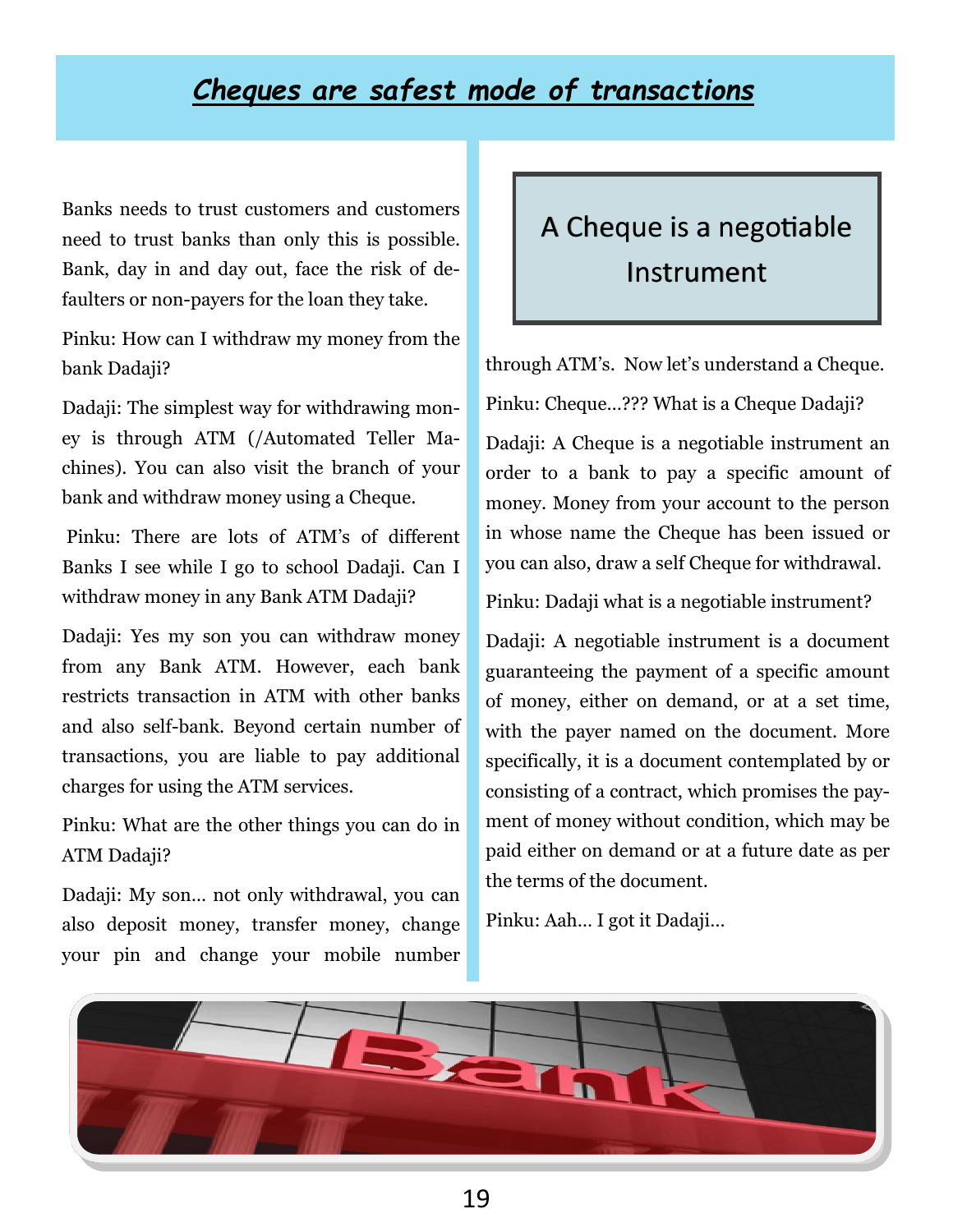#### *Cheques are negotiable instruments*

So Cheque is an agreement between "the issuer" (the drawer or the person who writes the Cheque) "the bank" (who promise to pay bearing in my mind account of the drawer has sufficient balance) and the payee (/beneficiary) of the Cheque.

Dadaji: Hmm… perfect Pinku… Bingo… Now I will tell you the forms by which a Cheque can be drawn?

There are three forms by which a Cheque can be drawn Bearer Cheque, order Cheque and crossed Cheque.

When the words "or bearer" printed on the Cheque is not cancelled, the Cheque is called a bearer Cheque. A bearer Cheque is made payable to the bearer i.e. it is payable to the person who presents it to the bank for encashment. However, such Cheques are risky; this is because if such Cheques are lost, the finder of the cheque can collect payment from the bank. Bearer Cheque can be transferred by mere delivery; they need no endorsement.

When the word "or bearer" printed on the Cheque is cancelled and the word 'order' may be

### A crossed Cheque cannot be cashed at bank counter

written on the Cheque, the Cheque is called an order Cheque. An order Cheque is one which is payable to a particular person. The payee can transfer an order Cheque to someone else by signing his or her name on the back of it.

Crossing of Cheque means drawing two parallel lines on the left corner of the Cheque with or without additional words like "Account Payee Only" or "Not Negotiable". A crossed Cheque cannot be cashed at the cash counter of a bank but it can only be credited to the payee's account. This is a safer way of transferring money.

Pinku: Ah… so among all the forms of writing a Cheque a bearer Cheque has most risk as any one carrying this Cheque becomes of the owner of the Cheque. If you want to draw a Cheque on some account just cross the Cheque and the amount will land in the account and you cannot withdraw money in branch counter. What are the other things that I should remember Dadaji?

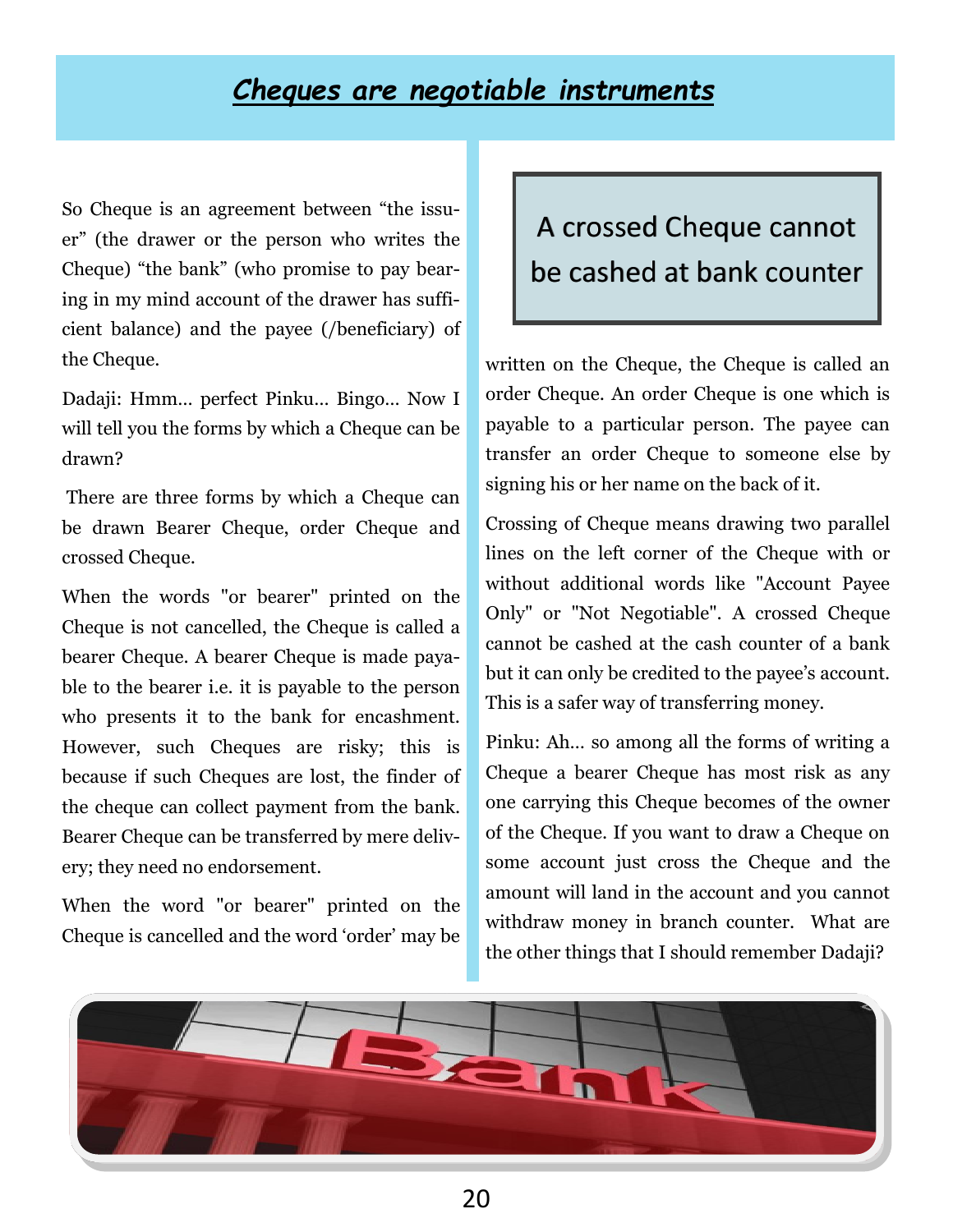#### *Do not accept bearer Cheque*

Dadaji: Pinku the things which we should remember are as given below.

a) When a Cheque is not crossed, it is known as an "Open Cheque" or an "Uncrossed Cheque". These Cheques may be cashed at any bank and the payment of these Cheques can be obtained at the counter of the bank or transferred to the bank account of the bearer.

b) Cheque in which the drawer mentions the date earlier than the date on which it is presented to the bank, it is called as "anti-dated Cheque". Such a Cheque is valid up to six months from the date of the Cheque.

c) Cheque on which drawer mentions a future date to the date on which it is presented, is called post-dated Cheque. Banks do not accept Post-dated Cheques.

d) If a Cheque is presented for payment after six months from the date of the Cheque it is called stale Cheque. After expiry of that period, no payment will be made by banks against that Cheque.

e) When a Cheque is torn into two or more pieces and presented for payment, such a cheque is called a mutilated Cheque. The bank

### A torn Cheque is called Mutilated Cheque

will not make payment against such a Cheque without getting confirmation of the drawer.

f) In the bottom of the Cheque, you will have numbers written. The first set of numbers relate to the Cheque number (usually 6 digits). The second set of number represents MICR code (9 digits). The third set of number represents account code (6 digits) and the final set of numbers (2 digits) represent transaction code.

g) MICR code written on the Cheque has following relevance. The first three number represents City code, the next three numbers are Bank code (i.e., which bank has issued the Cheque to the account holder) and the last three number represent Bank Branch code (i.e., location of branch of that bank). MICR code is used by RBI or clearing bank for clearing process.

Pinku: Oh my goodness Dadaji… All these days I was thinking a Cheque to be a simple plain paper.

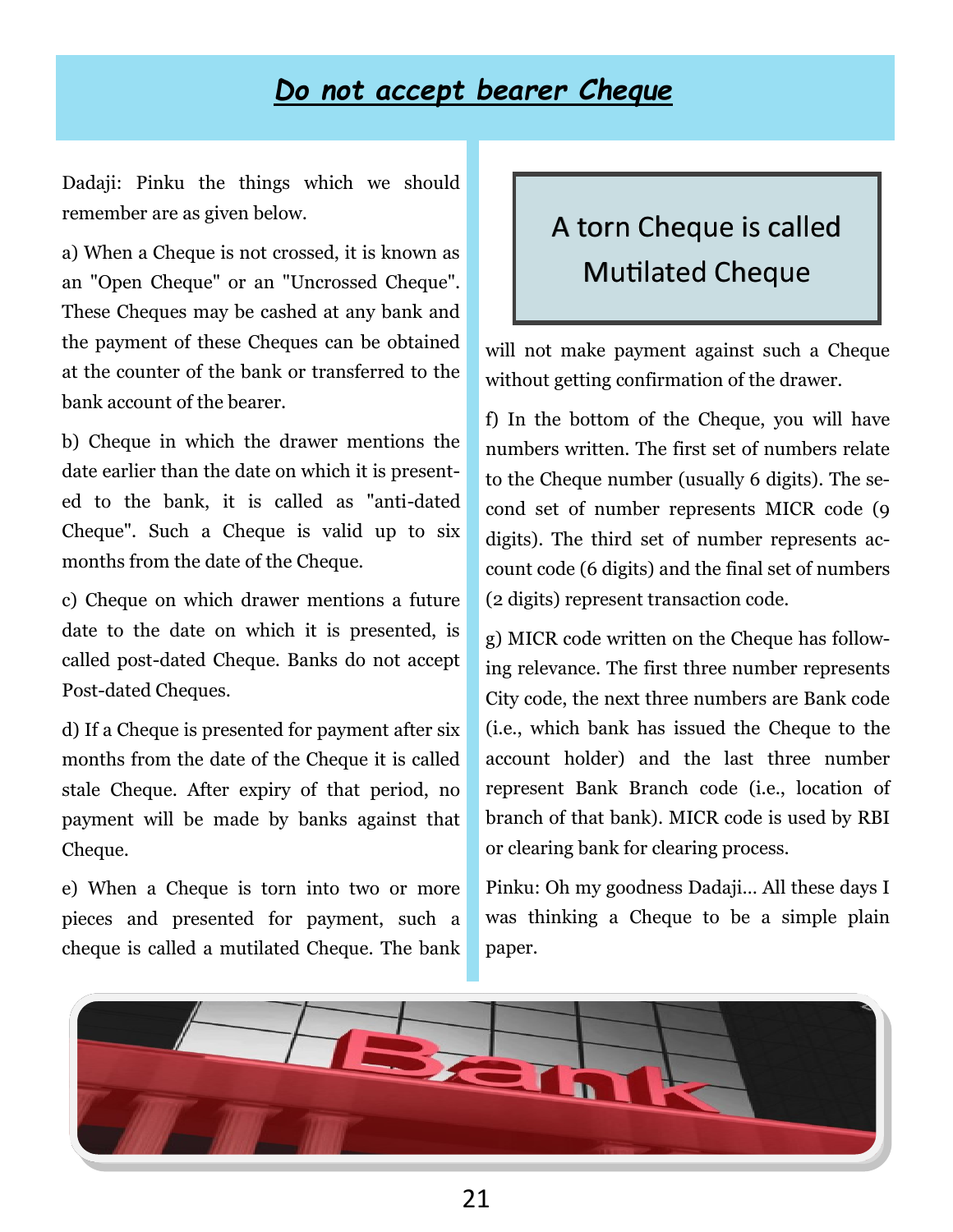#### *Cheques are negotiable instruments*

From today I will not meddle with my dads Cheque book.

Dadaji: Good my boy now you know how important it is to deal and store a Cheque safely to avoid any damages. Now I will tell you about the different types of Cheques.

a) Local Cheque: A local Cheque is valid in a particular city. The Cheque in whose name it is issued can directly go to the designated bank and receive the money in the physical form. If a given city's local Cheque is presented elsewhere shall attract some fixed banking charges. Although these types of Cheques are still prevalent, especially with nationalized banks, it is slowly being removed with at par Cheque type.

b) At par Cheque: At par Cheque is a Cheque which is accepted at par at all its branches across the country. Unlike local Cheque it can be present across the country without attracting additional banking charges.

c) Bankers Cheque: A Bankers Cheque is issued by the Bank payable to the order of specified payee for payment within a local area. All Bankers Cheques are "NOT NEGOTIABLE". To

# Travelers Cheque is a bearer Cheque handle carefully

be issued for use only within the clearing area of the issuing Bank and if cleared outside the clearing area then the normal outstation Cheque commission is payable. Bankers Cheque should be accepted as good by the payee as it has been paid for by the customer at time of issue. It cannot be returned except for technical reasons. Usually is used by customers who do not have a current account but wish to make payments by Cheques or in situations when a personal Cheque is unacceptable.

Travelers Cheque: It's kind of an open type bearer Cheque issued by the bank which can be used by the user for withdrawal of money while touring. Travelers Cheque is always worthwhile; taking some of our foreign exchange in travelers Cheques is safe as it is a great backup to cash and cards. The beauty of Travelers Cheques is that they can be replaced if they are lost or stolen.

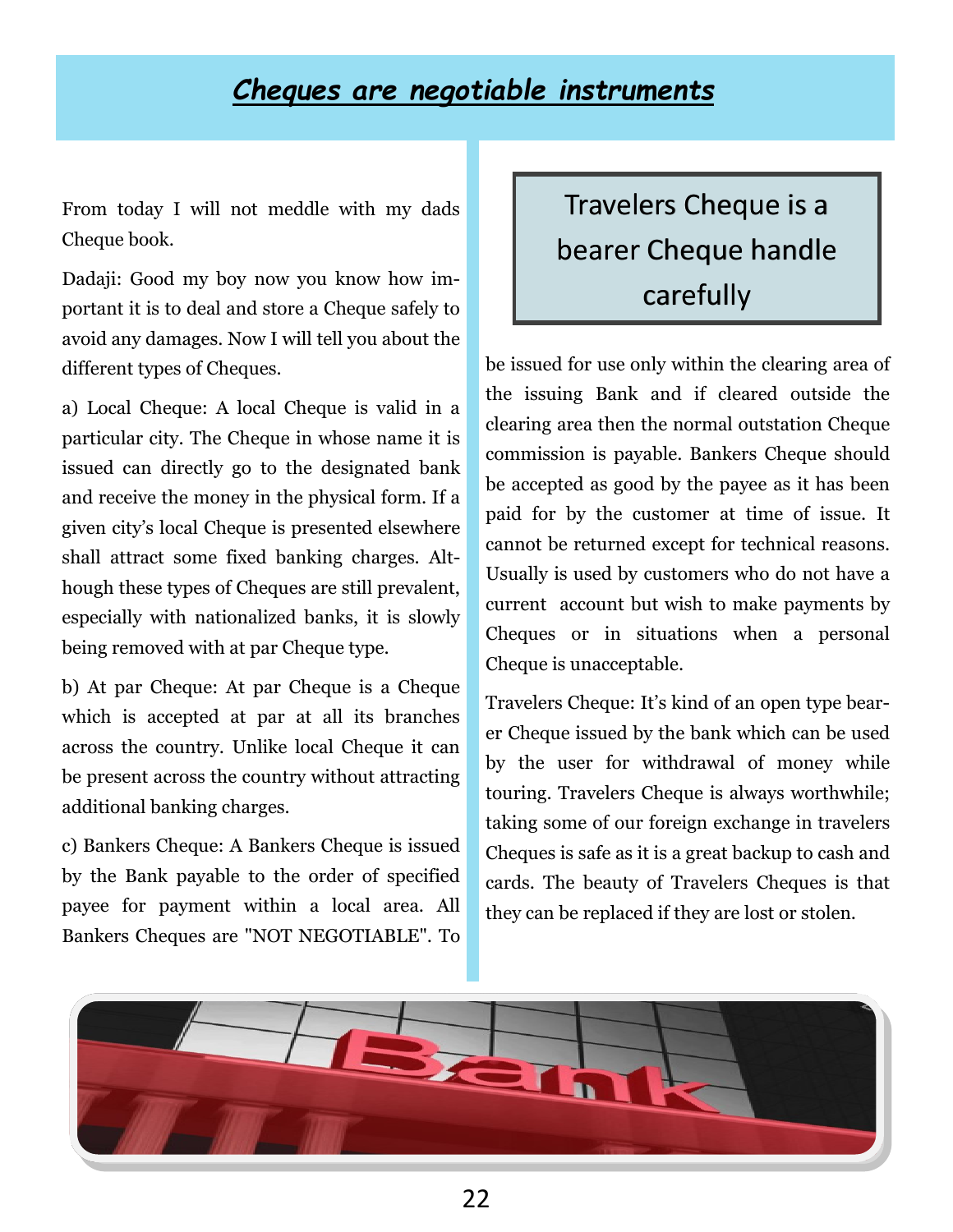#### *Banks are constantly innovating for you*

It always helps if one keeps a record of travelerscheque number if need to make a claim for lost Cheques. Furthermore, it does not have validity. Hence, one can save any unused Travelers Cheques for future purpose. Do you know, similar to the travelers Cheque banks also offer travel cards in the currency denomination which you want. If you are travelling to UK, you can carry GBP currency travel card and so on and so forth.

Gift Cheque: It's a unique mode to present your gifts to our near and dear ones on all occasions. Payable at par at all branches of the bank. This is another banking instrument introduced for gifting money to the loved ones instead of hard cash.

Pinku: Wow Dadaji… Gift Cheque reminds of my school giving a gift card to Chantu… what is that Dadaji.

Dadaji: My Son, as you are aware, banks have become smarter the way they want to serve their customers. Hence, they have come up with innovative idea of a gift card which is a simple debit card that allows the cardholder to use it for the purchase of goods or services. These

### A Cheque is cleared through a clearing house

cards are preloaded with requisite amount. The cards become useless after you have purchased the equivalent amount that was preloaded in the card.

Pinku: Gottcha Dadaji.

Dadaji: Somewhere you have deviated from what we were discussing. Anyway now I will explain you how is a Cheque cleared…

A) The Payee deposits the Cheque with his bank. If the payee (or beneficiary) of Cheque has an account in the same bank from where the Cheque has been drawn by the drawer the funds are credited into his account through internal transfer of funds (provided the funds are available in the drawers bank account).

B) If the payee (or beneficiary) has an account with any other bank in the same or in any other city, then his banker would ensure that funds are collected from the payer's banker through a clearing house.

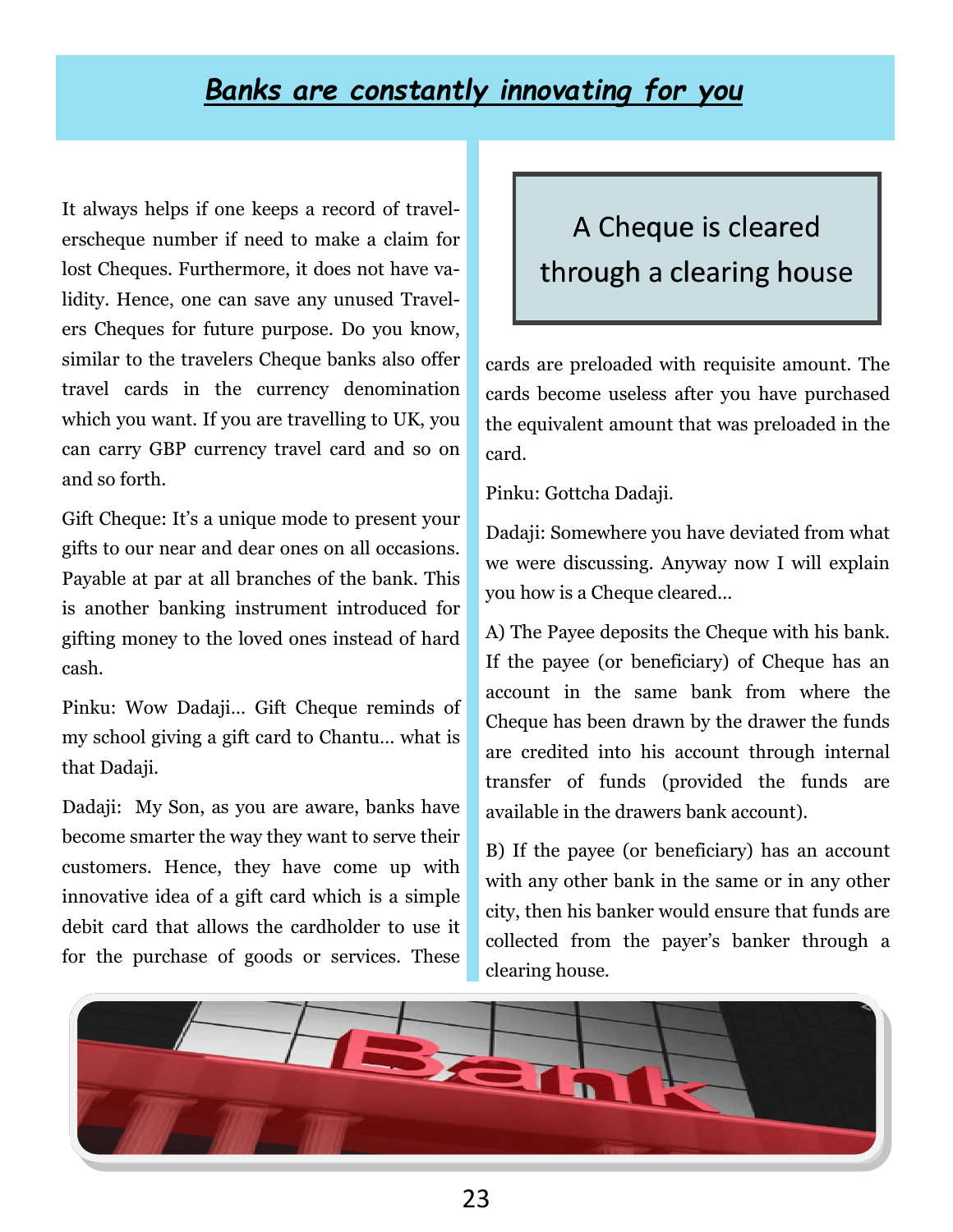#### *Banks are constantly innovating for you*

Pinku: Aha…What is a clearing house Dadaji?

Dadaji: Each bank sends its representative to a centralized place called the clearing house to exchange Cheques drawn on each other. The Reserve Bank of India acts as a clearing house. Where RBI is not present, the State bank of India and other public sector banks act as clearing houses.

Pinku: How are the funds (/monies) settled by the clearing house Dadaji?

Dadaji: The value of Cheques presented by a bank on other banks represents the claim by that bank. Similar claims are made by all the banks on every other bank in the clearing. Each of the member bank maintains a current account with the clearing house. A net settlement is arrived at the clearing house and the debit or credit position of the bank is determined. These are booked in their current accounts maintained by the settling bank. This represents the inter- bank settlement.

Pinku: What about the Cheques which are not valid for some reason like signature not matching or insufficient funds in the drawers account.

# A bounced Cheque is a bad Cheque that cannot be honored

Dadaji: Such Cheques are returned to the drawee bank. The presenting bank account is credited with the equivalent amount with the clearing house and drawee bank account debited. In turn the drawee bank returns the Cheque to the drawer of the Cheque with reasons. The drawee bank (i.e. where the drawer has an account) charges drawer for the outward return Cheque and the presenting bank where the Cheque was deposited by the payee (i.e. where the payee has account) charges payee (/beneficiary of the Cheque) for the inward return Cheque. However, most of the banks do not charge for technical reasons. These could be mismatch in signature, no date mentioned on the Cheque or if the Cheque is a post-dated.

Pinku: Ah..! I understand debiting some charges for drawer for the mistake he must have done. But, why the payee has to pay for something that is not his/her mistake.

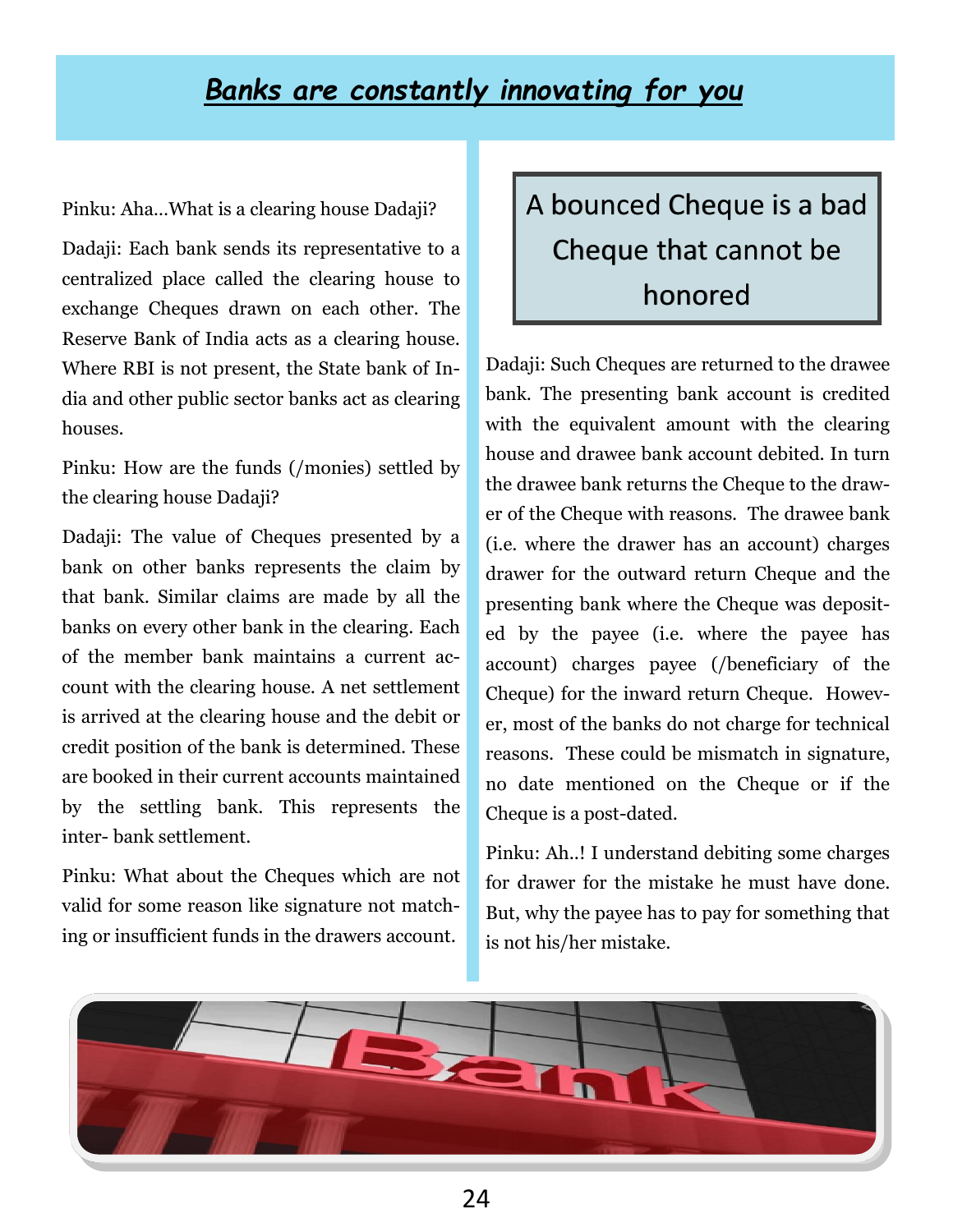### *Handle Cheques carefully to avoid fines*

Dadaji: Bull's-eye! Fantastic question my dear… The answer is straightforward and simple it's the processing charges for the Cheque. Here I wish to tell you that the outstation Cheques are sent by post for collection to the representative branch or correspondent branch for presentation in the clearing house in the outstation center. Once the Cheque is realized, the proceeds are remitted to the original presenting bank for credit to the customer account. I have already told you how local Cheques are cleared.

Pinku: Why in this fast moving world still our banks are carrying physical Cheques to the clearing house. Such a waste of time and man hours.

Dadaji: You are right Pinku. Hence, Cheque Truncation System (CTS) or Image-based Clearing System (ICS), in India, is a project undertaken by the Reserve Bank of India (RBI) in 2008, for faster clearing of Cheques. CTS is based on a Cheque truncation or online imagebased Cheque clearing system where Cheque images and Magnetic Ink Character Recognition (MICR) data are captured at the collecting bank branch and transmitted electronically. Cheque

### Image based Clearing is faster than normal clearing

truncation means stopping the flow of the physical Cheques issued by a drawer to the drawee branch. The physical instrument is truncated at some point en route to the drawee branch and an electronic image of the Cheque is sent to the drawee branch along with the relevant information like the MICR fields, date of presentation, presenting banks etc. This would eliminate the need to move the physical instruments across branches, except in exceptional circumstances, resulting in an effective reduction in the time required for payment of Cheques, the associated cost of transit and delays in processing, etc. ., thus speeding up the process of collection or realization of Cheques.

Pinku: Hmm... Great… I have heard in school something on speed clearing what is that Dadaji?

Dadaji: Speed clearing refers to collection of outstation Cheques (a Cheque drawn on nonlocal bank branch) through the local clearing.

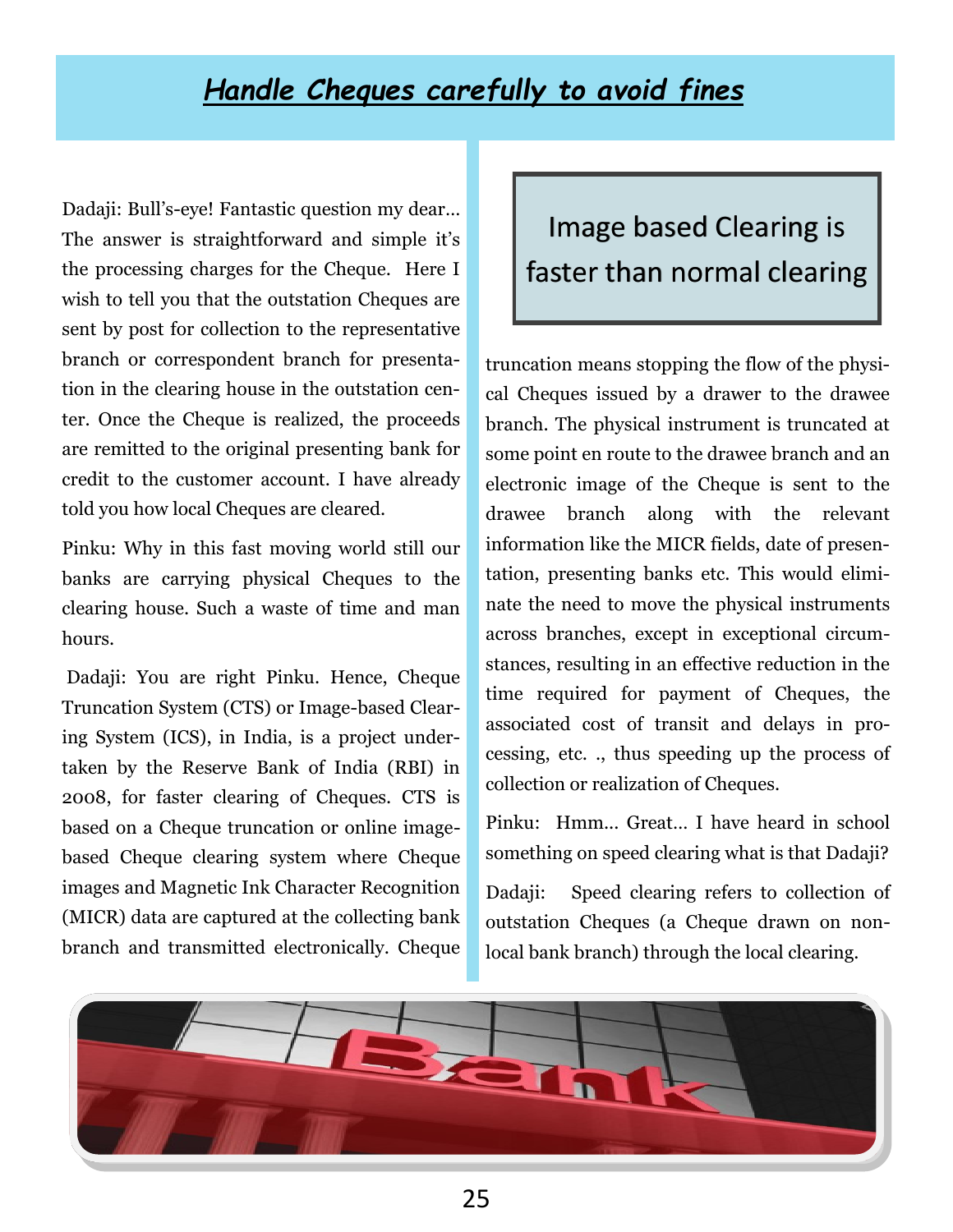#### *Cheques are cleared on same day today*

It facilitates collection of Cheques drawn on outstation core-banking-enabled branches of banks, if they have a net-worked branch locally. Banks have networked their branches by implementing Core Banking Solutions (CBS). In CBS environment, Cheques can be paid at any location obviating the need for their physical movement to the Drawee branch. Cheques drawn on outstation CBS branches of a Drawee bank can be processed in the Local Clearing under the Speed Clearing arrangement if the Drawee bank has a branch presence at the local center. As on date, the local Cheques are processed on T+1 working day basis and customers get the benefit of withdrawal of funds on a T+1 or 2 basis. 'T' denotes transaction day viz. date of presentation of Cheque at the Clearing House. So, the outstation Cheques under Speed Clearing will also be paid on T+1 or 2 basis like any other local Cheque.

Pinku: That is too much of information you have provided Dadaji. To understand it in simple speed clearing enables outstation Cheque to clear same as a local Cheque due to branch networking of the banks.

# Clearing process consists of Inward clearing and Outward clearing

Dadaji: My God Pinku… Good job… appreciate it… let's now understand what is inward and outward clearing?

Cheques received by the branch from various banks for debiting their customers accounts of the branch is called inward clearing.

Cheques deposited by the customers sent for clearing to the respective banks is called outward clearing.

Pinku: Too complicated Dadaji… Cheques received by our bank for debiting our account is called inward clearing and Cheques sent by our bank for collection for crediting our account is outward clearing right Dadaji…

Dadaji: Oh… Fantastic explanation Pinku. Yes you are absolutely correct.

Pinku: Thank you Dadaji. Can you now throw some light on what is a credit card?

Dadaji: Yes sure Pinku here you go…

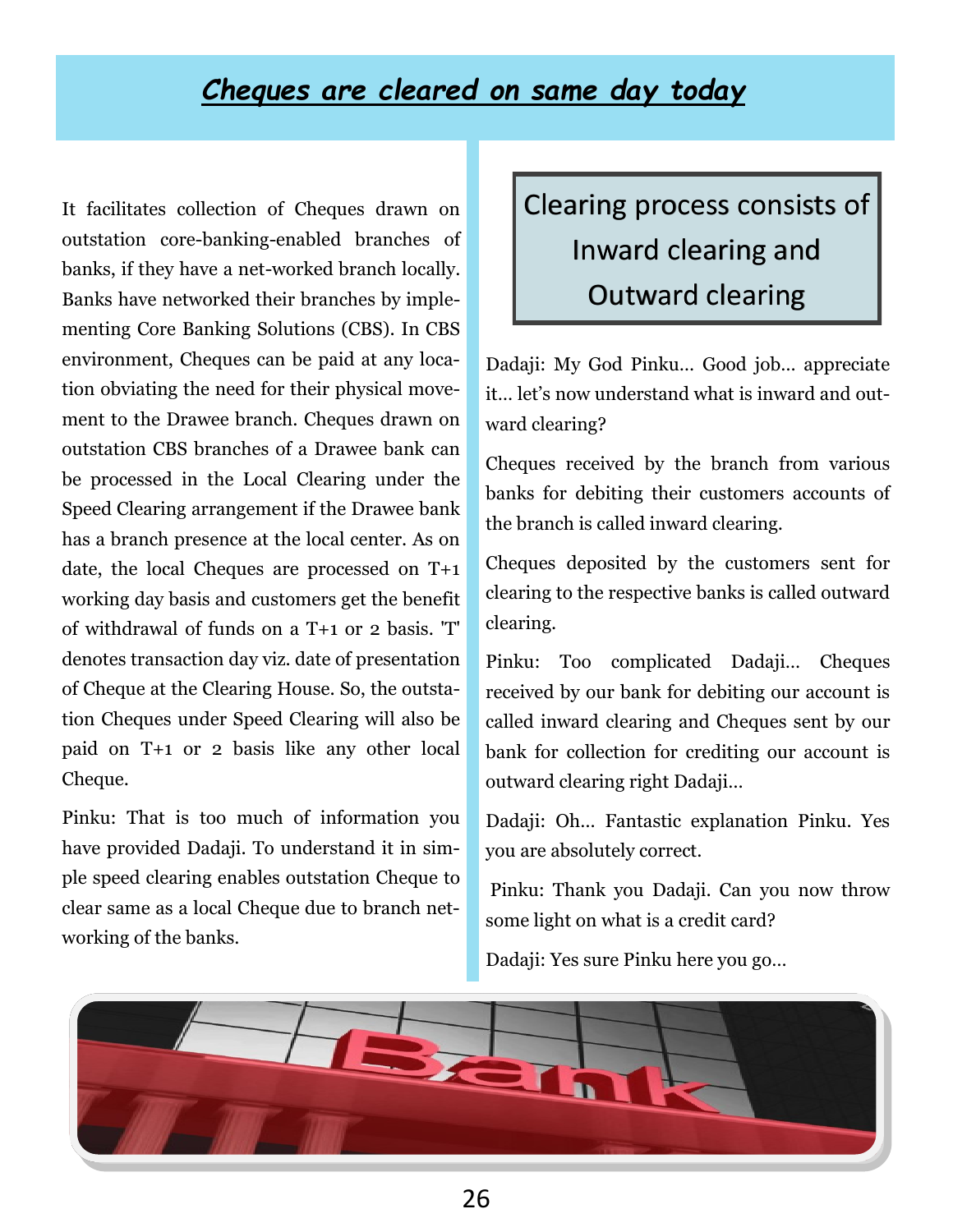#### *Cheques are cleared on same day today*

A credit card is a plastic card with a magnetic stripe that holds a machine readable code. The card gives the convenience to purchase our needs (such as goods in supermarkets, Petrol in Petrol Stations etc., where Credit Card machine has been installed). Bank based on card holders account history and credit worthiness sets a limit on the card. The user can use amount up to the limit set on the card. One can use the credit card for purchases as well withdraw cash from ATM's in case of emergencies.

Pinku: What is the advantage of a credit card Dadaji?

Dadaji: When you use your credit card on merchant outlet or online for buying something you get a grace period which is called an interest free credit period. You have to pay back to the bank within the grace period. You are enjoying interest free credit within this grace period. Usually the grace period is given for 45 days.

Pinku: hmm… so banks are giving me free credit for 45 days correct Dadaji.

Dadaji: Partially correct Pinku... you will be levied an interest of 2.5% or more per month as

### Interest free period is the free credit period

per the issuer bank norms in case if you are not repaying the credit used. A late fee charge will also attract if you are unable to pay within the billing date. Presently in India, banks can charge late fees only in the next billing cycle following a missed payment.

Pinku: Oh my god Dadaji… that's the reason so many people say don't use credit card without proper knowledge.

Dadaji: Yes my son… you have to further know that Bank usually gives two options for making payment. Minimum balance amount or full amount. If you are paying minimum balance amount or any higher amount which is less than the full payment within the billing cycle, interest is still levied on the remaining outstanding amount.

Pinku: Hmm… Dadaji what if I withdraw cash using credit card?

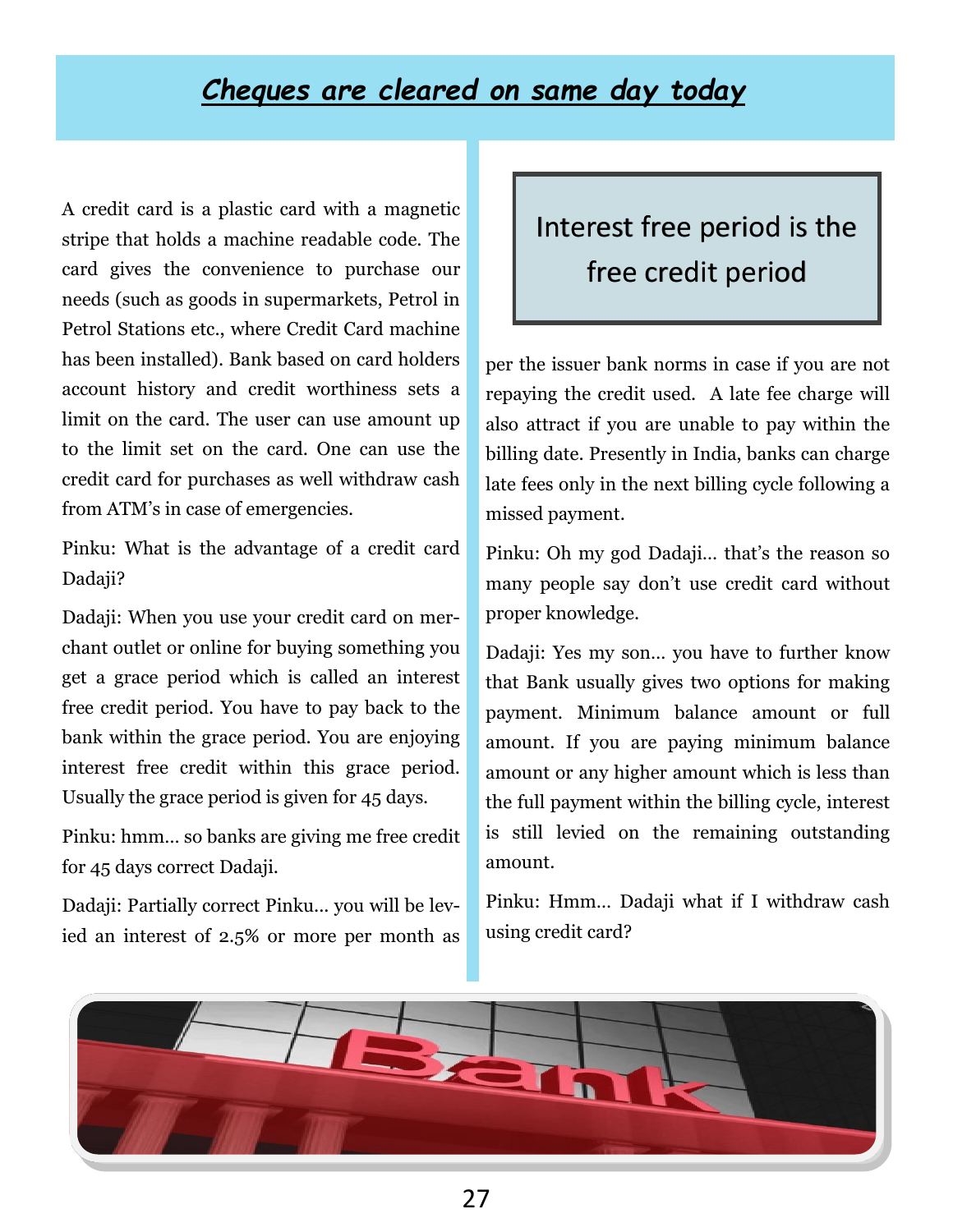#### *Remember the billing date of credit card*

Dadaji: That is still more risky Pinku. When you withdraw cash from credit card, right from the day one you have to pay interest which ranges between 24 to 48 percent per annum on that advance amount that you have withdrawn.

You have two choices to pay this amount, either minimum balance amount or full amount. If you are unable to pay minimum amount due, you have to pay late payment charges which maybe 30 percent of the outstanding balance. Apart from that if you are not paying the full amount you are paying that interest, which is 24 -28 percent per annum. Also the grace period which is applicable for your other transactions, if the full amount is not repaid before due date then you do not get any grace period and you have to pay interest on the new purchase from the day one.

Pinku: I will never use Credit card Dadaji.

Dadaji: No No my son… You understood me wrong. As you are now aware how to use credit card and within what period, I think credit card is a good source of immediate funds Pinku. For the convenience of customers, bank also gives option of converting the loaned money to pay

### A merchant is one who accepts credit cards

back in installment. You just need to pick your mobile and inform them that you need to convert the purchases made into installments. That's it… it's so simple.

Pinku: Who are the players involved in credit card Dadaji?

Dadaji: Here is the details son

Cardholder

A cardholder is someone who obtains the credit card from a card issuing bank. They then present that card to merchants as payment for goods or services.

#### Merchant

A merchant is any business that maintains a merchant account that enables them to accept credit cards as payment from customers (cardholders) for goods or services provided.

Acquiring Bank (Merchant Bank)

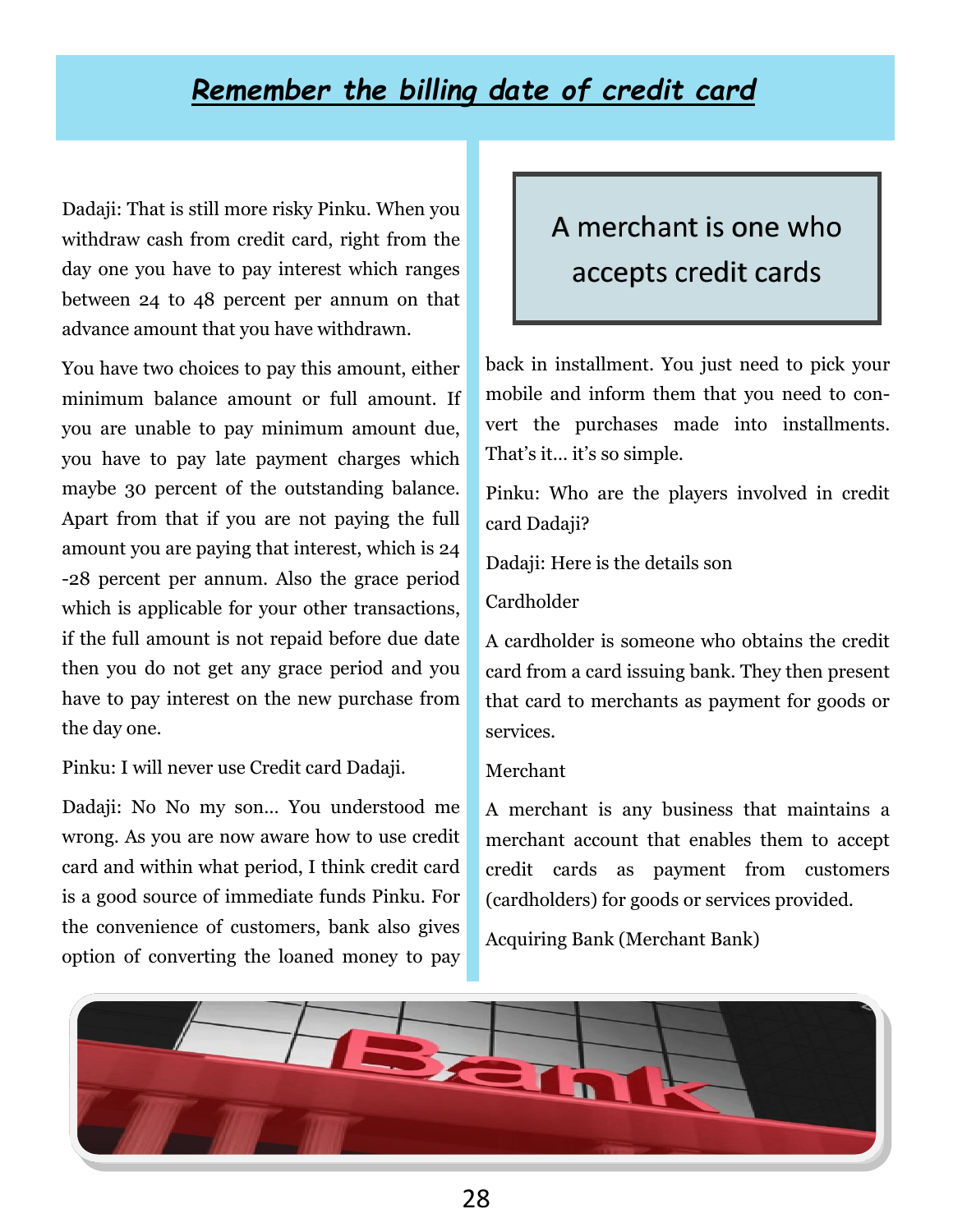#### *Card associations settle CC payments*

An acquiring bank is a registered member of the card associations (Visa and MasterCard). An acquiring bank is often referred to as a merchant bank because they contract with merchants to create and maintain accounts that allow the business to accept credit and debit cards, (i.e. merchant accounts). Acquiring banks provide merchants with equipment and software to accept cards, promotional materials, customer service and other necessary aspects involved in card acceptance. The acquiring bank also deposits funds from credit card sales into a merchant's account.

#### **Issuing Bank (Cardholder Bank)**

As you've probably guessed, an issuing bank issues credit cards to consumers. The issuing bank is also a member of the card associations (Visa and MasterCard).

#### **Card Associations (Visa and MasterCard)**

Visa and MasterCard aren't banks and they don't issue credit cards or merchant accounts. Instead, they act as a custodian and clearing house for their respective card brand.

### Issuing banks issue credit cards to customers

ation are to govern the members of their associations, including interchange fees and qualification guidelines, act as the arbiter between issuing and acquiring banks, maintain and improve the card network and their brand, and, of course, make a profit. That last one has become even more important now that Visa and Master-Card are public companies.Visa uses their VisaNet network to transmit data between association members, and MasterCard uses their Banknet network.

Pinku: Oh Dadaji I never knew so many people involved in the transaction of a credit card. Can you explain me in brief what happens in the back ground of a credit card?

Dadaji: Why not… A cardholder begins a credit card transaction by presenting his or her card to a merchant as payment for goods or services.



The primary responsibilities of the Card Associ-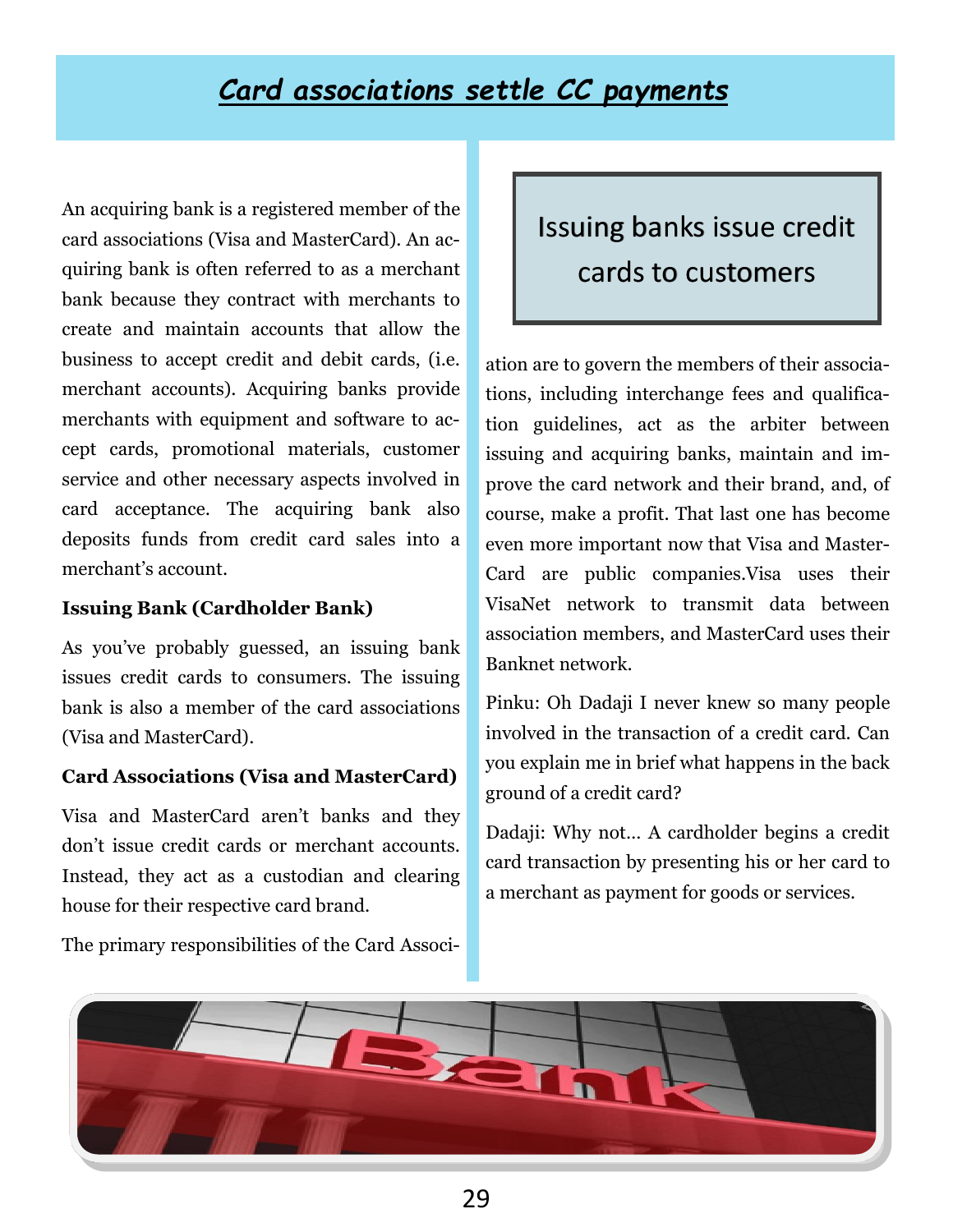#### *Creditcard transactions are instantaneous*

The merchant uses their credit card machine, software or gateway to transmit the cardholder's information and the details of the transaction to their acquiring bank, or the bank's processor. The acquiring bank (or its processor) captures the transaction information and routes it through the appropriate card network to the cardholder's issuing bank to be approved or declined. MasterCard transaction information is routed between issuing and acquiring banks through MasterCard's Banknet network. Visa transactions are routed through Visa's VisaNet network. The credit card issuer receives the transaction information from the acquiring bank (or its processor) through Banknet or VisaNet and responds by approving or declining the transaction after checking to ensure, among other things, that the transaction information is valid, the cardholder has sufficient balance to make the purchase and that the account is in good standing. The card issuer sends a response code back through the appropriate network to the acquiring bank (or its processor). The response code reaches the merchant's terminal, software or gateway and is stored in a batch file awaiting settlement.

Card issuing bank pays the acquiring bank for its cardholder's purchases

A merchant begins the settlement process by sending their batch of approved authorizations to their acquiring bank (or the bank's processor). Authorization batches are typically sent at the close of each business day. The acquiring bank (or its processor) reconciles and transmits the batch of authorizations through interchange via the appropriate card association's network (VisaNet or Banknet).The acquiring bank also deposits funds from sales into the merchant's account via the automated clearinghouse (ACH) and debits its merchant's account for processing fees either monthly, daily or both depending on the merchant's processing agreement. The card association debits the issuing bank's account and credits the acquiring bank's account for the net amount of the authorizations which is gross receipts less interchange and network fees. The card issuing bank essentially pays the acquiring bank for its cardholder's purchases.

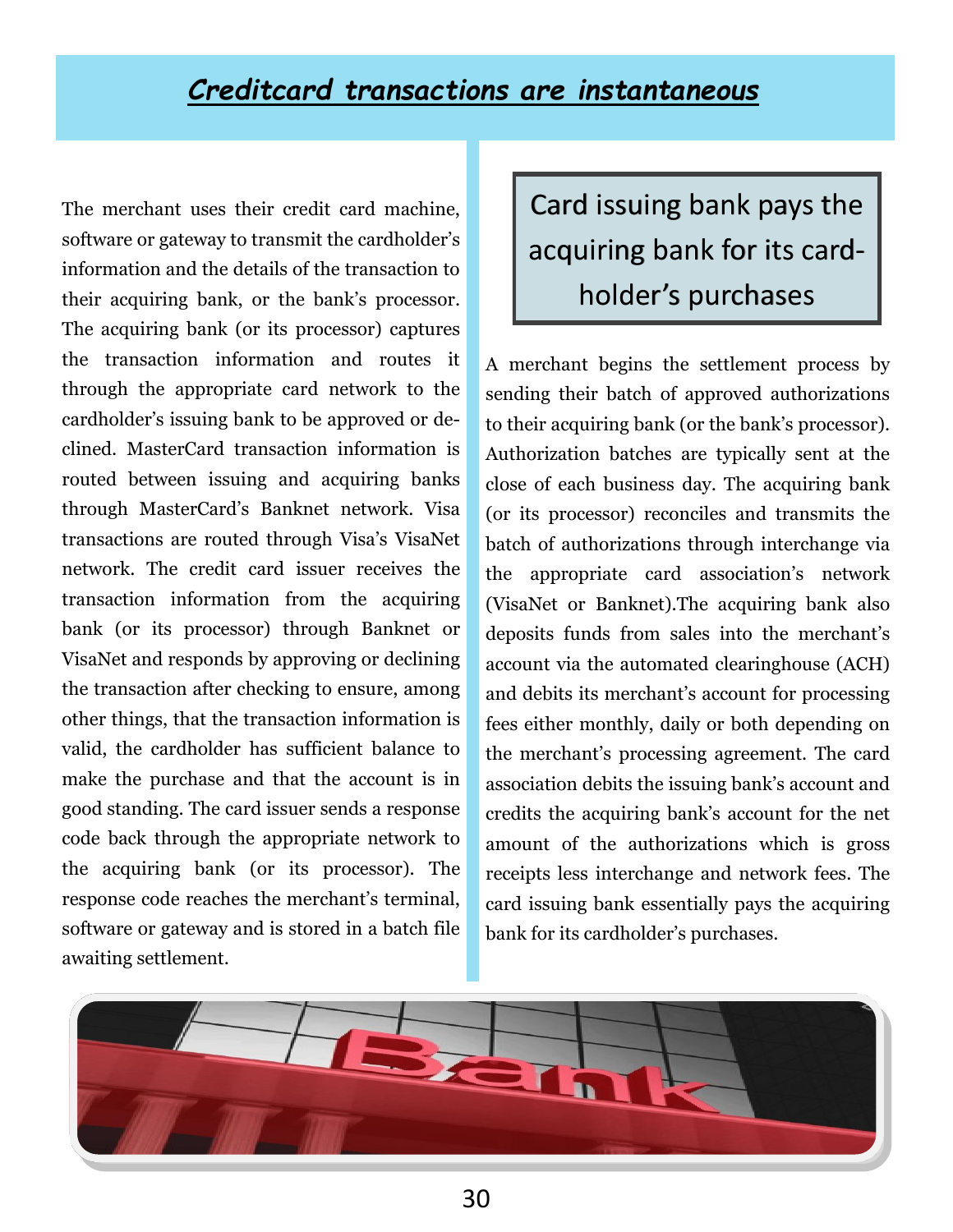### *Pay loans through ECS*

The cardholder is responsible for repaying his or her issuing bank for the purchase and any accrued interest and fees associate with the card agreement.

Pinku: Oh Dadaji… you give so much of explanation that it is very tough for me to remember.

Dadaji: It's very easy Pinku and very similar to cheque clearing. Here the Visa/Master card just acts like a central bank. There are only two steps involved authorization of Card and settlements of monies.

Pinku: If I wish to make repeated transactions every month what should I do?

Dadaji: Banks accept written standing instructions (SI) from the customer. As per the instruction every month on the fixed date banks make the payments as per your instructions. Examples include paying premiums of your Life insurance, paying rents, mortgages etc.

Pinku: Is it not the same as an ECS /Electonic Clearing Service?

Dadaji: The confusion between standing Instruction and ECS is long running and completely understandable.

### Pay premiums through standing instructions

Both are instructions to your bank to make payments, usually on a regular basis, to a third party. The difference is subtle but important. With standing instructions, you are giving your bank an instruction to pay a certain individual/ institution's bank account a set sum at regular intervals - monthly, weekly, quarterly or annually.

The sum cannot change unless you cancel the existing instruction and set up a new one. It generally takes around three working days for the money to arrive in the recipient's bank account and the process is not free banks charge for the services.

However, in an ECS an authorization is taken from a customer to allow a particular institution to collect sums from his/her bank account, provided that institution gives advance notice of the collection times and amounts. Usually there are no charges associated with ECS.

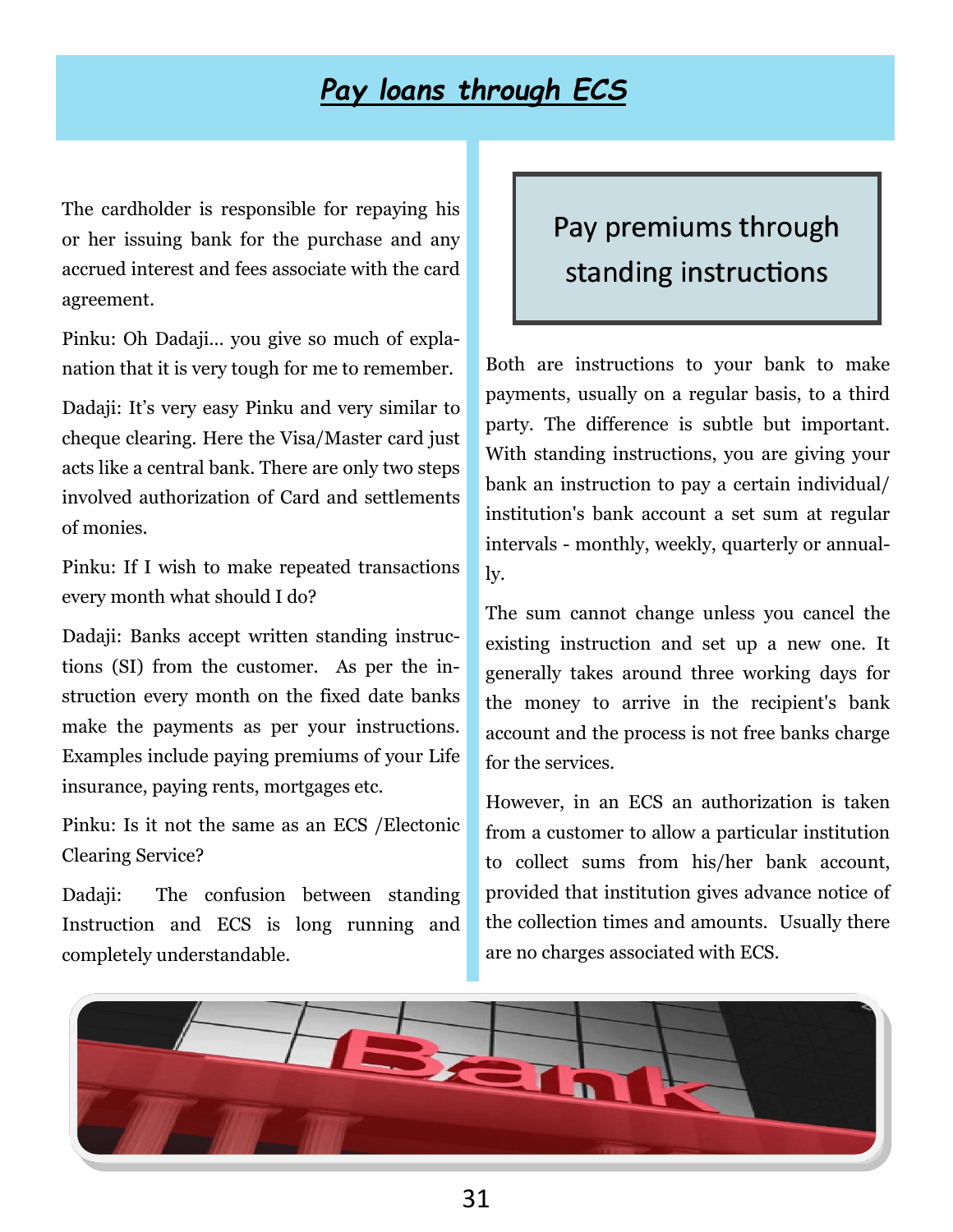#### *Beware of Bank charges*

Pinku: Aha… So standing instruction I am giving order to make payment to an institution or individual. However, in ECS, I am allowing an institution or individual to collect money from my bank account.

Dadaji: Yes my son… ECS are cheaper for institutions so they naturally favor them over standing Instructions and also the payment is instant. Standing instruction may take two to three days. Now a day's banks charges for its services that you may not even know until you have a steady look at your bank statement.

Pinku: What are these charges Dadaji?

Dadaji: For instance your savings bank account includes charges for demand drafts, for not maintaining minimum balance in the account. Beyond a certain number of branch visits, banks start charging on the transactions done by you. As discussed earlier, they charge for the standing instructions in two ways one for setting the standing instructions and the other for each of the transaction made. Many banks also charge for ATM card replacement in case of loss and pin regeneration in case you forget it. Requests beyond the usual monthly or quarterly account

### Demand Drafts attracts some minimum charges

statements entail costs such as Six months statement which may require for applying some kind of loan. Banks charges accounts closed between one month and one year from the date of account opening. Cheques returned without being paid - whether deposited or issued by you – will entail a cost. Similarly, an instruction to the bank to not pay a cheque after issuing it will cost you. Requesting cheque books beyond the allowed quota also carries charges.

Pinku: What…? So many charges… oh my god…

Dadaji: Hmm… My son you should know ins and outs regarding your bank. It's always necessary to do sufficient inquires before you open an account. Now let's understand what is a debit card?

A Debit card is similar in size to a credit card. The difference between debit card and credit card is that in debit card, you are not asking for a loan from the bank

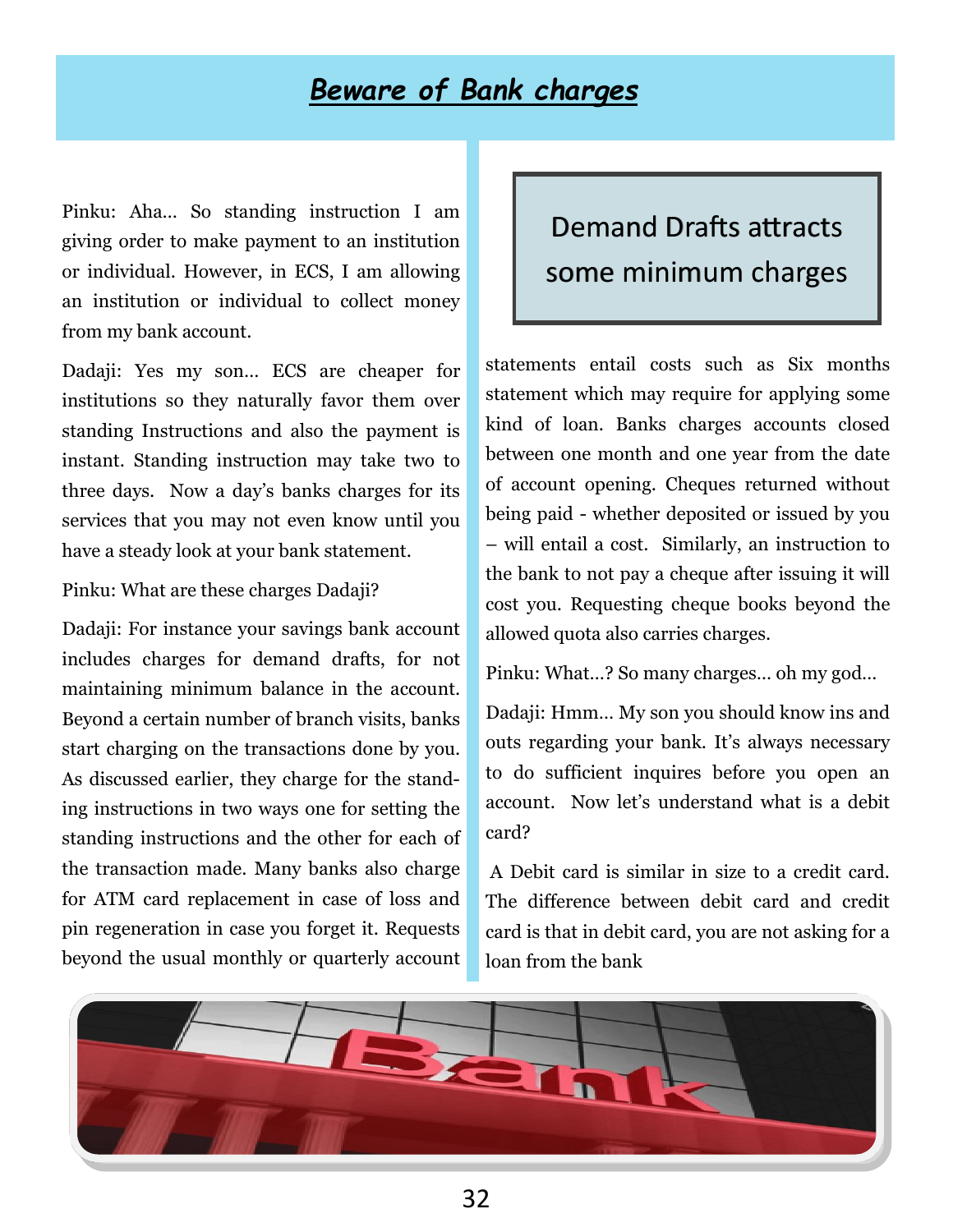#### *Online banking is convenient banking*

instead you are using your own money in your savings account for making purchases at merchant outlets or online.

Pinku: How does a debit card work?

Dadaji: Exactly similar to a credit card a two leg process authorization and settlement of accounts.

Pinku: What should I do if I lose Debit/Credit Card? And when my cheque book is fully utilized from where can I get the same?

Dadaji: The first thing when you lose your card is to call up call center and block your cards so that no other person who has stolen your card or got your card can withdraw money from it. The next step is to request your card with the bank. You can do it in three ways, request the call center, or visit a branch and give your request or you can order the same online. Similarly, Cheque books also can be ordered through call center or branch or online through internet banking.

Pinku: Ok Dadaji I got it… Online banking seems to be convenient way of banking. Also I heard, several people use internet or online

### Instantaneous money transfers are available online

banking. Can you throw some light on this Dadaji?

Dadaji: Oh yes! My son… there are so many services that are available through internet banking. You can transfer funds to other's accounts, you can pay bills, you can invest in mutual funds, and you can even donate for a good cause online.

Pinku: Oh that's great Dadaji… can you throw some light on each of the services you mentioned above.

Dadaji: Yes my son why not… In funds transfer services, you can transfer money from your account to any other account of the same bank, to any other bank account using NEFT/RTGS, to the same bank or any other bank using Immediate Payment services also called IMPS. Let's now talk about each of the services separately.

Same Bank account transfer: As the entire branch networks are connected

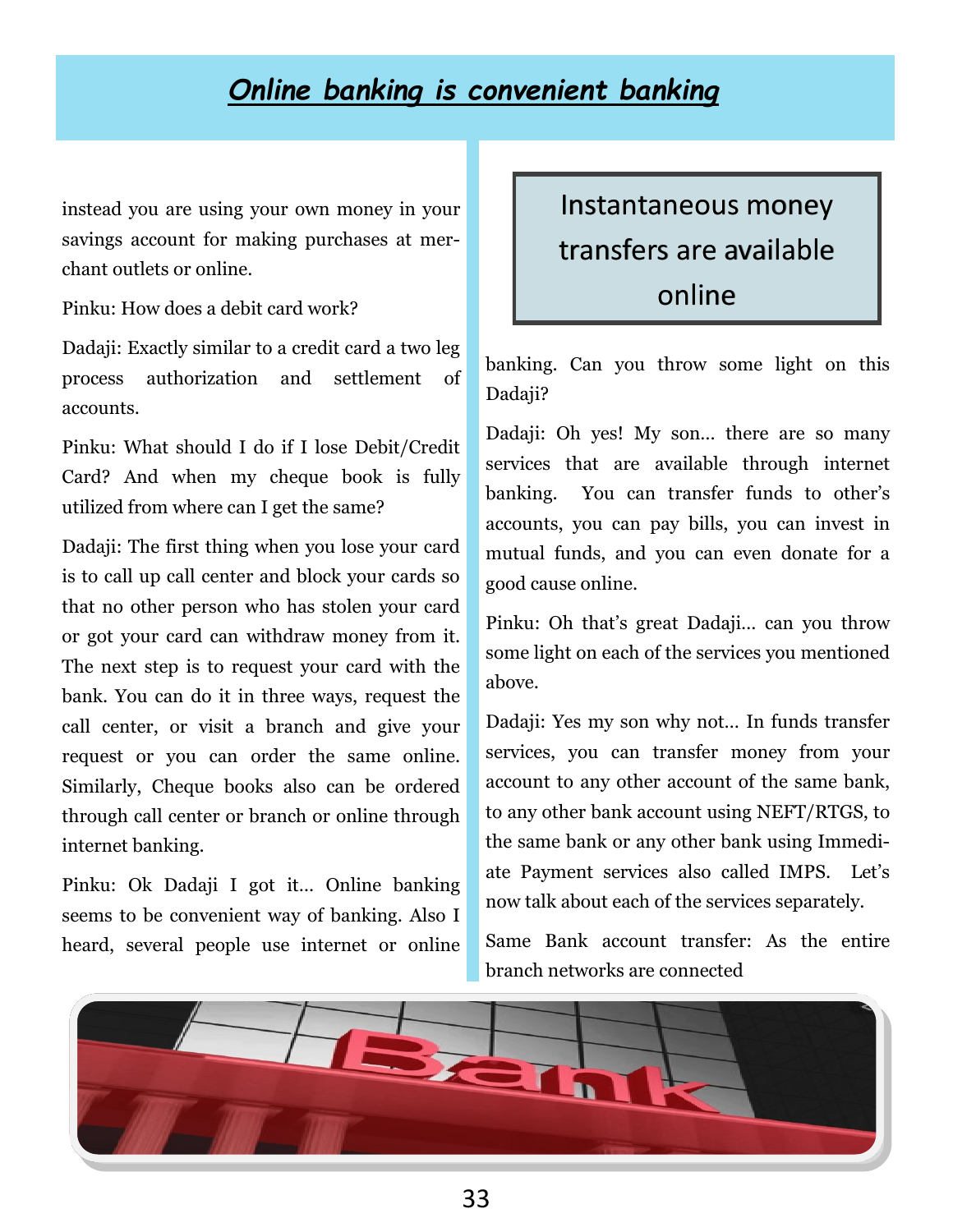### *Neft is cleared in batches hence, slow*

you can easily transfer funds from your bank account to your own account or any other same bank account instantly. Bank simply debits your account and credits the same bank account through internal transfer.

Other Bank account transfer: As the entire banks are not connected to each other via a single network, the transfers from one bank account to the other happen through either NEFT or RTGS.

Pinku: Aha… so let's understand step by step Dadaji please explain what is NEFT?

Dadaji: My son the full form of NEFT is National Electronic Funds Transfer is an Indian system of electronic transfer of money from one bank or bank. In order to make a remittance via NEFT, the customer initiating the transfer needs to have the IFSC (Indian Financial System Code) of the bank branch where the beneficiary account is located.

As we have discussed in previously Pinku, the IFSC code identifies the bank and branch of the bank.

Pinku: Why people say that NEFT takes time

### IFSC identifies the branch of a bank

and not instantaneous.

Dadaji: Oh my boy… you know this… good Pinku. Yes you have heard it right. Usually the transfer happens on the same day and not instantly as this is a "net" transfer facility which is executed in hourly batches resulting in a time lag. To understand better let me explain you the whole process.

The originating bank branch prepares a message and sends the message to its pooling center or the NEFT Service Centre. The pooling center forwards the message to the NEFT Clearing Centre (operated by National Clearing Cell of Reserve Bank of India) to be included for the next available batch.

The Clearing Centre sorts the funds transfer transactions destination bank-wise and prepares accounting entries to receive funds from the originating banks (debit) and give the funds to the destination banks (credit).

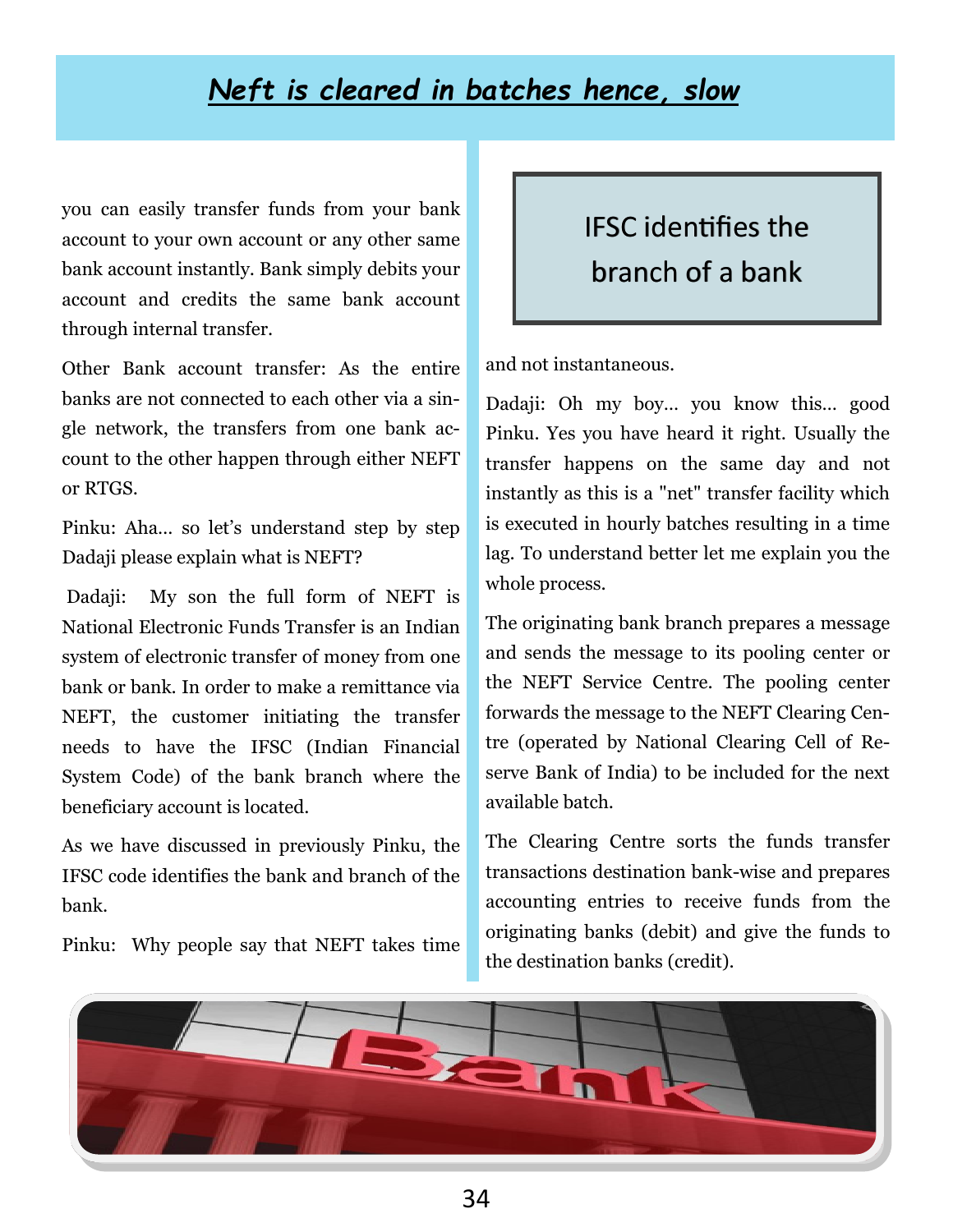#### *RTGS suites high value transactions*

Thereafter, bank-wise remittance messages are forwarded to the destination banks through their pooling centre (NEFT Service Centre). The destination banks receive the inward remittance messages from the Clearing Centre and pass on the credit to the beneficiary customers' accounts. As you are aware, NEFT operates in hourly batches - there are twelve settlements from 8:00 AM to 7:00 PM on week days and six settlements from 8:00 AM to 1:00 PM on Saturdays. Any transaction initiated after a designated settlement time would have to wait till the next designated settlement time. No transactions are settled on weekly holidays and public holidays.

Pinku: Why you always explain to me with fullfledged details and confuse me. It's so simple Dadaji the National clearing cells debits the originating banks and credits the destination banks in batch runs.

Dadaji: I explained you in detail so that it's clearly understood. See how you could explain yourself a complex process in just a single step.

Pinku: OK Dadaji now can we move on to RTGS.

### RTGS is a real time settlement

Dadaji: Yes Pinku… The acronym 'RTGS' stands for Real Time Gross Settlement. Here the monies are settled instantly and there is no physical exchange of money. The RTGS payment is directly controlled by RBI.

The RBI makes adjustments in the electronic accounts of Bank A and Bank B. Bank A's (Originating Bank) account is debited and Bank B's (Destination Bank) account is credited with the same amount. The RTGS system is suited for low-volume, high-value transactions.

Pinku: All that is fine Dadaji but how to originate the transactions.

Dadaji: Hmm… Good question Pinku… You can do RTGS/NEFT transfers online by adding a beneficiary. You need to fill an online application providing details such as name of the beneficiary, bank name, branch name, IFSC code, account type (Savings/Current) account number.

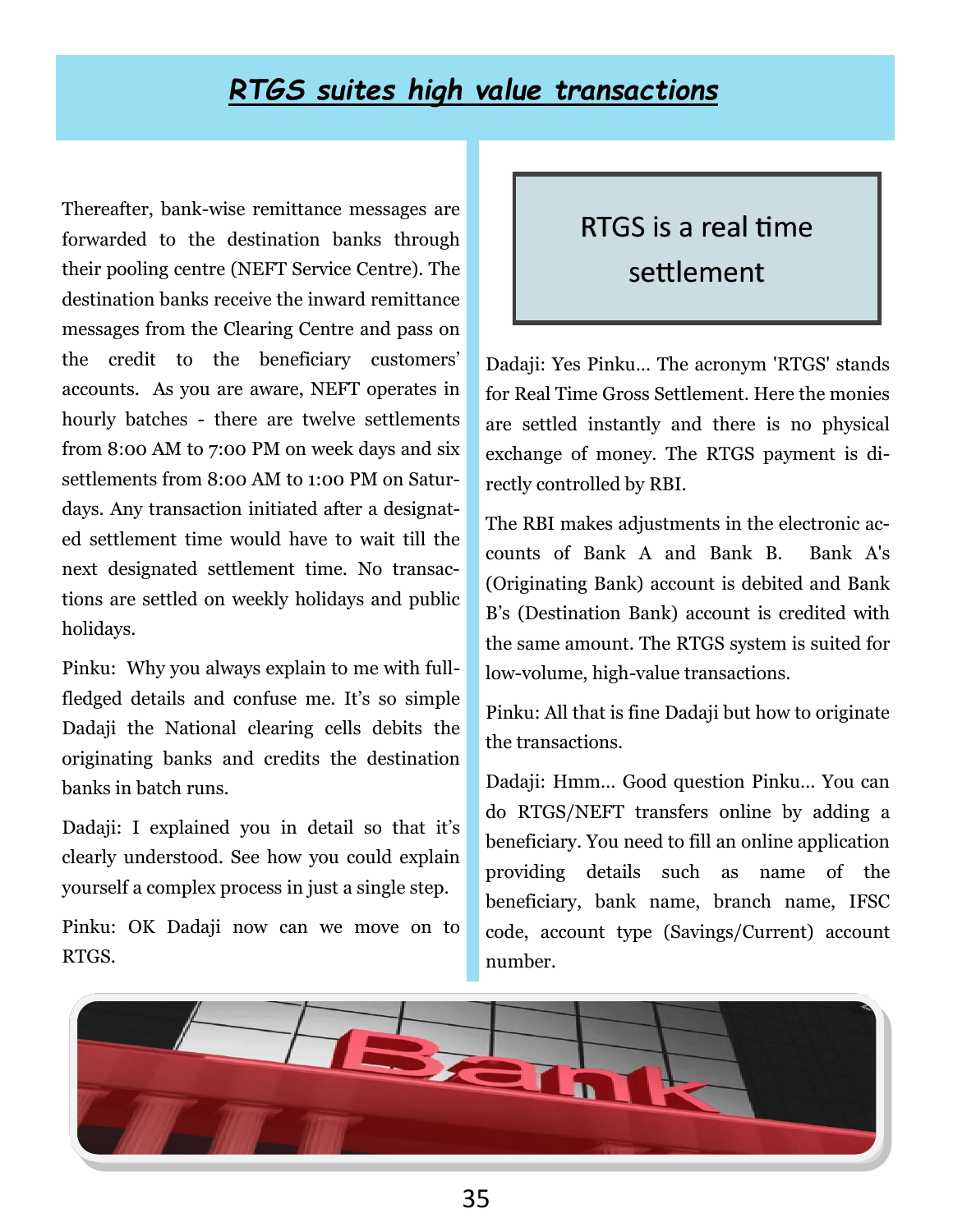#### *MMID is Mobile money identifier*

Once registered, you can transfer funds to the beneficiary. Both NEFT and RTGS work based on the IFSC codes entered. The systems transfer money by identifying the IFSC code. Once you register a payee, you can do transfer through ATM's also.

Pinku: Dadaji… you were talking about some IMPS what it is?

Dadaji: Yes good that you reminded… IMPS/ Immediate payment Service by which you can transfer funds instantaneously avoiding any waiting time. It can be done using either your mobile or internet. In mobile, you can download the bank application provided by your bank (For e.g., I mobile app by ICICI Bank) where in funds transfer section you enter beneficiary's mobile number and 7 digit MMID following the amount that you want to transfer. After you submit, further authentication is asked such as grid values in your debit card and the payment is done to the beneficiaries account. Similarly, you can generate MMID through net banking and authenticate through grid values of your debit card and make payments to the beneficiary. In order to receive fund, you need to

### Bank Mobile Apps are convenient to use

share your mobile number and MMID with whom you wish to receive the payment. There are also similar products used by banks such as pocket wallets to transfer funds.

Pinku: That's wonderful Dadaji, payments are becoming easy and mobile through latest app/ mobile technologies. Let's get forward can you tell me how to pay bills Dadaji?

Dadaji: It's still simple Pinku, just add your billers online and start paying the bills.

Pinku: Wow! Avoid standing in lines and pay bill within seconds. Hmm... let's now understand how to invest in mutual funds?

Dadaji: The details of the mutual funds are given in respective bank sites. You can download the forms online, fill the form and submit it to your nearest Branch of the bank.

Pinku: Oh… similar to above we can also donate online through net banking right Dadaji.

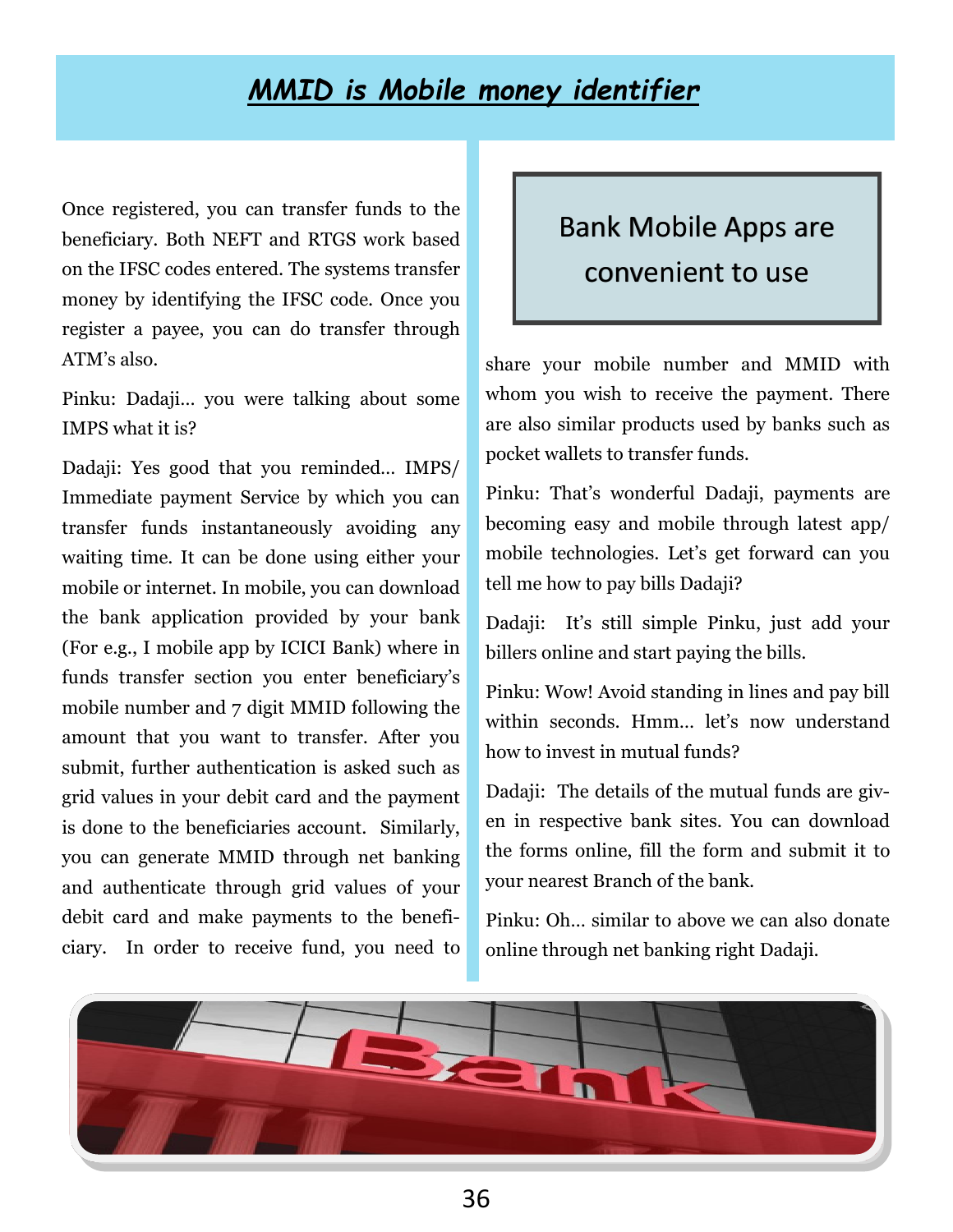#### *HNI's get preferred services at banks*

Dadaji: Absolutely Pinku…

Pinku: Dadaji, I have a very basic question are all customers treated the same way.

Dadaji: Fantastic question Pinku. Usually general banking is same for all customers. However, banks also offer wealth management services to its customers. These services are offered to the Premier/High Net worth Individuals (popularly known as HNI's) who are very wealthy and require assistance to manage their wealth. Such customers will have a Relationship Manager who will be their single point of contact for all their banking and investment needs. Some banks also offer dedicated Customer Service Manager at the branch to ensure they get priority service and quick solutions, making their banking experience smoother and more convenient. Usually, the Relationship Manager is supported internally by a team of experts who bring with them knowledge and experience in say Loans, Investments and Properties.

Pinku: what is overdraft facility given by the banks Dadaji?

Dadaji: Hmm… The word overdraft means the

# Overdraft is the bonus given by banks to it's loyal customers

act of overdrawing from a Bank account. In other words, the account holder withdraws more money from a Bank Account than has been deposited in it. Overdraft facility is a credit given to an individual against his or her assets as collateral with banks. Some of the banks also provide OD facility for the salary accounts (such as 3 times of the salary or more). As collateral, you can offer following assets to banks: house, insurance policies, bank fixed deposits, shares and bonds, etc. However, interest rates charged and overdraft sanctioned by banks vary on each of the collateral.

Pinku: I understood Dadaji. However, you said interest changes depending on the collaterals or security that has been kept with the bank. Can you explain that in detail.

Dadaji: Oh sure Pinku… here you go…

Using your house as collateral:

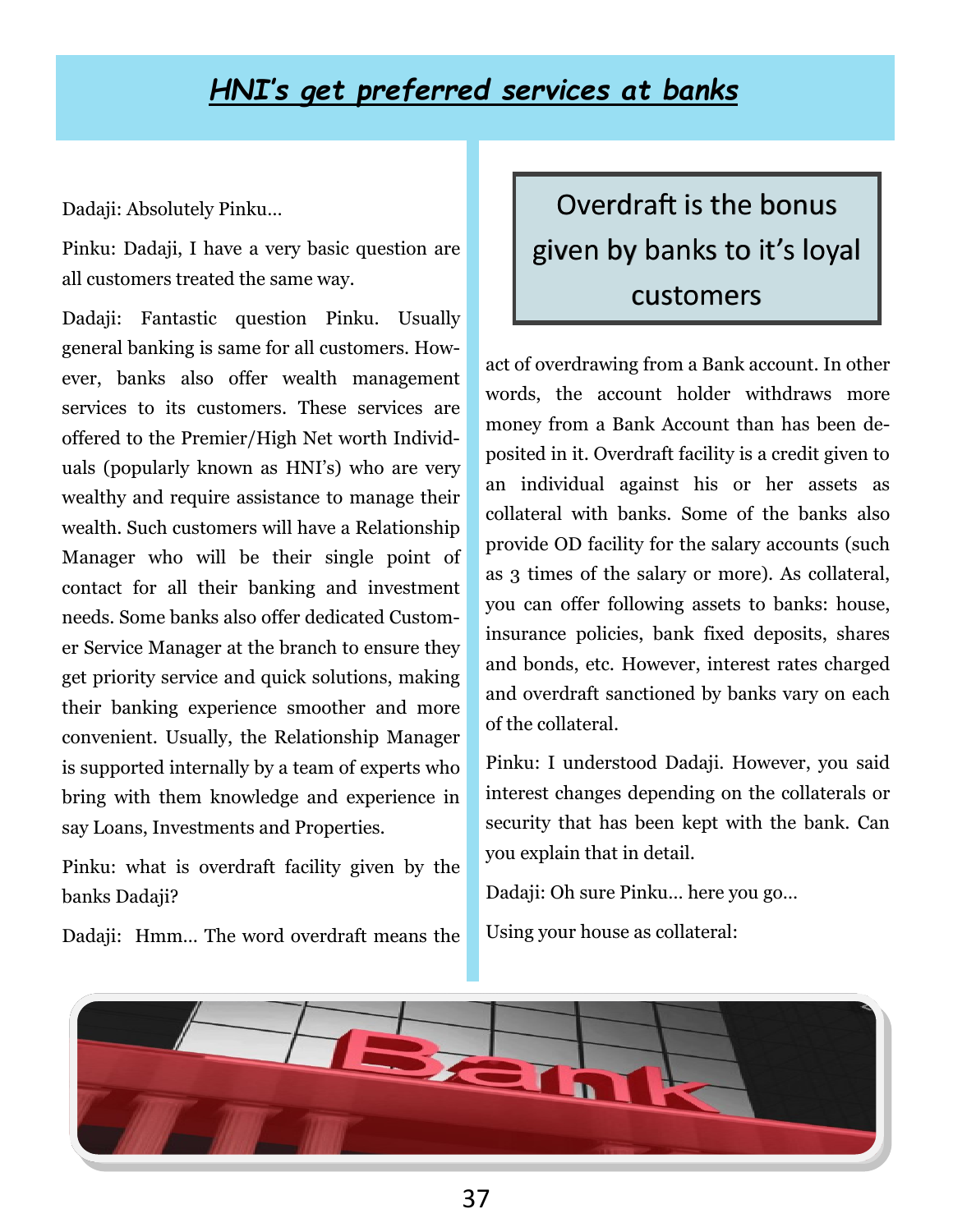#### *You can get OD's over your salaries too*

Bank does a valuation and survey of the property, then sanction an overdraft limit of up to 50% to 60% considering value of the property, your credit history and repayment capacity. However, this amount will not be disbursed immediately. It works like an approved loan and you are eligible to keep withdrawing amount from this overdraft account when required. You are eligible to pay interest rate from the time this overdraft is availed and amount withdrawn. The rates of interest for loans against property range between 12% & 14% p.a.

Using banks fixed deposits as collateral:

On fixed deposits, you are eligible to get higher percent of amount sanctioned (approx 70%) as overdraft facility compared to home as collateral. Also, interest rates charged by banks are lower compared to house as collateral. While taking overdraft against fixed deposits, banks charge one percent more than the interest rate payable on fixed deposit scheme. Consider, your fixed deposit is earning 9% interest income p.a. then you will be paying out 10% interest cost p.a. for the period you avail the overdraft.

### Overdraft is usually charges 1% more than FD rate

On life insurance policy, you are eligible to get higher percent of amount sanctioned as overdraft, compared to house as collateral. The amount for overdraft is calculated on surrender value of life insurance policy.

Using equity as collateral:

Stock prices are volatile to market and economy of the country. So, it's considered as a risky asset class for overdraft. Banks consider equity as collateral for overdraft, but percent sanctioned against current market price of stocks is lower.

Overdraft against your salary:

Banks offer temporary overdraft facility against your monthly salary. The amount depends on the individual banks providing the loans.

Pinku: Dadaji… so many things you have covered under a simple topic of OD… Really amazing…

Dadaji: Yes Pinku… Banking itself is very exciting.



Using your insurance policy as collateral: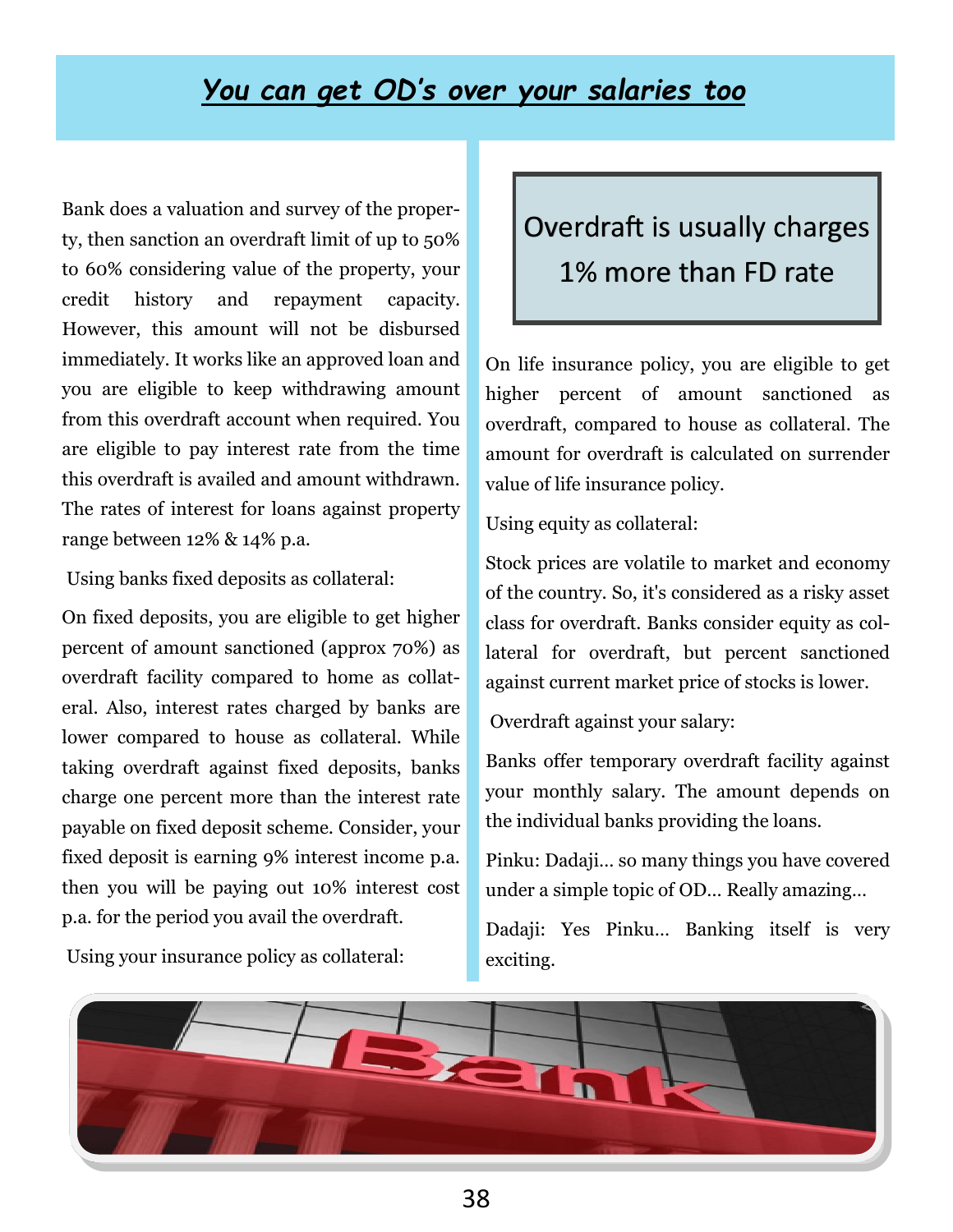#### *Letter of credits comes with a cost*

Now let me tell you how banks does non-fund based services for business.

Pinku: Non fund based you mean without involving money… exciting please tell Dadaji.

Dadaji: Non Fund based as the name suggests, bank gives credit facilities where actual bank funds are not involved. These facilities include Letter of Credit, Bank Guarantee, LC Advising / Confirming Services, Bancassurance.

Pinku: That's easy Dadaji… but can you explain each of the credit facilities you have mentioned.

Dadaji: Sure Pinku let us start with Letter of credit and LC advising/confirming services.

The importer or buyer arranges for the issuing bank to open a Letter of Credit in favor of the exporter or seller. The issuing bank transmits the Letter of Credit (LC) to the advising bank (exporters banker who advises the exporter) which forwards it to the exporter.

The exporter forwards the goods and documents to a freight forwarder. The freight forwarder dispatches the goods and submits documents to the advising bank. The advising bank checks documents for compliance with the

### A Letter of credit is a credit letter

Letter of Credit and pays the exporter. The importer's account at the issuing bank is debited as per the arrangement between issuing bank and advising bank. The issuing bank releases documents to the importer to claim the goods from the carrier. In Letter of Credit transactions, banks deal in documents only, and not goods.

Further, Pinku Letter of Credits can be issued as revocable or irrevocable. Most LC's are irrevocable, which means they may not be changed or cancelled unless both the buyer and seller agree. If the LC does not mention whether it is revocable or irrevocable, it automatically defaults to irrevocable.

Revocable LC's are occasionally used between parent companies and their subsidiaries conducting business across borders.

Pinku: Dadaji, you use too many technical terms which I don't understand.

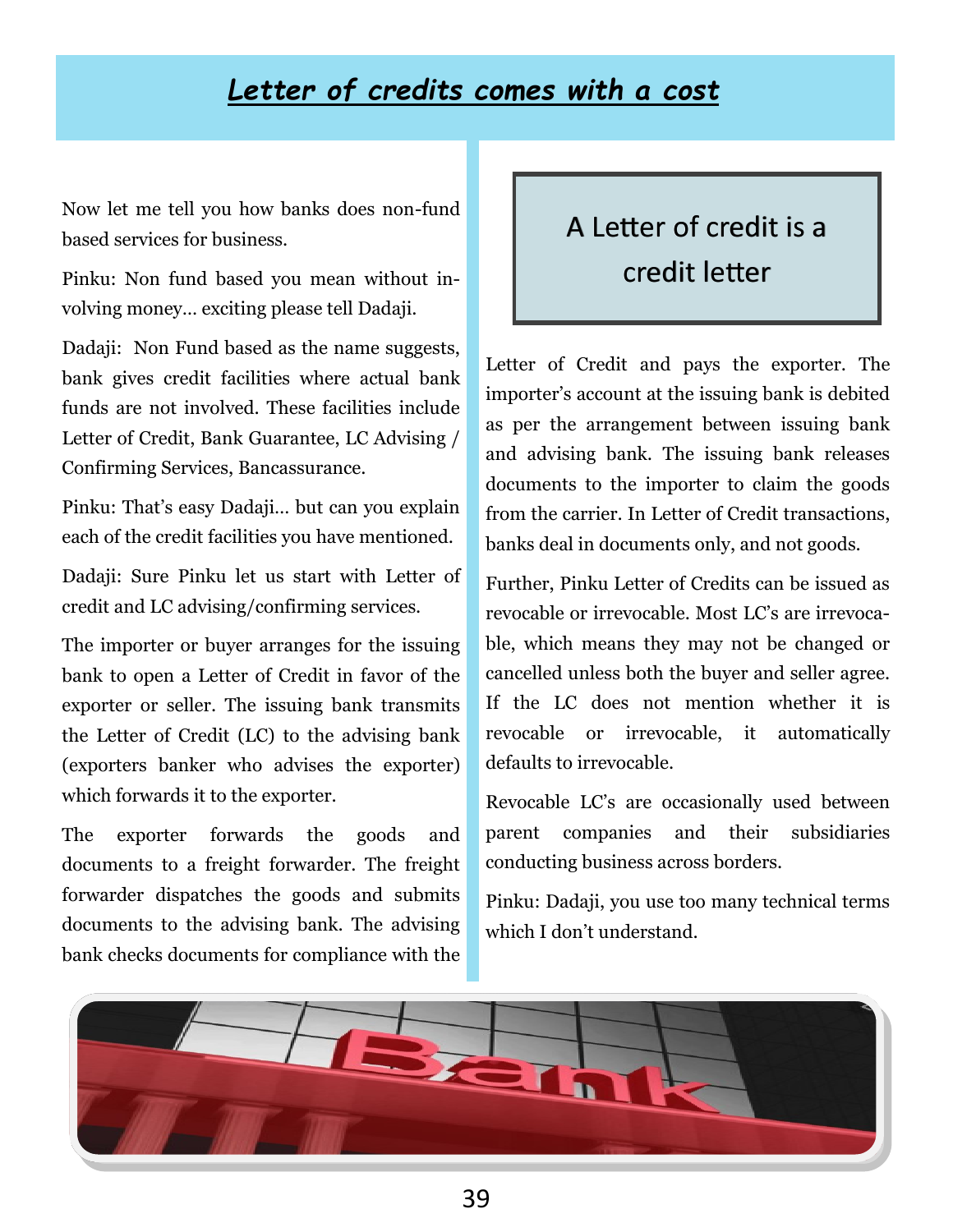#### *Bank guarantee is a contractual obligation*

What I understood is bank has no role but to have trust built between international buyers and sellers through documents.

Dadaji: Perfect! Pinku you got it all. Now let us understand Bank Guarantee.

A bank guarantee is a promise from a bank that if a particular borrower defaults on a loan, the bank will cover the loss. There are two types of guarantees a financial guarantee and a performance guarantee.

Let us take an example Pinku to better understand the Bank Guarantee. Let's assume your fathers company is dealing with much larger entity or even a government across border. Let us assume your fathers company has won a project from say the Government of Hong Kong to build Roads.

In this case, companies all over the world would have applied. The selection would be made on the basis of lowest cost and track record as submitted in the proposal form.

However, the government has limited ability to assess all companies for financial stability and credit worthiness. To ensure the project is done

A bank Guarantee is it's promise to make good the payment to Beneficiary

satisfactorily and on time, the government puts a condition that all companies will have to furnish a guarantee given by one or more banks.

Your fathers company needs to give a Bank Guarantee that it has the capability to do the project, on winning the bid. This ensures only serious bidders are in the fray for the project. This is called a bid-bond guarantee.

In banking nomenclature, your fathers company is an applicant, its bank is the issuing bank and the Government of Hong Kong is the beneficiary. Usually, the Bank Guarantee is for a specified amount, which is a percentage of the total money required for the contract. Obviously, the bank will not just issue such guarantee with its own due diligence. The bank does its own thorough analysis of the financial wellbeing of your fathers company to assess the amount of guarantee it can issue. After all, the bank is at a risk too, in case the client defaults.

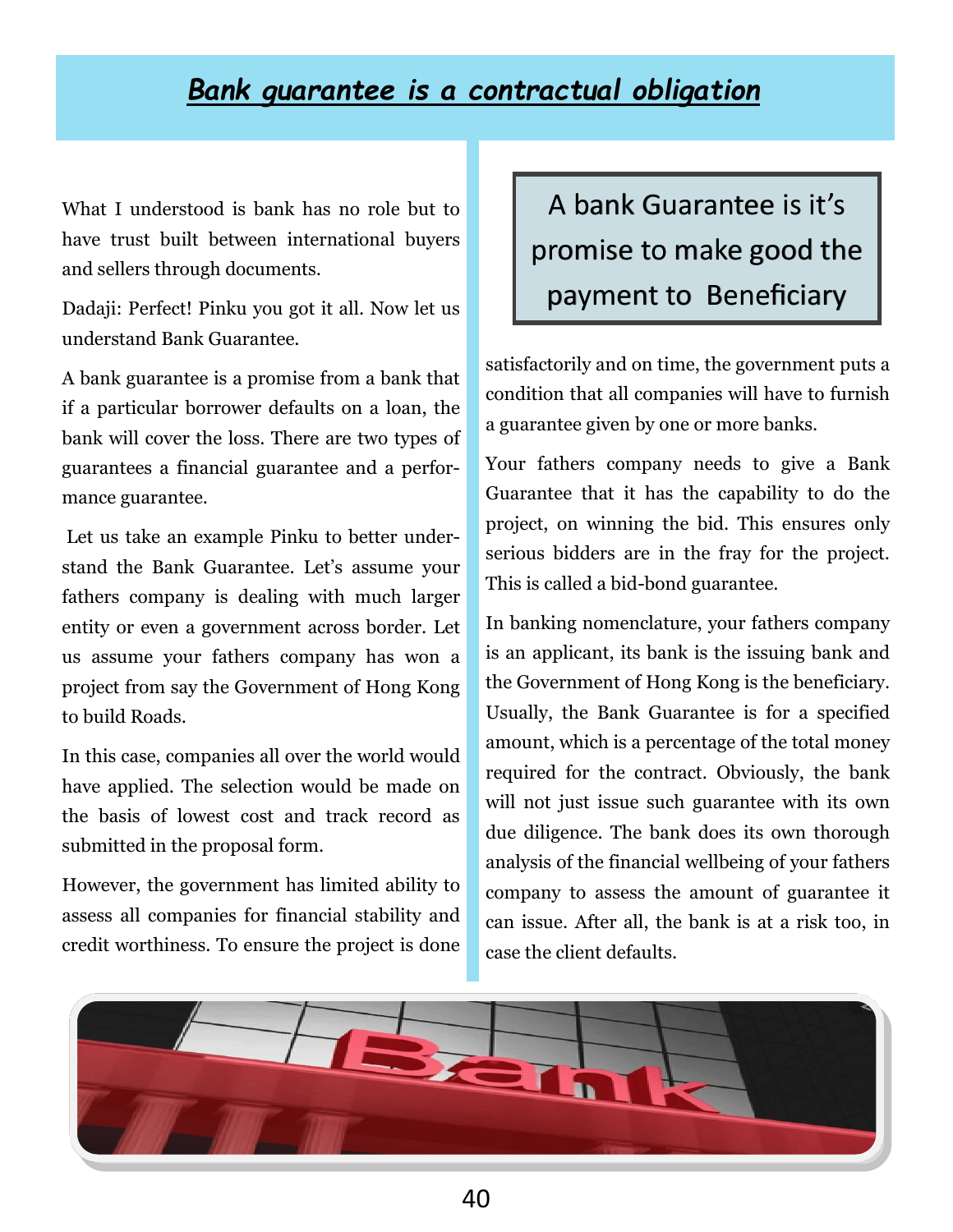#### *Bank guarantee is a form of security*

This amount is called a limit. Here too there is a catch. The bank will issue guarantee provided the company has not exceeded its overall limit for Bank Guarantees.

And if the Government of Hong Kong is not satisfied with the performance of the contract at a later date, it can invoke the Bank Guarantee. In this situation, the bank will have to immediately release the amount of the Guarantee to the government.

Pinku: Oh so the Bank does not give the whole amount… hmm… it only gives part of the contract as Bank Guarantee to help win the bid.

Dadaji: Yes Pinku correct. Also, Bank Guarantees are broadly classified into Performance and Financial Bank Guarantees.

As the name suggests, Performance Bank Guarantees are the ones by which the issuing bank, also known as the Guarantor, guarantees the ability of the applicant to perform a contract, to the satisfaction of the beneficiary and on agreed time.

Financial Guarantee – This type of guarantee is given by the bank to the creditor on behalf of

### Bank Guarantees comes with limits

debtor that debtor will pay his or her debt to the creditor on time and in the event of default made by the debtor, bank will compensate to the credit for the loss due to failure of repayment by the debtor.

Let us continue with our earlier example, to secure the project even further, the Government of Hong Kong might insist on stage payment guarantees. This would have milestones like 20 percent, 40 per cent, etc and a period in which these have to be done. As and when your fathers company does that part of the work, the Bank Guarantees would expire, thus freeing its limits with the bank.

Your fathers company also might be getting an advance payment for buying materials, etc. Again, it will have to furnish a Bank Guarantees to the extent of the advance, called an advance payment Bank Guarantees.

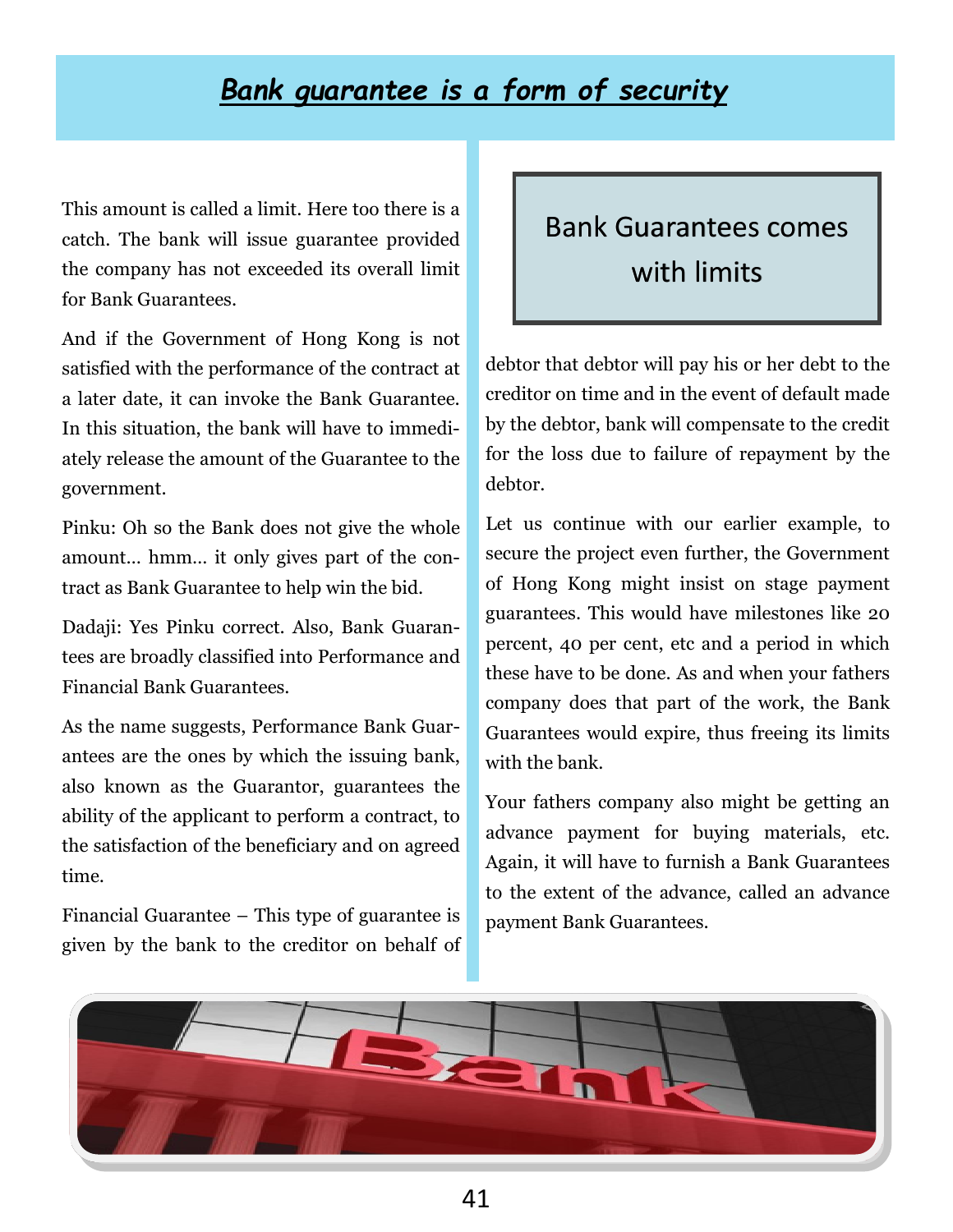#### *CRR and the SLR defines home loans*

Pinku: Hmm… so the bank guarantees the winner of the bidder at every stage of the project till the project is completed. Let's continue to understand what Bancassurance is.

Dadaji: Bancassurance is the partnership or relationship between a bank and an insurance company whereby the insurance company uses the bank sales channel to sell insurance products to the bank's client base.

Pinku: Understood Dadaji… I have read in paper that RBI controls economy of our country… how is that possible Dadaji.

Dadaji: Good question Pinku. Yes RBI not only regulates banks but also controls our economy. To understand this better first we need to understand what are CRR, SLR, Repo Rate, and Reverse repo rate.

CRR means Cash Reserve Ratio. Commercial Banks in India are required to hold a certain proportion of their deposits (both demand and time) in the form of cash.

Banks hold this proportion in their current account maintained with RBI. The total deposits to be held as cash is stipulated by the RBI and is

### CRR is the min. amt. to be maintained by commercial bank with central bank

known as the CRR or Cash Reserve Ratio. The CRR is maintained fortnightly average basis. Usually CRR is 4%; it means, when a bank's deposits increase by Rs 100, and if the cash reserve ratio is 4%, the banks will have to hold additional Rs 4 with RBI and Bank will be able to use only Rs 96 for investments and lending / credit purpose. Therefore, the higher the ratio (i.e. CRR), the lower is the amount that banks will be able to use for lending and investment.

This power of RBI to reduce the lendable amount by increasing the CRR is a tool used by RBI to control liquidity in the banking system.

Pinku: Aha… I got it Dadaji so that means the more the CRR the less can a bank lend and invest. But Dadaji… the money held by banks is in current account maintained by them with RBI. That means they will not get any interest on this amount correct?

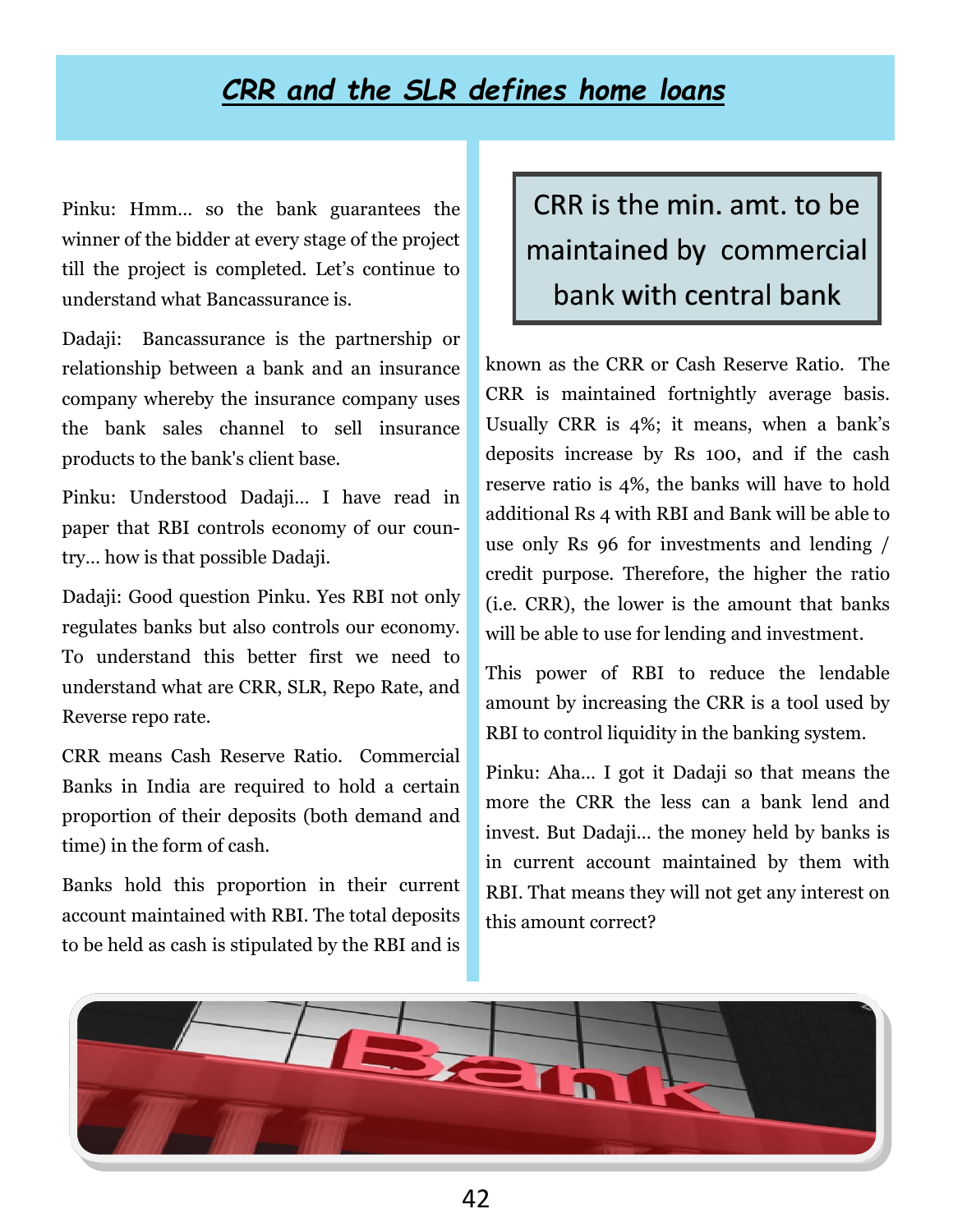#### *Bancassurance means selling insurance*

Dadaji: Bingo! Pinku… you are absolutely correct. Now let us understand what is SLR?

Statutory liquidity ratio refers to the amount that the Commercial Banks are required to invest a certain percentage of their time and demand deposits in assets specified by RBI, including gold, and government bonds and securities. The SLR ratio has been in a range of 23-25% for the past 10 years. Banks usually keep more than the required SLR, and at present, the actual SLR stands at 21.5%. RBI wants banks to hold a part of the money in near cash so that they can meet any unexpected demand from depositors at short notice by selling the bonds.

In case of a lower SLR, the banks have higher amount to give as credit which means that more people will now take loans for various purposes. Since credit becomes available at a lower rate of interest and puts money in the hand of the people, the demand for goods rises. This may lead to inflation, when people have more cash in their hands than the goods produced in the market. Similarly, in case of a higher SLR, banks have less money to lend, they will now lend at a higher rate of interest. This helps in

# Repo rate is the rate at which the RBI lends money to commercial banks

curbing inflation. But it also slows down the economy.

Pinku: What is inflation Dadaji?

Dadaji: The definition of Inflation is sustained increase in the price of goods and services. If you look at the above example the purchasing power is gradually increasing thus increasing the demand of goods thus increasing the price of goods. This is inflation.

Pinku: Ah… now I understand… That means SLR controls the inflation.

Dadaji: You caught the point my boy… now let's understand what a Repo rate is…

Repo rate is the rate at which the Reserve Bank of India lends money to commercial banks in the event of any shortfall of funds. Repo or repurchase option is a means of short-term borrowing, wherein banks sell approved government securities to RBI and get funds in exchange.

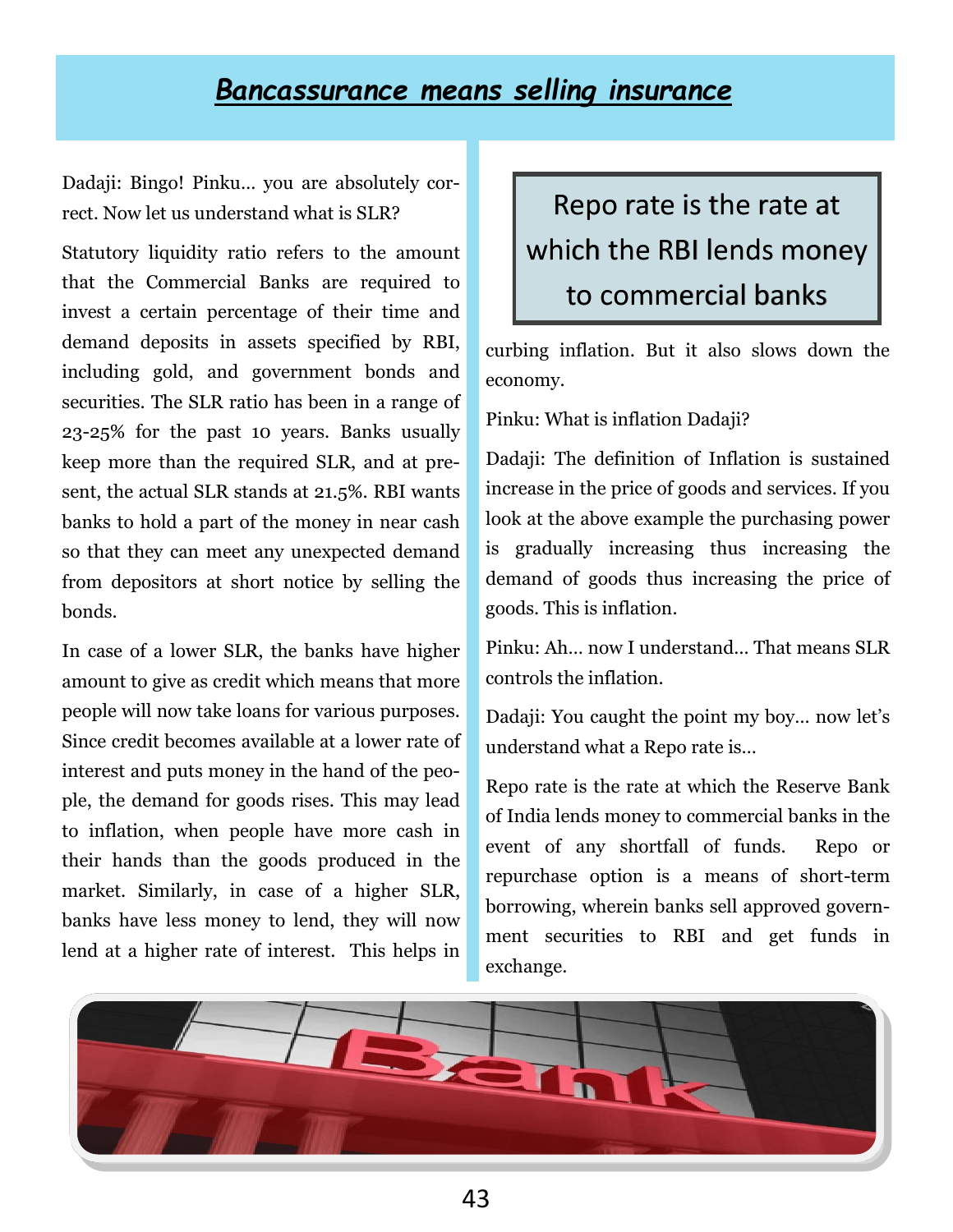#### *Interest rates are > than repo rates*

Banks always charges interest which is higher than the existing repo rates to its customer who are availing loans. In case the repo rates are lower, that means bank affords to lend its customer at a cheaper rate and Vice Versa.

Pinku: So you mean to say that repo rate changes can affect the borrowing rate.

Dadaji: Correct Pinku… When repo rate is high Banks are compelled to pay higher interest to the RBI which in turn prompts them to raise the interest rates on loans they offer to customers. The customers are discouraged in taking credit from banks leading to a shortage of money in the economy and less liquidity. So, while on the one hand, inflation is under control as there is less money to spend; growth suffers as companies avoid taking loans at high rates leading to a shortfall in production and expansion.

Pinku: Interesting Dadaji… Iam liking it… please continue with reverse repo rate.

Dadaji: Sure my son…Reverse repo is the exact opposite of repo. In a reverse repo transaction, banks purchase government securities form RBI and lend money to the banking regulator, thus

### Reverse repo rate is rate at which RBI borrows money from commercial banks

earning interest. Reverse repo rate is the rate at which RBI borrows money from banks. Banks are always happy to lend money to RBI since their money is in safe hands with a good interest. Thus, repo rate is always higher than the reverse repo rate.

Pinku: Wow Dadaji… So I guess even reverse repo rate changes can effect economy correct… but I am unable to understand how?

Dadaji: It's very simple Pinku… If there is an increase in the Reverse Repo, Banks would be willing to deposit more money with RBI for good returns. The banks themselves extend this increase of rates to customers by increasing deposit rates. The customers enticed by the increased deposit rate deposit more money in the banks thus sucking out liquid money from the market and reducing the inflation. Decreasing Reverse Repo will obviously have the reverse effect i.e. the deposit rates are reduced.

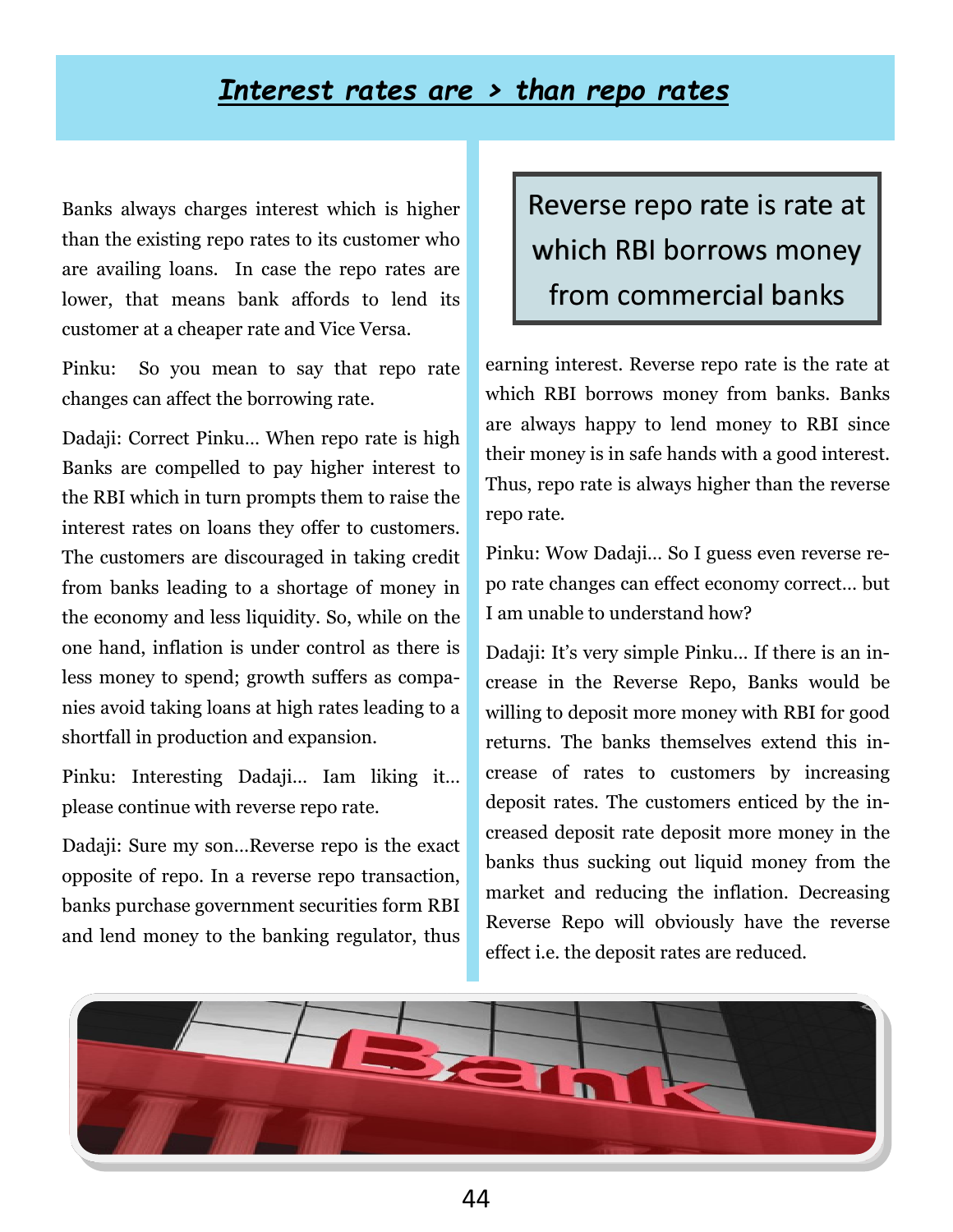### *CDO's are bundling of bank loans*

Pinku: What banks do when they have excess liquid assets above and beyond the liquidity requirements?

Dadaji: That's fantastic question Pinku… Pinku Do you know even banks borrow or lend to each other… The interbank lending market is a market where banks extend loans to one another for a specified term. As you are aware, Banks are required to hold an adequate amount of liquid assets, such as cash, to manage any potential bank runs by clients. If a bank cannot meet these liquidity requirements, it will need to borrow money in the interbank market to cover the shortfall. Those Banks who have excess liquid assets above the liquidity requirements lend this money with interest rate called interbank interest rate. Usually banks borrow or lend in interbank lending market for short terms for say a day (also called overnight lending or borrowing) or a week.

Pinku: Dadaji why did some Banks find themselves in Financial Trouble?

Dadaji: Ah! I need to tell you something called subprime effect which led to financial recession all over the world. The U.S. subprime mortgage

### Securities backed by mortgages are called MBS

crisis was a nationwide banking emergency that coincided with the U.S. recession of December 2007 – June 2009.

For many years leading up to 2007, interest rates were very low in USA and money was cheap. Hence, for Banks to prosper, they needed to lend as much as they could if they were going to make profits. So banks in the USA started lending to all segments of the customers including those who were called subprime customers whose chance of paying back their loans was very less than the banks traditional customers.

To manage the risk, banks invented new and complex ways to lend. As loans are debts to bank, they also invented new ways to package up these debts. The expansion of household debt was financed with mortgage-backed securities (MBS) and collateralized debt obligations (CDO). This involved the bundling of bank loans to create tradable bonds.

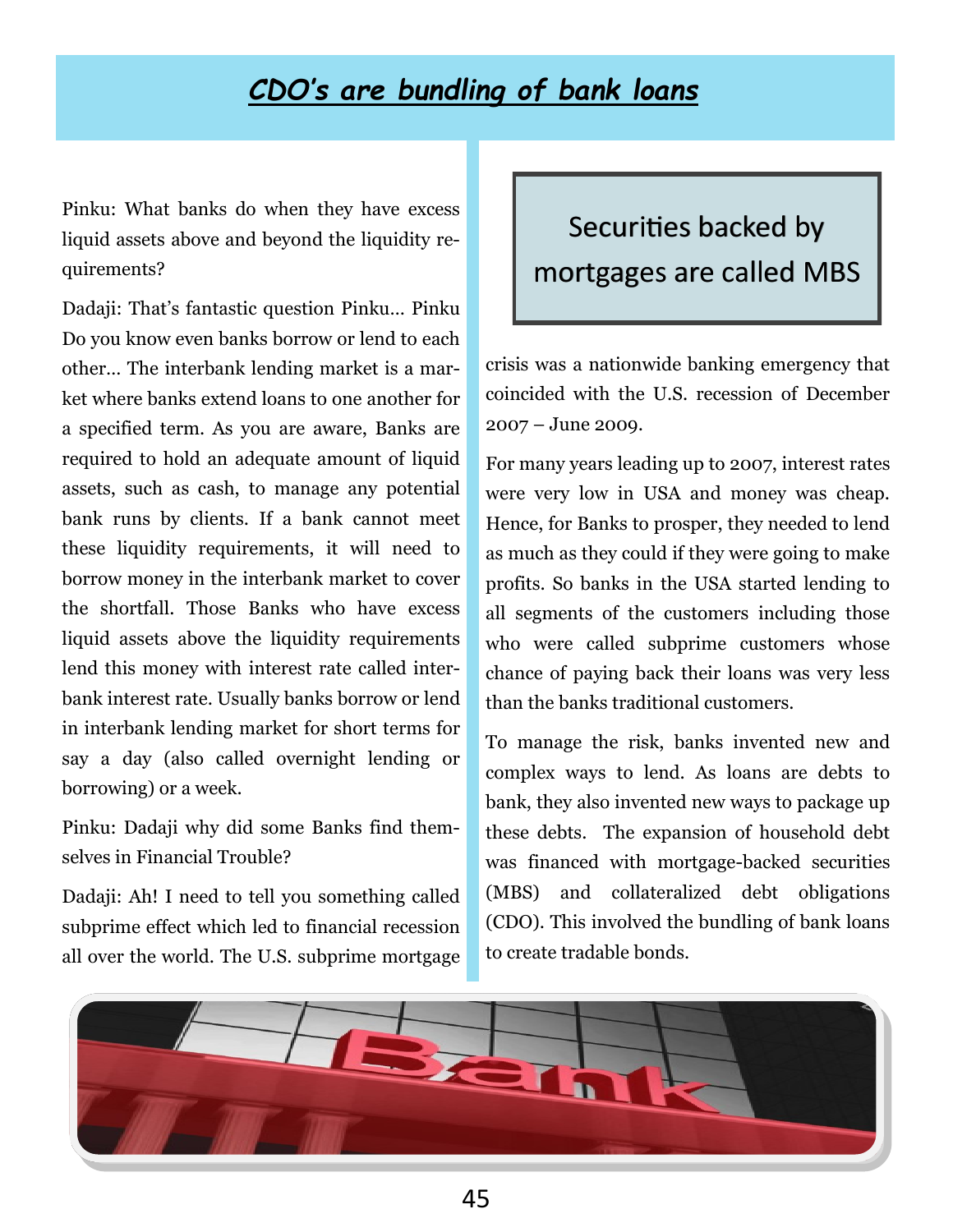### *Bad loans mean more defaulters*

This allowed these debts to be spread out to other banks including foreign banks, so they did not feel so exposed to the risk. Eventually no one really knew who was lending what to whom.

The subprime who has taken loans against their homes could not pay them back. As they defaulted, their houses were taken from them by the Bank and sold.

By the time banks realized, most of loans were already sold to subprime. As they could not pay, more houses went for sale, the prices stopped rising and began to drop.

Suddenly banks realized that many of the loans they had made might not be paid back. However, because of the complex nature of modern lending, they had no idea how many of these loans they had.

They also had no idea which other banks had a lot of bad debt. So they became very cautious about lending to one another in the interbank market. Immediately some banks found themselves in deep trouble, because they depended upon the lending between banks to keep solvent from day to day.

# Lack of planning from banks often end them up in bankruptcy

Hence, Banks always need to think and rethink before they lend and also before they accept deposits.

Pinku: I agree Dadaji… I will also be cautious and do my timely home-works so that I don't face failure in examinations.

Pinku: So Dadaji Banks can also die… correct…?

Dadaji: Yes Pinku in technical terms banks can become bankrupt. There are several reasons for bankruptcy.

Mostly this happens due to lack of planning by the banks or promoter of the bank pressurizing bank to invest where returns are unlikely to come or banks can even go become bankrupt through rumors.

As discussed in previous session, if bank starts accumulating bad loans that is defaulters, it has direct effect on its depositors who lose trust with the bank and start withdrawing their monies.